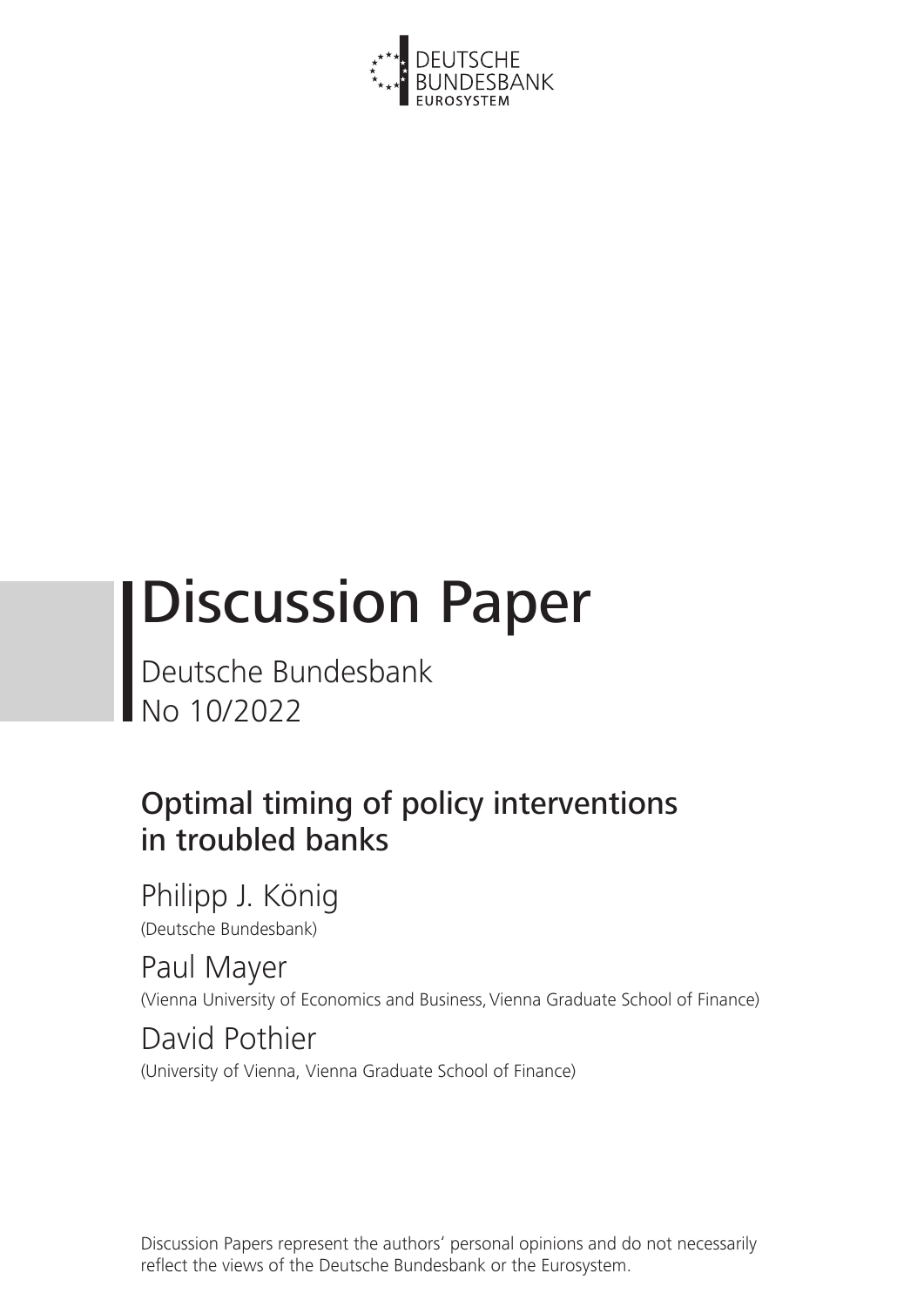**Editorial Board:** Daniel Foos

Stephan Jank Thomas Kick Martin Kliem Malte Knüppel Christoph Memmel Panagiota Tzamourani

Deutsche Bundesbank, Wilhelm-Epstein-Straße 14, 60431 Frankfurt am Main, Postfach 10 06 02, 60006 Frankfurt am Main

Tel +49 69 9566-0

Please address all orders in writing to: Deutsche Bundesbank, Press and Public Relations Division, at the above address or via fax +49 69 9566-3077

Internet http://www.bundesbank.de

Reproduction permitted only if source is stated.

ISBN 978–3–95729–878–2 ISSN 2749–2958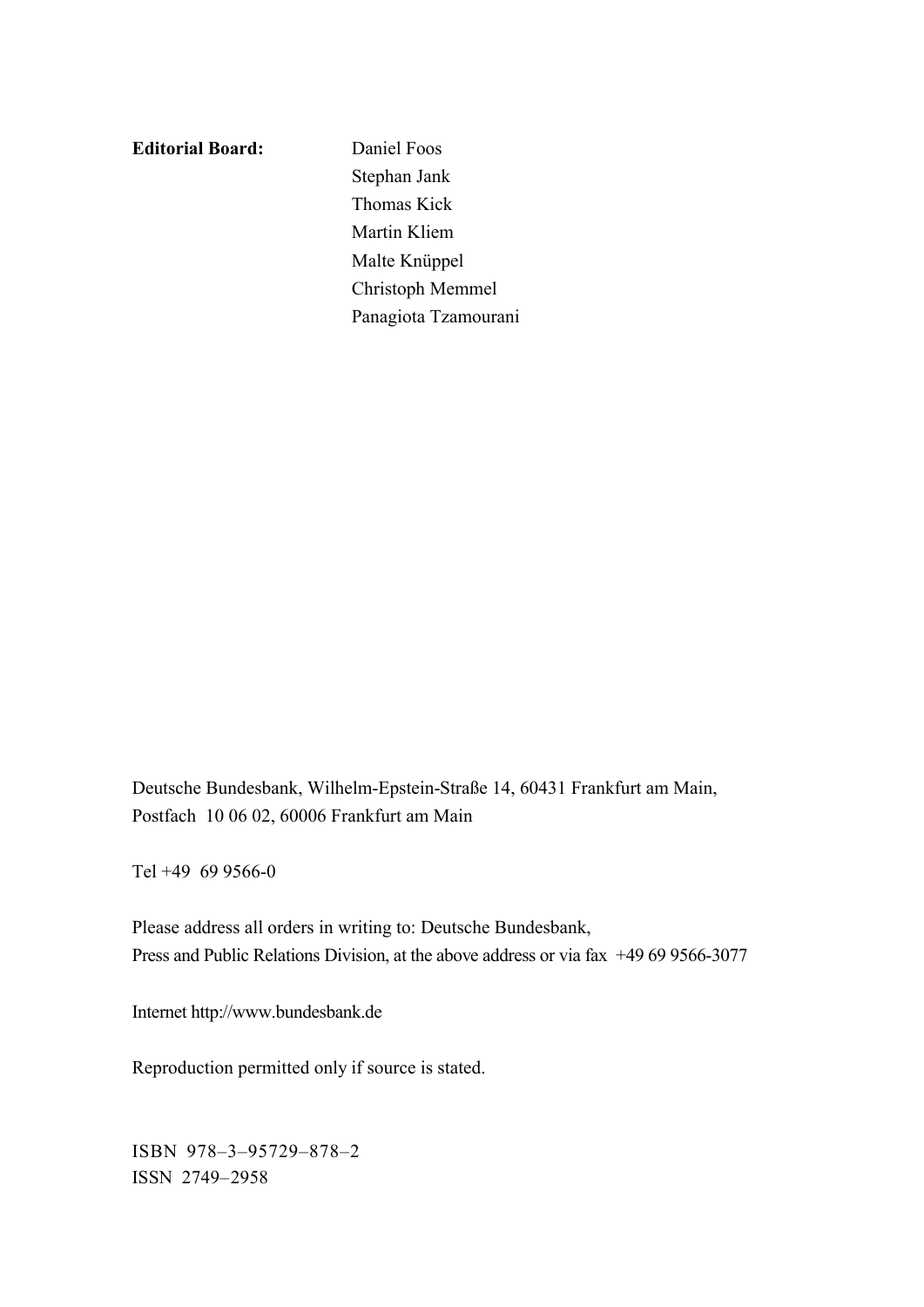# Non-technical summary

# Research Question

A key problem faced by policymakers is deciding whether and when to optimally resolve a distressed bank whose solvency is uncertain. If it was straightforward to distinguish whether a distressed bank is fundamentally insolvent or just illiquid, the optimal policy would be equally straightforward: support illiquid and resolve insolvent banks. In practice, such a distinction is seldom possible without conducting a time-consuming financial audit. Delaying intervention, however, gives uninsured creditors time to withdraw their claims, which raises the cost of bailing out insured depositors if the bank is ultimately resolved.

# Contribution

The present paper uses a dynamic banking model to analyze a policy authority (PA)'s decision to optimally resolve a distressed bank. The bank's solvency becomes uncertain due to a shock and its junior wholesale creditors begin withdrawing their funds. The bank repays withdrawals by liquidating its assets. Wholesale withdrawals therefore drain resources from the bank and dilute the bank's insured depositors' claims. Over time, news may reveal the bank's true solvency state. The PA maximizes aggregate output and decides when to resolve or to support the bank with liquidity or equity injections.

## Results

For the PA, delaying resolution is valuable because the PA can make a more efficient decision (avoiding the resolution of a solvent bank) if news may arrive. Delaying resolution is also costly because withdrawals raise the PA's cost of covering deposit insurance. The optimal resolution date trades off these costs. Through liquidity support, the PA always avoids the inefficient resolution of a solvent bank but exposes itself to counterparty risk. Thus, it is sometimes optimal to delay support to lower the PA's counterpary risk exposure. Outright equity injections are preferred to liquidity support if the bank's debt maturity structure is short or if it holds only a small amount of insured deposits.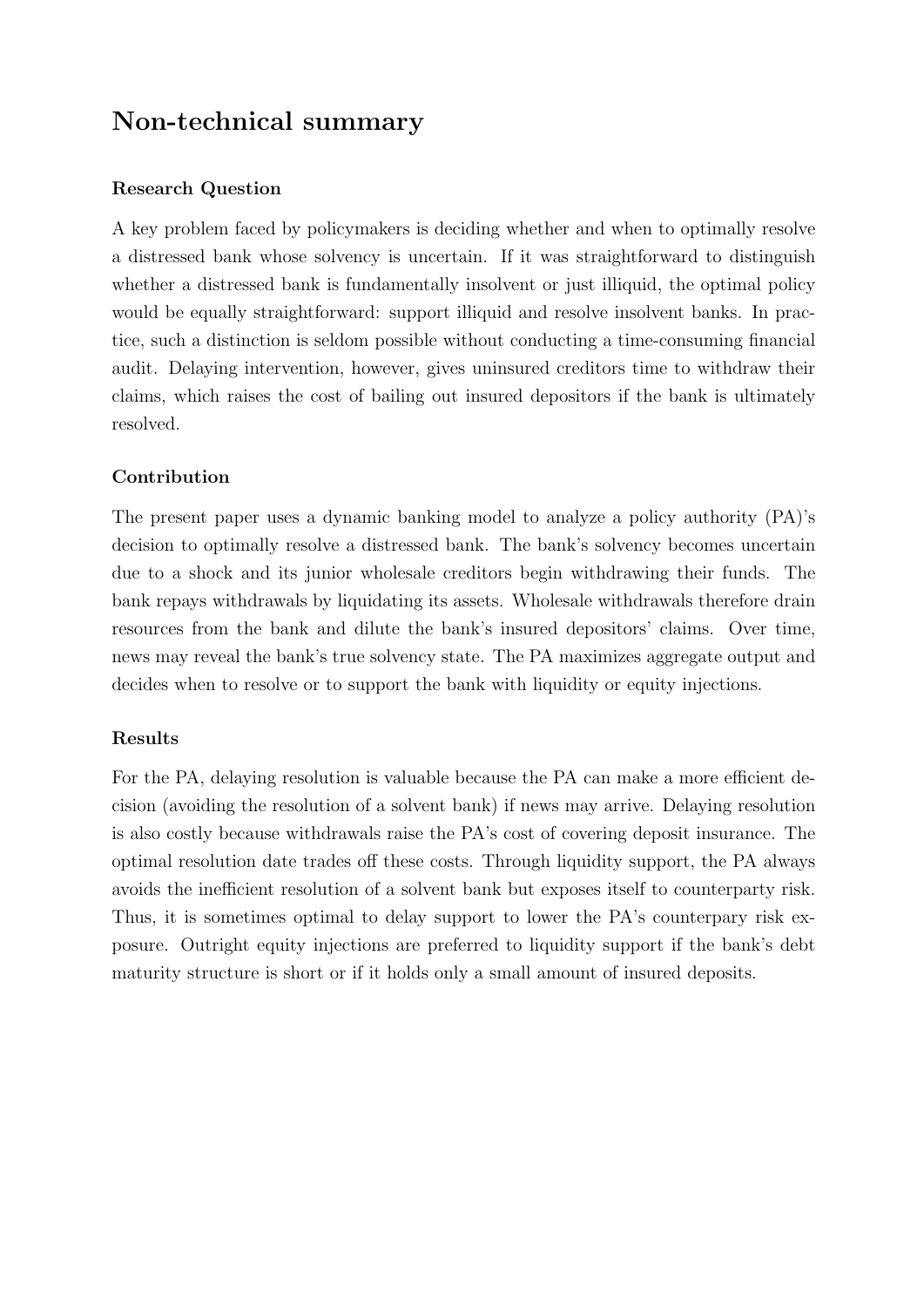# Nichttechnische Zusammenfassung

# Fragestellung

Besteht Unsicherheit über die Solvenz einer finanziell angeschlagenen Bank, muss die Aufsichtsbehörde entscheiden, ob und wann diese abgewickelt werden soll. Dieses Problem ließe sich einfach lösen, wenn eindeutig entschieden werden könnte, ob das Institut bereits insolvent oder lediglich in Liquiditätsnot geraten ist: die insolvente Bank sollte abgewickelt, die illiquide unterstützt werden. Diese Unterscheidung ist ohne eine zeitaufwändige Buchprüfung kaum zu treffen. Währenddessen können nachrangige Gläubiger jedoch ihre Gelder abziehen. Diese Ruckzahlungen verringern die Ressourcen, die im Abwicklungsfall ¨ zur Deckung versicherter Einlagen zur Verfügung stehen.

# Beitrag

Das Papier untersucht mittels eines dynamischen Modells einer finanziell angeschlagenen Bank die Entscheidung einer Aufsichtsbehörde über den optimalen Abwicklungszeitpunkt. Aufgrund von Unsicherheit uber die Solvenz der Bank ziehen unbesicherte (nachrangige) ¨ Gläubiger ihre Gelder ab. Um deren Forderungen zu bedienen, veräußert die Bank Teile ihrer Aktiva. Dadurch stehen der Einlagensicherung weniger Vermögenswerte zur Deckung versicherter Einleger zur Verfügung. In jedem Zeitpunkt besteht die Möglichkeit, dass öffentliche Informationen über die tatsächliche Solvenz der Bank bekannt werden. Die Aufsichtsbeh¨orde maximiert den gesamtwirtschaftlichen Output und entscheidet, ob und wann sie die Bank abwickelt oder sie mit Liquidität oder Eigenkapital unterstützt.

# Ergebnisse

Für die Behörde ist es vorteilhaft, die Abwicklung der Bank zu verzögern, um etwaige Informationen über ihre tatsächliche Solvenz zu nutzen und die Abwicklung einer eigentlich solventen Bank zu vermeiden. Dadurch erhalten unbesicherte Gläubiger jedoch Zeit, ihre Gelder abzuziehen, wodurch sich die Kosten der Einlagensicherung erhöhen. Im optimalen Interventionszeitpunkt müssen sich Grenzvorteile und -kosten gerade entsprechen. Durch Gewährung von Liquiditätshilfen kann die Behörde es immer vermeiden, fälschlicherweise eine solvente Bank abzuwickeln, geht dabei jedoch ein Gegenparteirisiko gegenüber der Bank ein. Daher kann es vorteilhaft sein, Liquiditätshilfen nur mit Verzögerung zu gewähren, um die Risikobelastung der Behörde zu minimieren. Die Behörde bevorzugt öffentlich finanzierte Rekapitalisierungen gegenüber Liquiditätshilfen, wenn die Bankverbindlichkeiten eine kürzere durchschnittliche Laufzeit aufweisen oder die Bank sich nur mit einem geringen Anteil versicherter Einlagen finanziert.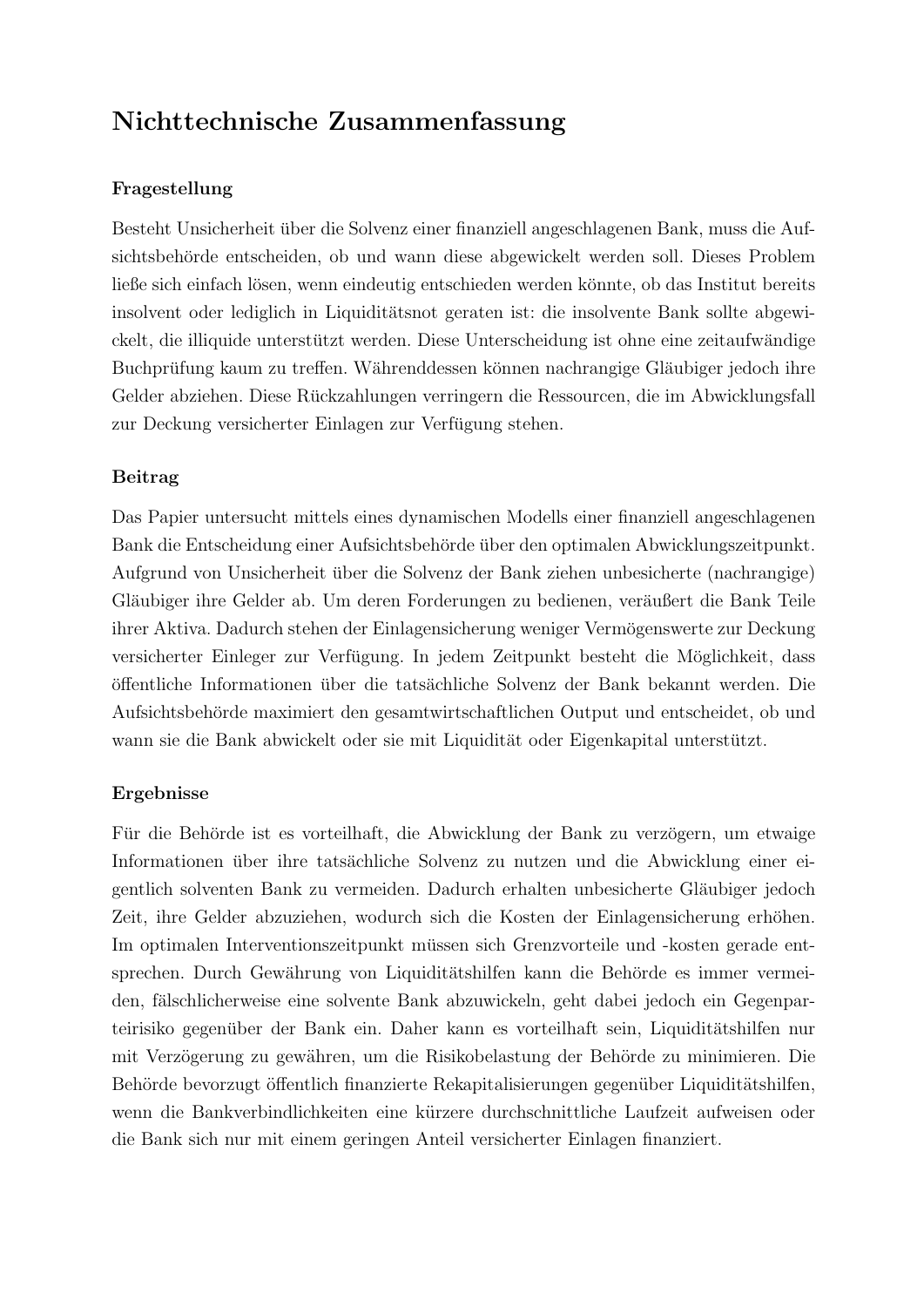# Optimal Timing of Policy Interventions in Troubled Banks<sup>∗</sup>

Philipp J. König<sup>†</sup> Paul Mayer<sup>‡</sup> David Pothier<sup>§</sup>

#### Abstract

We analyze the problem of a policy authority (PA) that must decide when to resolve a troubled bank whose underlying solvency is uncertain. Delaying resolution increases the chance that information arrives that reveals the bank's true solvency state. However, delaying resolution also gives uninsured creditors the opportunity to withdraw, which raises the cost of bailing out insured depositors. The optimal resolution date trades off these costs with the option value of making a more efficient resolution decision following the arrival of information. Providing the bank with liquidity support buys the PA time to wait for information, but increases the PA's losses if the bank is insolvent. The PA may therefore optimally choose to delay the provision of liquidity support in order to minimize its losses.

Keywords: Bank Resolution, Lender of Last Resort, Banking Crises

JEL Classifications: G01, G21, G28

§University of Vienna and Vienna Graduate School of Finance (VGSF), david.pothier@univie.ac.at.

<sup>∗</sup>We are especially thankful to Harald Uhlig for comments and suggestions regarding the model's exposition. We are also grateful to Kartik Anand, Fabian Bichlmeier, Gerald Dillenburg, Falko Fecht, Roman Goldbach, Christian Laux, Gyöngyi Lóránth, Jochen Mankart, Tamas Vadasz and Ansgar Walther for their comments and suggestions. We also thank seminar and conference participants at the Deutsche Bundesbank, the Vienna Graduate School of Finance, the Banking Theory Brown Bag, the DGF 2021 conference, and the 10th Workshop of Banks and Financial Markets for comments and discussions. Disclaimer: The views expressed in this paper are those of the authors and do not necessarily represent those of the Deutsche Bundesbank or the Eurosystem.

<sup>†</sup>Research Centre, Deutsche Bundesbank, philipp.koenig@bundesbank.de.

<sup>‡</sup>WU Vienna and Vienna Graduate School of Finance (VGSF), paul.mayer@wu.ac.at.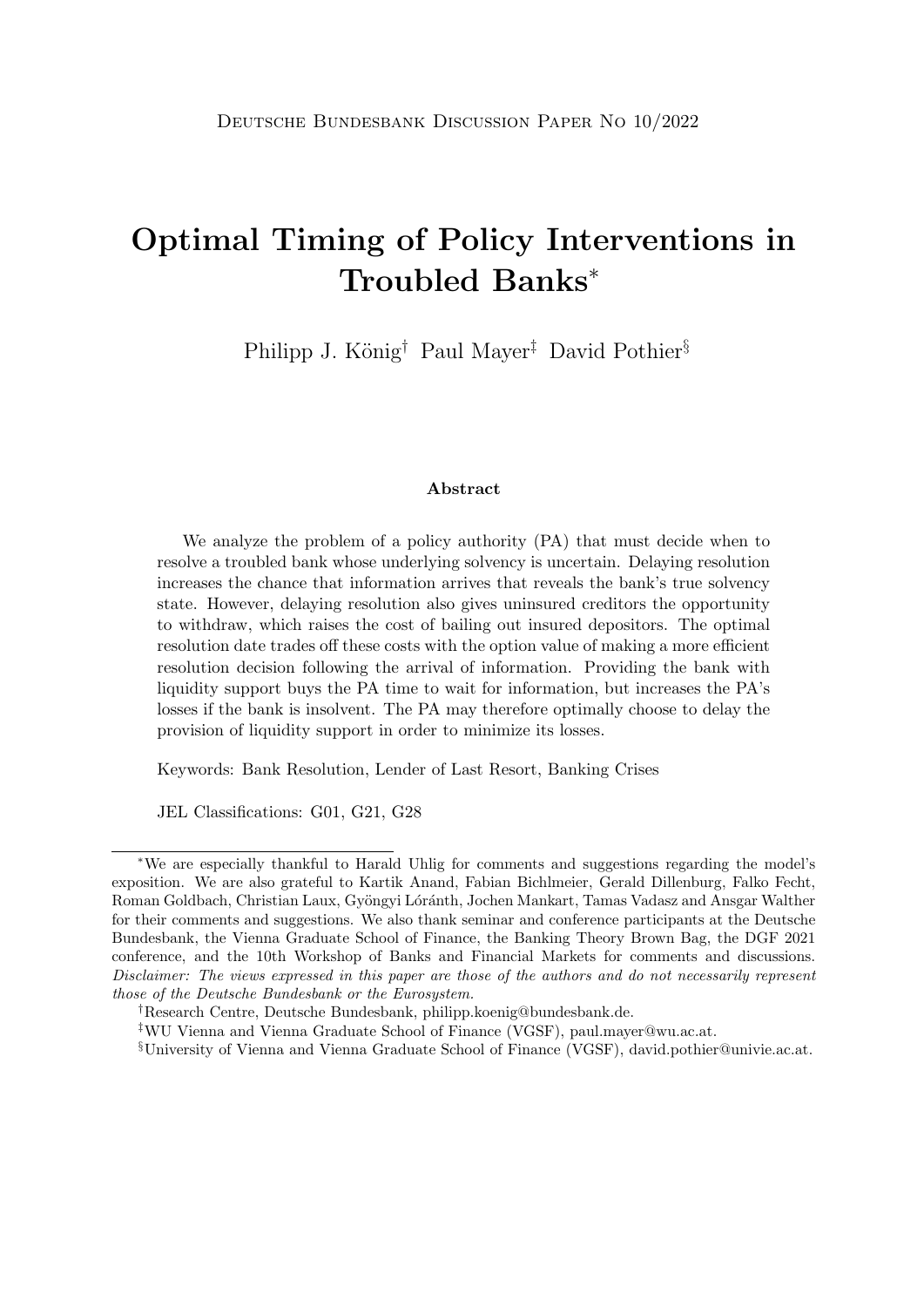"[T]he failure of [a] bank to adjust its liquidity on the open market means that there is at least a whift of suspicion of insolvency."  $-$  [Goodhart](#page-53-0) [\(1999\)](#page-53-0)  $-$ 

# 1 Introduction

A key challenge for policymakers is judging whether a bank facing liquidity problems is fundamentally insolvent (a *gone concern*), or whether it is just illiquid and could avoid insolvency if given adequate policy support (a *going concern*). If this distinction was straightforward, the optimal policy for dealing with troubled banks would be equally straightforward: support illiquid banks and resolve insolvent ones. In practice, such a clear distinction is seldom possible without a detailed examination of a bank's books. Conducting a financial audit, however, takes time and gives uninsured creditors the chance to withdraw their claims before policymakers intervene, potentially increasing the cost of bailing out insured depositors if the bank is ultimately resolved. Thus, a key problem of resolution policy is deciding *when* to optimally resolve a troubled bank whose solvency state is uncertain.

While resolution policies differ in their details across jurisdictions, a common feature is that resolution authorities enjoy considerable discretion in determining whether a financial institution has reached a point of non-viability (PONV) and should be resolved. For example, the Federal Deposit Insurance Corporation (FDIC) explicitly states that "under certain circumstances, [it] may delay resolution of a critically undercapitalized insured depository institution if a determination is made that it is in the best interest of the deposit insurance fund" [\(FDIC,](#page-53-1) [2019\)](#page-53-1).<sup>[1](#page--1-0)</sup> Policymakers' flexibility regarding the timing of resolution raises a number of important questions. First, when (and under what conditions) will a policymaker optimally resolve a troubled bank facing liquidity problems?

<sup>&</sup>lt;sup>1</sup>In Europe, the European Banking Authority's (EBA) guidelines for declaring a financial institution non-viable explicitly state that they "[...] do not purport to constrain the ultimate discretion of the competent authority and of the resolution authority in making the determination that an institution is failing or likely to fail" [\(EBA,](#page-53-2) [2015\)](#page-53-2).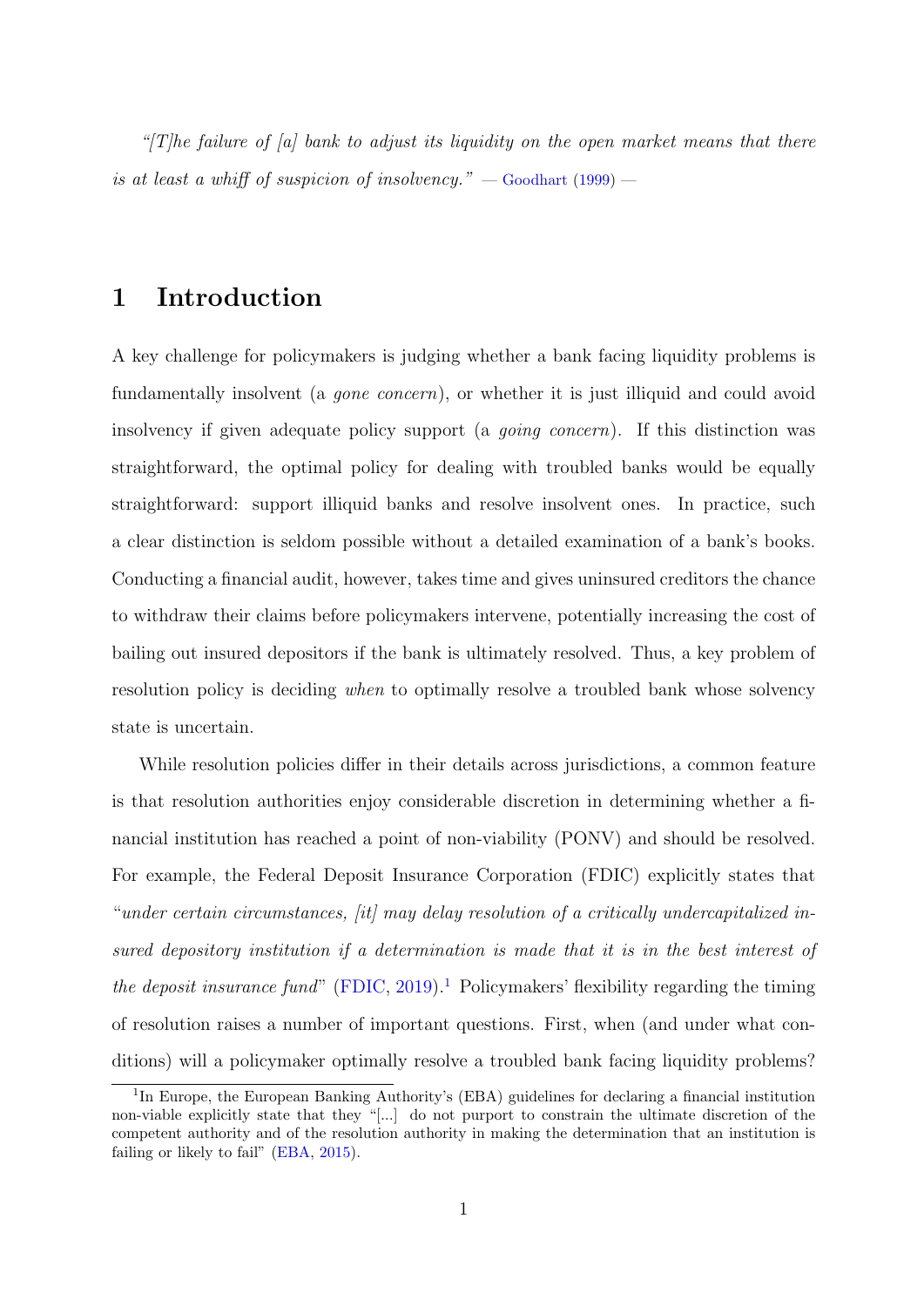Second, how does the optimal resolution date (i.e., the optimal PONV) depend on the bank's balance sheet characteristics and broader economic conditions? Third, how is the optimal timing of resolution affected by the availability of other commonly used policy tools such as liquidity support and equity injections?

To answer these questions, we develop a stylized dynamic banking model in continuous time. There is a representative bank, wholesale creditors, retail depositors and a policy authority (PA). The bank enters the economy with a legacy asset financed by insured retail deposits and overlapping issues of uninsured wholesale debt. At some interim date, a verifiable shock realizes that may impair the bank's asset. Whether the bank's asset is impaired by the shock is not immediately observable, which creates uncertainty about the bank's underlying solvency. Given this uncertainty, wholesale creditors become unwilling to roll over their claims when they come due. To obtain the liquidity needed to repay withdrawing wholesale creditors, the bank must sell parts of its asset.

The PA's primary role is to choose whether and when to resolve the bank by enforcing a complete write-down of its outstanding wholesale debt and liquidating its remaining assets. The PA's objective is to maximize expected aggregate output.<sup>[2](#page--1-0)</sup> The optimal intervention decision is affected by two key frictions. First, liquidating unimpaired assets is costly; e.g., because transferring ownership of these assets to agents other than the bank destroys value. Second, there is a social cost to public funds; e.g., due to the distortionary effects of taxation. Because of this social cost, bailing out insured depositors creates a deadweight loss.

As time passes, information may arrive that reveals the bank's solvency state. Delaying intervention and waiting for information has value since it may avoid the inefficient resolution of a solvent bank. Delaying intervention, however, also gives uninsured creditors time to withdraw maturing debt, which drains resources from the bank and increases

<sup>&</sup>lt;sup>2</sup>We are agnostic about the exact institutional identity of the policy authority in our model. It could be a central bank, a deposit insurance fund, a chartering authority, or a combination of various different institutions. By considering a single policy authority, we purposefully abstract from potential conflicts-ofinterest between various policy-making institutions. Doing so allows us to focus on the dynamic trade-offs inherent to resolution policy. See [Repullo](#page-54-0) [\(2000\)](#page-54-0) and [Kahn and Santos](#page-54-1) [\(2005\)](#page-54-1) for papers studying the optimal allocation of regulatory authority across institutions with conflicting mandates.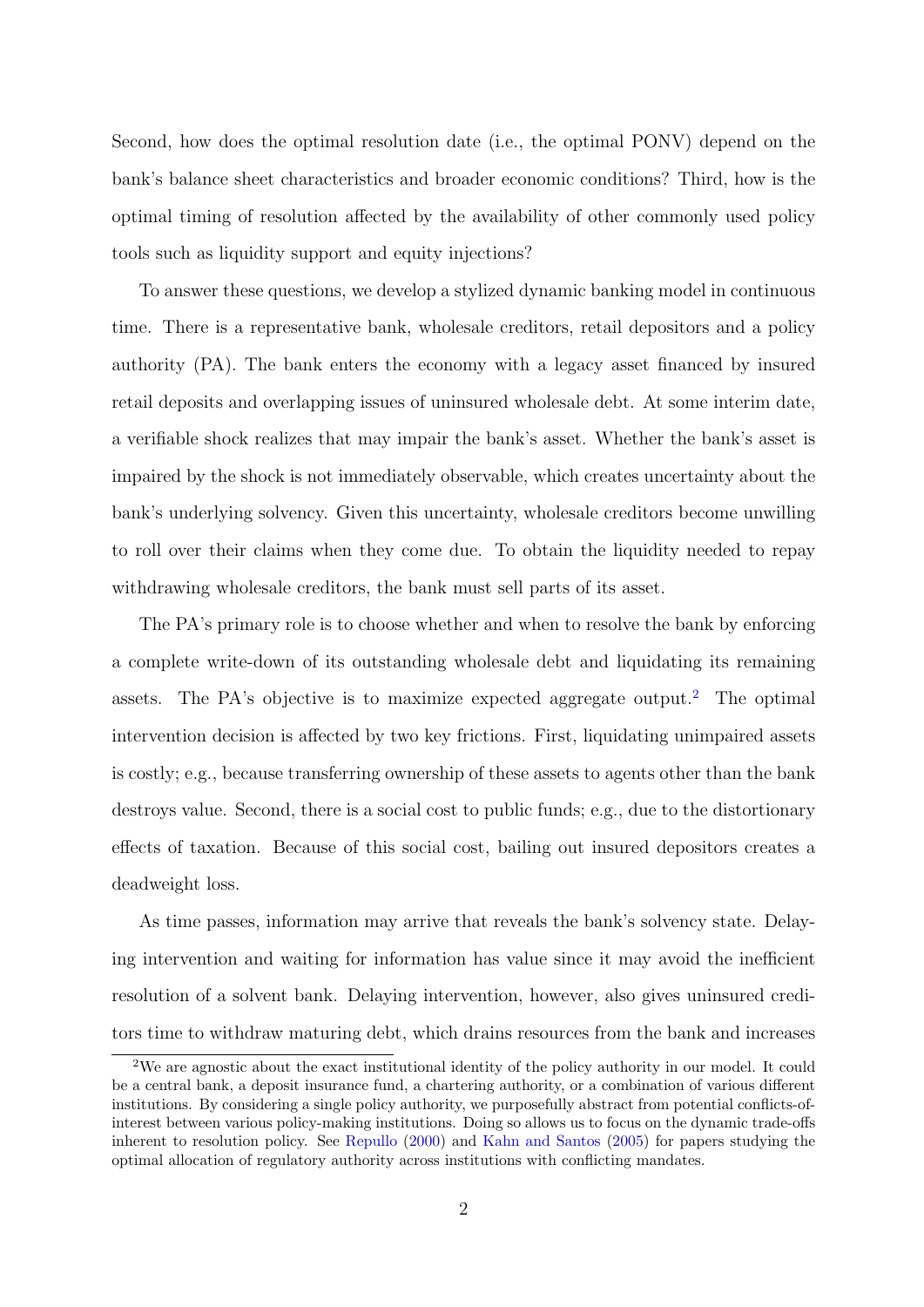the cost of bailing out insured depositors if the bank is resolved. Because debt withdrawals circumvent the de jure seniority of insured deposits, we refer to this increase in the cost of bailing out insured depositors as the "dilution costs" of delaying resolution.

The failure of IndyMac in July 2008 provides an illustrative example of how uncertainty about a bank's solvency can lead to costly delays in the resolution process. Very active in the non-prime mortgage market in the years leading up to the 2007/08 financial crisis, IndyMac's financial conditions began to deteriorate after US house prices started to decline. Concerned about the bank's solvency, the Office of Thrift Supervsion (OTS) and the FDIC decided to examine IndyMac's books ahead of their on-site inspection schedule, which led its CAMELS rating to be downgraded from 2 to 5 (the worst possible rating).<sup>[3](#page--1-0)</sup> Once IndyMac's financial problems became publicly known, uninsured depositors began to withdraw en masse and the bank's liquidity position rapidly deteriorated. Only afterwards did the FDIC place the bank under receivership. The IndyMac resolution proved to be the most expensive in FDIC history, costing about 12 billion USD [\(FDIC,](#page-53-3) [2017\)](#page-53-3).[4](#page--1-0)

Just like in the Indy Mac case, the PA in our model must choose whether and when to resolve a troubled bank. We show that this policy problem can be framed in terms of minimizing a weighted sum of type-I errors (forcing a solvent bank into resolution) and type-II errors (allowing an insolvent bank to continue operating), with the weights depending on the social costs of public funds. If the social costs are sufficiently large, the PA resolves the bank immediately after wholesale creditors begin to withdraw. The reason is that the costs of a type-II error are so large that the PA never chooses to wait for information. For smaller social costs, the relative weight of avoiding a type-I error increases and the PA becomes willing to delay resolution in the hope that new information reveals the bank to be solvent. Because the bank must meet debt withdrawals by fire-selling

<sup>3</sup>The CAMELS (Capital, Asset Quality, Management, Earnings, Sensitivity to Market Risk) rating system is an internal supervisory tool first adopted by US regulatory institutions in 1979.

<sup>4</sup>Besides IndyMac, other prominent examples of bank failures during the 2007/08 financial crisis include Washington Mutual in September 2008 and Wachovia in December 2008. Two common features of these cases were the large losses the banks incurred on their (non-prime) mortgage loan portfolios and the subsequent run-offs by uninsured depositors that were sparked by the uncertainty about the banks' solvency once information about these losses became public [\(FDIC,](#page-53-3) [2017\)](#page-53-3).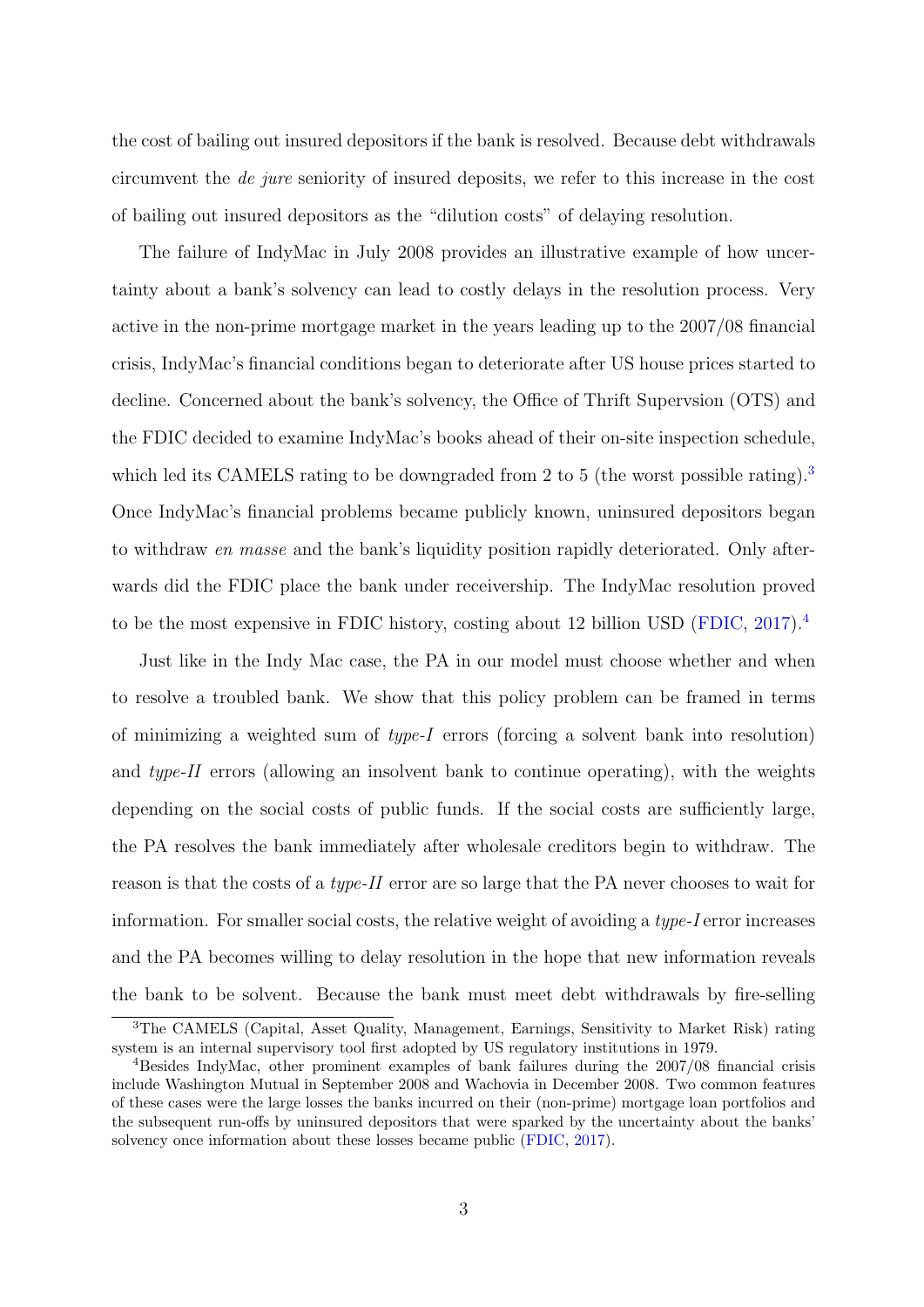assets, the value of information – i.e., the gain from avoiding a  $type-I$  error – decreases over time. The PA therefore optimally resolves the bank once the dilution costs from allowing wholesale debt withdrawals to continue exceed the value of information. The optimal resolution date can be viewed as the PA's assessment that the bank's point of non-viability (PONV) has been reached.

Our baseline model focuses on the optimal timing of resolution. In practice, policy authorities have access to other policy tools that can be employed before resolution measures are invoked; e.g., central bank emergency facilities or treasury recapitalization programs.[5](#page--1-0) We extend the analysis by considering how the optimal timing of resolution is affected if the PA can provide the bank with liquidity support (i.e., act as a lender of last resort) or inject equity capital into the bank.

Enlarging the PA's policy options to include the provision of liquidity support changes the trade-offs faced by the PA in two important ways. First, liquidity support preserves the value of information over time by allowing the bank to meet debt withdrawals without fire-selling assets. Second, liquidity support exposes the PA to counterparty risk. The reason is that by providing liquidity support the PA obtains a claim against the bank, implying that the PA bears an additional loss if the bank's asset turns out to be impaired.

Which of these two effects dominates depends on the social cost of public funds. If there is no cost of public funds, the PA's optimal policy consists of supporting the bank immediately after wholesale creditors start withdrawing, and maintaining support until information arrives. This policy eliminates the risk of making a type-I error: if the bank is revealed to be solvent, wholesale creditors stop withdrawing and liquidity support is terminated; if, instead, the bank is revealed to be insolvent, the PA resolves the bank and makes insured retail depositors whole. Type-II errors have no effect on aggregate output in this case since transfers from the PA do not create a deadweight loss. If the disbursement of public funds involves a social cost, type-II errors matter for aggregate output. The reason is that a marginal increase in the PA's loss reduces aggregate output

<sup>5</sup>See [Laeven and Valencia](#page-54-2) [\(2010\)](#page-54-2) for an overview of policy interventions in distressed banks during the 2007/08 financial crisis, including liquidity support, government guarantees and public recapitalizations.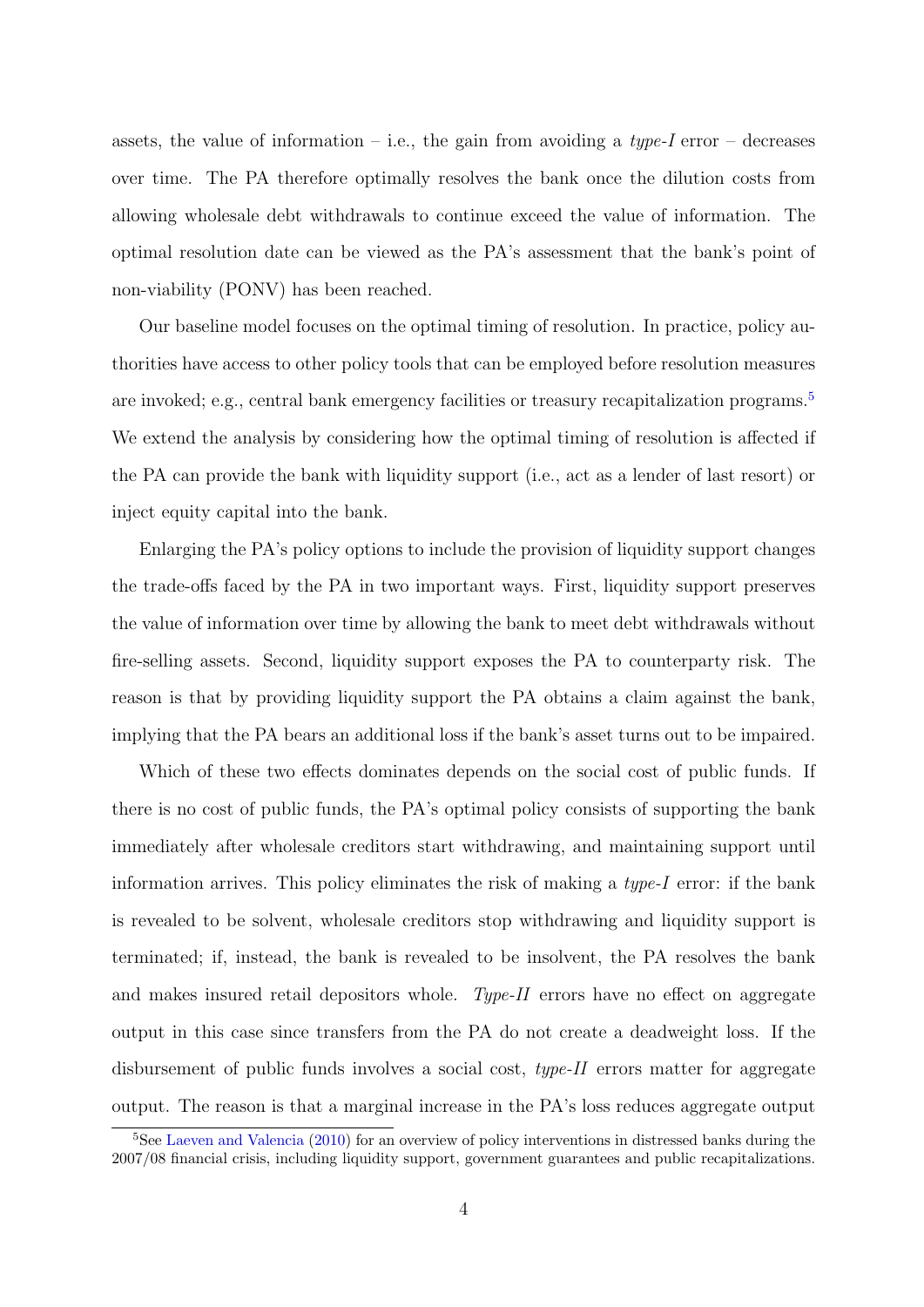by more than a marginal decrease in bank profits. As a result, the PA may choose to delay the provision of liquidity support in order to reduce its counterparty risk exposure. Such a policy may be optimal even though it forces the bank to engage in costly fire-sales before liquidity support is granted.<sup>[6](#page--1-0)</sup>

Instead of providing liquidity support, we also consider the effect of allowing the PA to inject equity capital into the bank. A sufficiently large equity injection allows the bank to refinance maturing wholesale debt by issuing new, long-term risky debt. Contrary to liquidity support, it is never optimal to delay equity injections. The reason is that (risky) debt refinancing allows to reallocate cash flows from the bank to the PA without requiring the bank to engage in costly fire-sales. We show that the PA prefers equity injections over liquidity support whenever the minimum equity injection required to enable the bank to refinance its wholesale debt stock is smaller than the PA's expected loss from providing liquidity support.

Related Literature. Our paper builds on several strands of the literature. First, our model is related to the literature on bank resolution. An early contribution by [Mailath](#page-54-3) [and Mester](#page-54-3) [\(1994\)](#page-54-3) studies a regulator's incentive to shut down distressed banks when banks can engage in inefficient risk-shifting and their closure involves opportunity costs. [Acharya and Yorulmazer](#page-52-0) [\(2007\)](#page-52-0) extend their analysis to a setting with multiple banks and systemic shocks. Other, more recent, papers study the design of resolution policies in different contexts.<sup>[7](#page--1-0)</sup> [Schilling](#page-55-0) [\(2019\)](#page-55-0) studies how regulatory forbearance affects creditors' withdrawal incentives. [Walther and White](#page-55-1) [\(2020\)](#page-55-1) characterize optimal bail-in rules when regulatory interventions may signal negative information to a bank's creditors. All of these papers emphasize the strategic interaction between regulatory authorities and banks' creditors. Our model, which abstracts from such strategic considerations, complements

 $6$ We show in Appendix [A3](#page-50-0) that our results are robust if the PA can charge a penalty rate above the risk-free rate, or if the bank has cash balances that it can draw down to meet debt withdrawals.

<sup>7</sup>There also exists a recent literature studying the design of bank resolution policies in a multinational setting, including [Calzolari and Loranth](#page-52-1) [\(2011\)](#page-52-1), [Bolton and Oehmke](#page-52-2) [\(2019\)](#page-52-2), and [Segura and Vicente](#page-55-2) [\(2019\)](#page-55-2).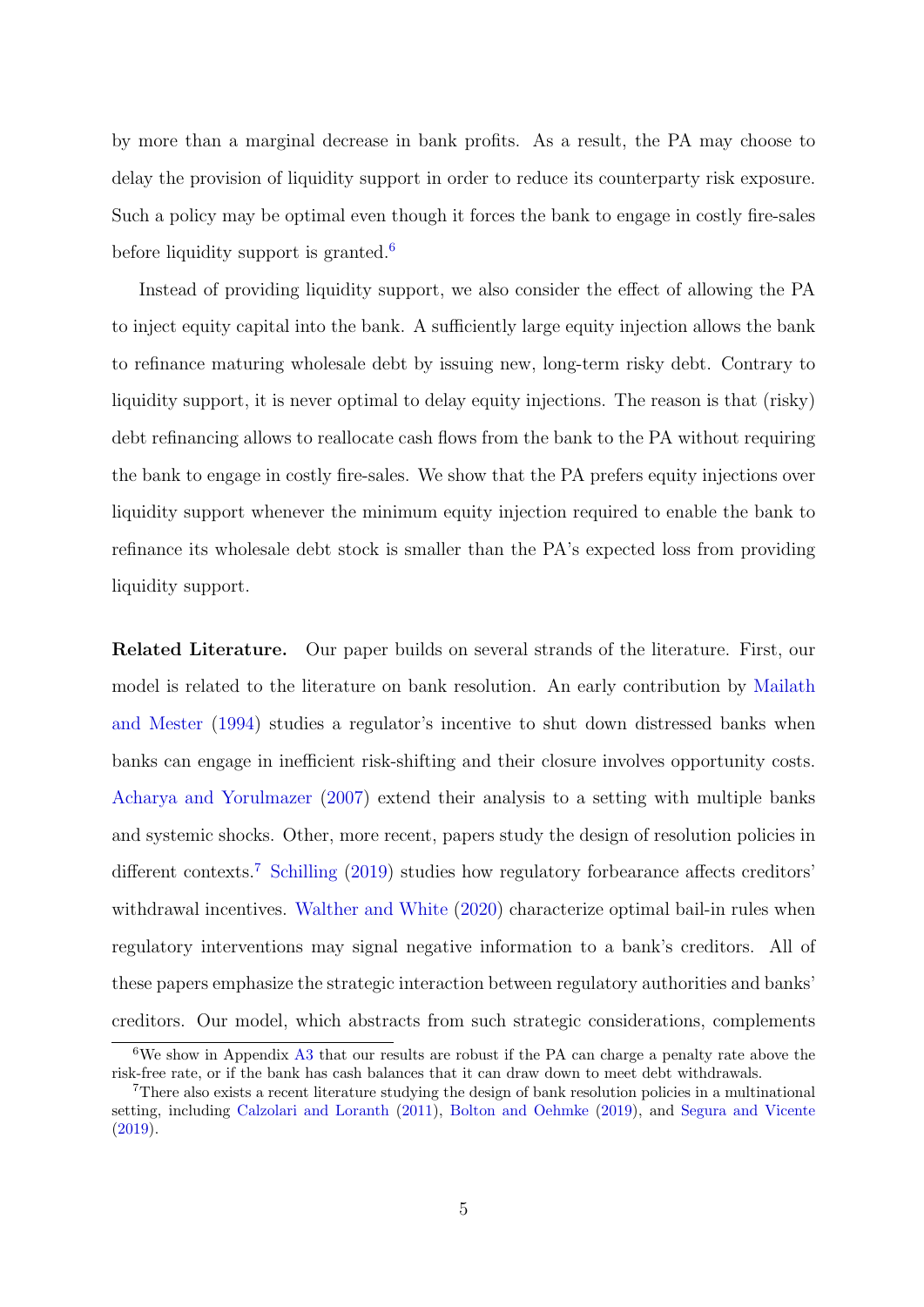these papers by studying the optimal timing of resolution.

Our model shares important similarities with the "real options" literature, including [McDonald and Siegel](#page-54-4) [\(1986\)](#page-54-4) and [Ingersoll and Ross](#page-54-5) [\(1992\)](#page-54-5). These papers study the optimal timing of a firm's decision to invest in an irreversible project when the underlying benefits of the project are uncertain. The problem of the PA in our model is conceptually closely related, as it involves the PA choosing the timing of an irreversible resolution decision when the underlying financial condition of a distressed bank is uncertain.

Our paper also contributes to the literature on the design and effects of lender of last resort (LLR) interventions. [Thornton](#page-55-3) [\(1802\)](#page-55-3) and [Bagehot](#page-52-3) [\(1873\)](#page-52-3) were the first to study under what conditions a LLR should lend to banks in a liquidity crisis. [Rochet and](#page-54-6) [Vives](#page-54-6) [\(2004\)](#page-54-6) provide a theoretical foundation to Bagehot's doctrine that a LLR should lend to solvent but illiquid banks, while [Freixas, Rochet, and Parigi](#page-53-4) [\(2004\)](#page-53-4) emphasize the difficulty of basing policy decisions on a clear-cut distinction between insolvency and illiquidity – a criticism previously raised by [Goodhart](#page-53-0)  $(1999)$ . Our model also emphasizes the uncertainty involved in distinguishing insolvent from illiquid banks. However, unlike most of the extant literature, we focus on the dynamic trade-offs of LLR interventions.

In this regard, our model is most closely related to [Santos and Suarez](#page-55-4) [\(2019\)](#page-55-4). The dynamic banking model in our paper is largely inspired by theirs, but the focus is different. They show how regulatory liquidity requirements improve the efficiency of LLR interventions by buying policymakers time before making an intervention decision. Two key differences between their framework and ours that deserve to be highlighted are: (i) we assume that bailing out insured deposits is costly, and (ii) we allow for the partial liquidation of the bank's assets. Even though these differences may seem innocuous, they fundamentally change the trade-offs affecting the PA's intervention decision. In particular, in [Santos and Suarez](#page-55-4) [\(2019\)](#page-55-4), the policy trade-off is essentially static since it only depends on how the expected value of the bank's asset compares to its liquidation value. Hence, in their model, it is always optimal to delay the decision of whether to resolve or support the bank until the bank has depleted its cash balances. In our model, in contrast,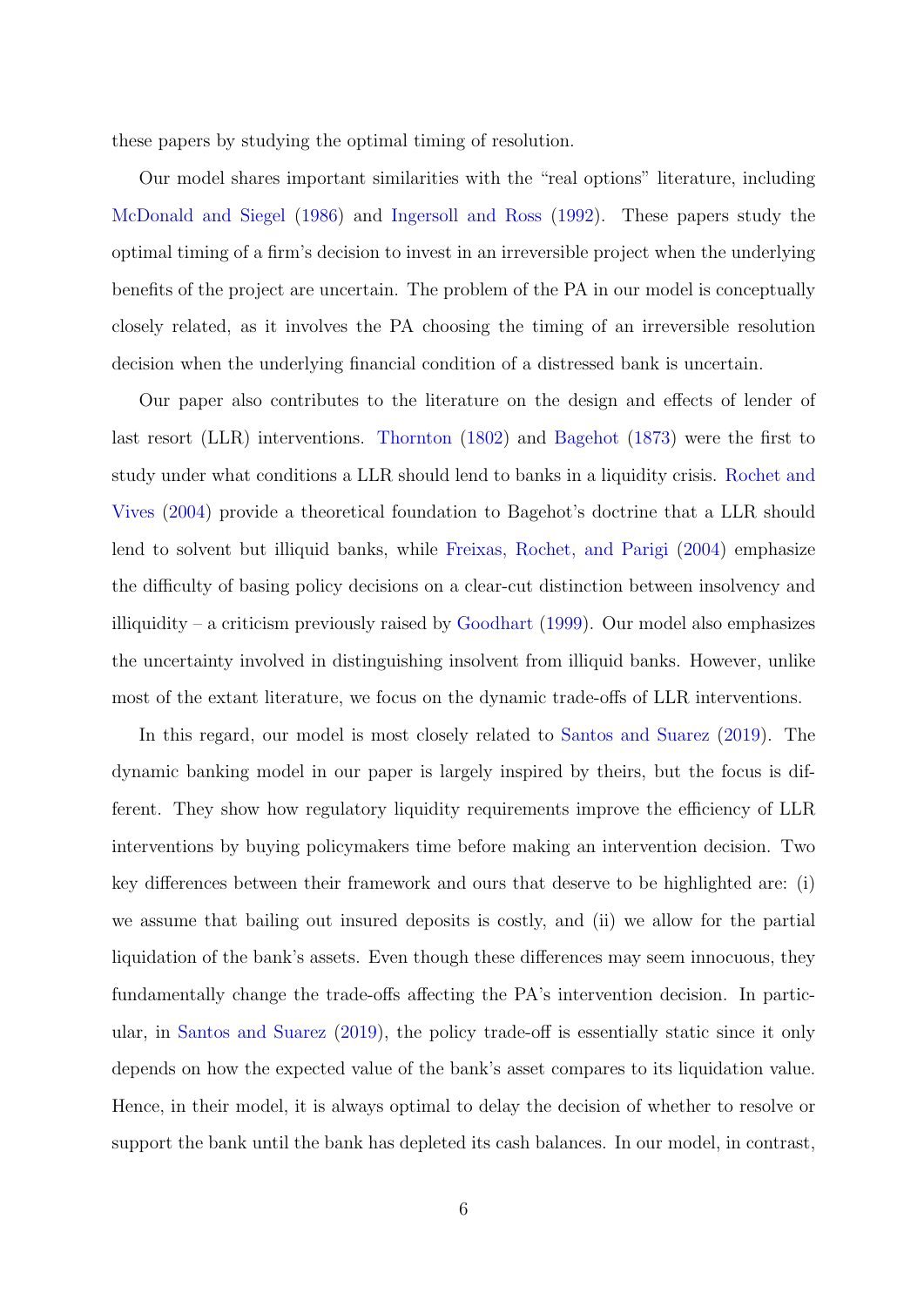the policy problem is inherently dynamic, with the PA optimally trading off the value of information against the dilution costs of delaying intervention over time.

Our model also shares common features with the dynamic banking models of [He](#page-53-5) [and Xiong](#page-53-5) [\(2012\)](#page-53-5) and [He and Manela](#page-53-6) [\(2016\)](#page-53-6). In contrast to these papers, we abstract from coordination problems among wholesale creditors and their information acquisition incentives and focus instead on the optimal timing of policy interventions.

The bank in our model is passive and its balance sheet is exogenously given. We deliberately abstract from ex ante moral hazard concerns in order to highlight the ex post trade-offs faced by policymakers.<sup>[8](#page--1-0)</sup> In particular, we show that providing liquidity support to a troubled bank need not always be *ex post* optimal since it increases the cost borne by policy authorities if the bank is ultimately revealed to be insolvent.<sup>[9](#page--1-0)</sup> Other papers studying ex post policy interventions in troubled banks include [Philippon and](#page-54-7) [Skreta](#page-54-7) [\(2012\)](#page-54-7), [Bruche and Llobet](#page-52-4) [\(2014\)](#page-52-4) and [Segura and Suarez](#page-55-5) [\(2020\)](#page-55-5). These papers adopt a mechanism design approach, and characterize the optimal design of bank bailouts when banks are subject to a debt overhang problem and are privately informed about the quality of their assets. Rather than studying the static implementation of recapitalization programs under asymmetric information, our dynamic model focuses on the timing of policy interventions under uncertainty.

# 2 The Model

We consider a model in continuous time with a representative bank, a continuum of investors and a Policy Authority (PA). Time is denoted by  $t \in \mathbb{R}$ . All agents are risk neutral and there is no discounting.

<sup>&</sup>lt;sup>8</sup>There exists an extensive literature studying the *ex ante* incentive effects of LLR interventions: e.g., [Repullo](#page-54-8) [\(2005\)](#page-54-8), [Ratnovski](#page-54-9) [\(2009\)](#page-54-9), and [Jeanne and Korinek](#page-54-10) [\(2020\)](#page-54-10)

<sup>&</sup>lt;sup>9</sup>The negative effect of LLR support on the cost of bailing out depositors has been previously recognized by economic historians, including [Bordo](#page-52-5) [\(1989\)](#page-52-5), but seems to have been largely ignored by more recent theoretical contributions. [Choi, Santos, and Yorulmazer](#page-53-7) [\(2021\)](#page-53-7) point to another unintended consequence of LLR operations; namely, the adverse effect on the quality of collateral in private funding markets.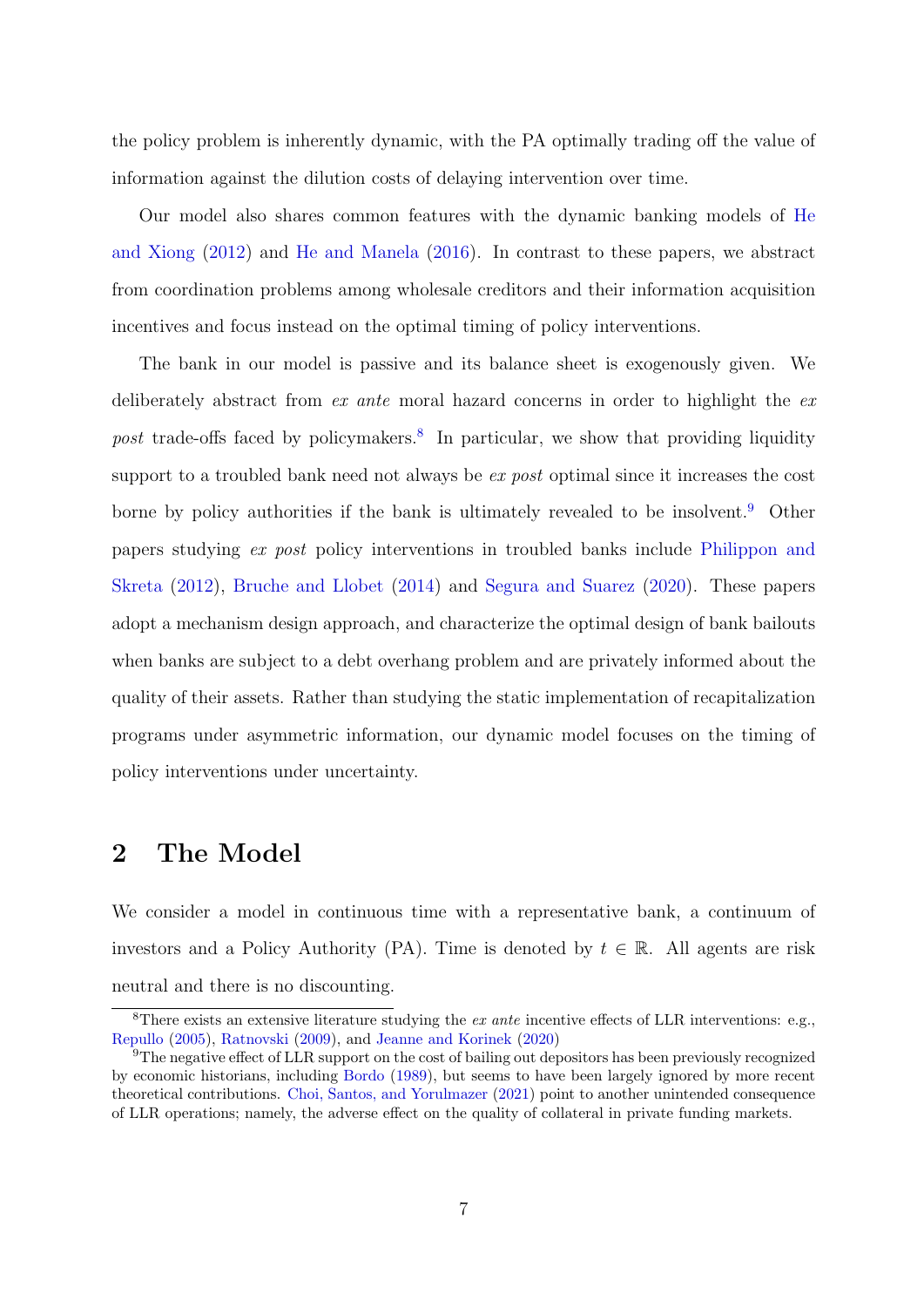#### 2.1 The Bank

The bank enters the economy before date 0 with a legacy asset (e.g., a loan portfolio), financed by a mix of insured deposits  $(\delta)$  and uninsured wholesale debt  $(D_0)$ . We normalize the bank's balance sheet size to 1, so that the bank's equity is equal to  $E_0 \equiv 1 - \delta - D_0$ . The asset is perfectly divisible. To simplify the exposition, we assume that the asset matures at some date  $T \to \infty$ .<sup>[10](#page--1-0)</sup>

At date 0, a verifiable shock realizes that may adversely affect the quality of the bank's asset (e.g., increase the fraction of non-performing loans in its portfolio). With probability  $\mu \in (0,1)$ , the bank's asset is unaffected by the shock and generates a cash flow of  $R_g$  at maturity. With converse probability  $1 - \mu$ , the bank's asset is impaired by the shock and its cash flow at maturity is reduced to  $R_b < R_g$ . We refer to a bank with an unimpaired asset as a good bank, and a bank with an impaired asset as a bad bank. The asset generates no cash flow prior to maturity, but can be liquidated at any date  $t \geq 0$  for a value of  $\ell_i \leq R_i$ , where  $i \in \{g, b\}$  denotes the bank's type.<sup>[11](#page--1-0)</sup>

Whether or not the bank's asset is impaired by the shock is initially unobservable: i.e., the bank's type is unknown at date 0. However, the probability  $\mu$  is common knowledge, which allows to calculate the asset's expected cash flow at maturity,  $R \equiv \mu R_q + (1-\mu)R_b$ , and the asset's expected liquidation value,  $\ell \equiv \mu \ell_q + (1 - \mu)\ell_b$ .

Public information (news) about the quality of the bank's asset randomly arrives over time.<sup>[12](#page--1-0)</sup> For simplicity, we assume that if news arrives, it perfectly reveals the bank's type to all agents in the economy. News is assumed to follow a Poisson process with intensity  $\lambda > 0$ . Given this Poisson process, the probability that news arrives before some date t

<sup>10</sup>Our analysis would be essentially unchanged if, instead of having infinite maturity, the asset matured according to a Poisson process with a sufficiently small intensity, so that any other process with positive intensity (e.g., the maturing of the bank's debt claims) arrives earlier almost surely.

<sup>&</sup>lt;sup>11</sup>The assumption that liquidation may destroy value is meant to reflect frictions that reduce the asset's liquidation value below its value in best use [\(Shleifer and Vishny,](#page-55-6) [1992\)](#page-55-6). For example, such costs could stem from asset buyers being less efficient at monitoring borrowers than the bank, which reduces the value of loans if they are sold.

 $12$ We do not explicitly model where information comes from, and take the information process as exogenous. In practice, public information about the quality of a bank's assets comes from various sources, including bank supervisors, credit rating agencies, financial markets, etc.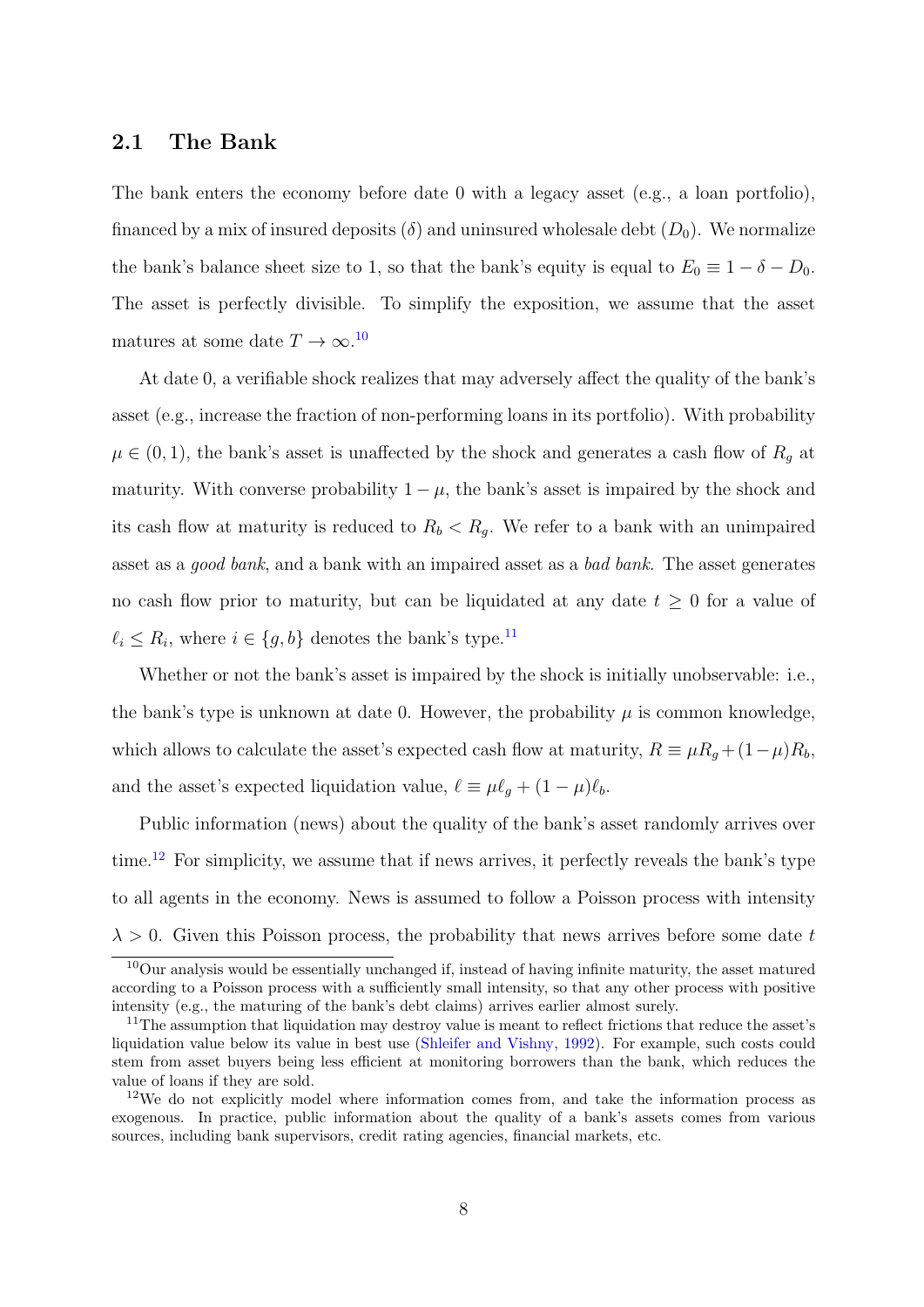follows an exponential distribution and is given by:

$$
p(t) = 1 - e^{-\lambda t}.
$$

#### 2.2 Investors

The bank's debt is held by the investors. An amount  $D_0$  of this debt is uninsured and is uniformly held across a subset of investors, which we refer to as uninsured wholesale creditors. The remaining debt  $\delta$  is insured and is held by the remaining investors, which we refer to as insured retail depositors.

Following [Santos and Suarez](#page-55-4) [\(2019\)](#page-55-4), we assume that uninsured creditors are given the option to "put their debt back" to the bank in exchange for a fixed repayment  $D > D_0$  at some random exercise date.<sup>[13](#page--1-0)</sup> This assumption is akin to assuming that wholesale debt consists of overlapping issues of zero-coupon debt with fixed maturity. Creditors' option to put their debt arrives according to an independent Poisson process with intensity  $\gamma > 0$ . Given this Poisson process, the fraction of uninsured creditors who receive the option to put their debt before some date  $t$  is equal to:

$$
1 - n(t) = 1 - e^{-\gamma t}.
$$

At any date t, uninsured creditors with the option to put their debt back to the bank must decide whether to withdraw or roll over, given all the available information.<sup>[14](#page--1-0)</sup> Uninsured creditors make their withdraw/roll over decision in order to maximize their expected payoff. We assume that uninsured creditors choose to stay invested in the bank if they are indifferent between withdrawing and rolling over (e.g., due to small transaction costs that must be incurred if they withdraw).

<sup>&</sup>lt;sup>13</sup>The repayment D is negotiated before date 0 and is therefore determined outside the model. We assume that the probability that the bank is hit by the shock is sufficiently small such that it was feasible for the bank to raise financing before date 0.

<sup>&</sup>lt;sup>14</sup>We assume that the dispersed ownership of wholesale debt, and the resulting hold up problem among uninsured creditors, rules out the possibility of privately restructuring the bank's wholesale debt.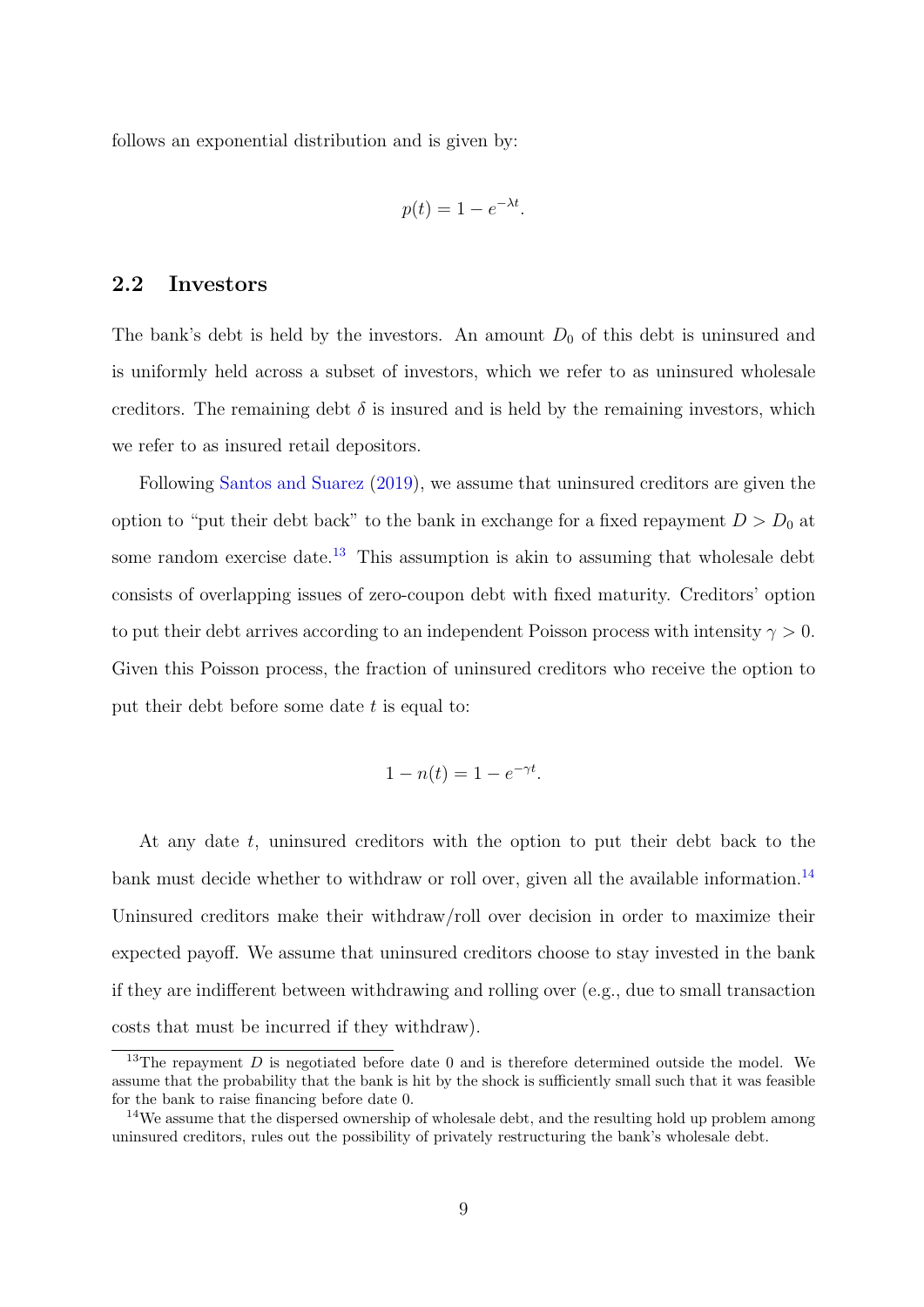Insured deposits are a stable source of financing and are never withdrawn before the asset matures.[15](#page--1-0) Insured depositors are senior to uninsured creditors at maturity, or following a regulatory intervention that leads to the resolution of the bank prior to maturity. In case the bank is unable to meet insured depositors' claims in full, they are made whole by a deposit insurance fund (financed by the PA). There is a social cost to public funds  $\phi > 0$  that is incurred per unit of funds spent by the PA to make insured depositors whole.[16](#page--1-0)

<span id="page-14-0"></span>Assumption 1. Asset cash flows and debt face values satisfy:

$$
\mu(R_g - \delta) < D < R_g - \delta \quad \text{and} \quad R_b = \ell_b < \ell_g < \min\{\delta, D\}
$$

The assumption  $D < R_g - \delta$  implies that a good bank is solvent in the absence of asset sales. Conditional on being hit by the shock, however, the bank cannot issue new claims since  $\mu(R_g - \delta) < D$  and  $R_b < \delta$ . Consequently, the bank must meet debt withdrawals by partially liquidating its asset.

The bank's asset can be sold at any date t to deep-pocketed asset buyers at a per unit price equal to its liquidation value given all the available information at the time of sale. Thus, the asset can be sold for  $\ell$  if liquidation takes place before news arrives, or for  $\ell_i$  if liquidation takes place after news arrives, depending on whether the bank's type  $i \in \{g, b\}$ is revealed to be good or bad. To simplify the exposition, we assume  $\ell_g < D$  so that even a good bank eventually defaults if sufficiently many uninsured creditors withdraw, and that  $\ell_q < \delta$  so that the PA must always bail out insured depositors if the bank's asset is liquidated before it matures. Finally, we also assume  $\ell_b = R_b$  so that the liquidation of an impaired asset does not destroy value. These last three assumptions can be relaxed without changing the qualitative nature of our results.<sup>[17](#page--1-0)</sup>

<sup>15</sup>Recent empirical evidence, including [Chen, Goldstein, Huang, and Vashishtha](#page-52-6) [\(2020\)](#page-52-6), show that insured deposits are "sticky", in the sense that they are withdrawn slower and in smaller quantities than uninsured deposits.

<sup>&</sup>lt;sup>16</sup>The social cost of public funds could reflect, for example, distortions caused by taxation if additional revenue has to be raised to pay back insured deposits [\(Dahlby,](#page-53-8) [2008\)](#page-53-8).

<sup>&</sup>lt;sup>17</sup>What is important is that the asset's expected liquidation value before information arrives ( $\ell$ ) is less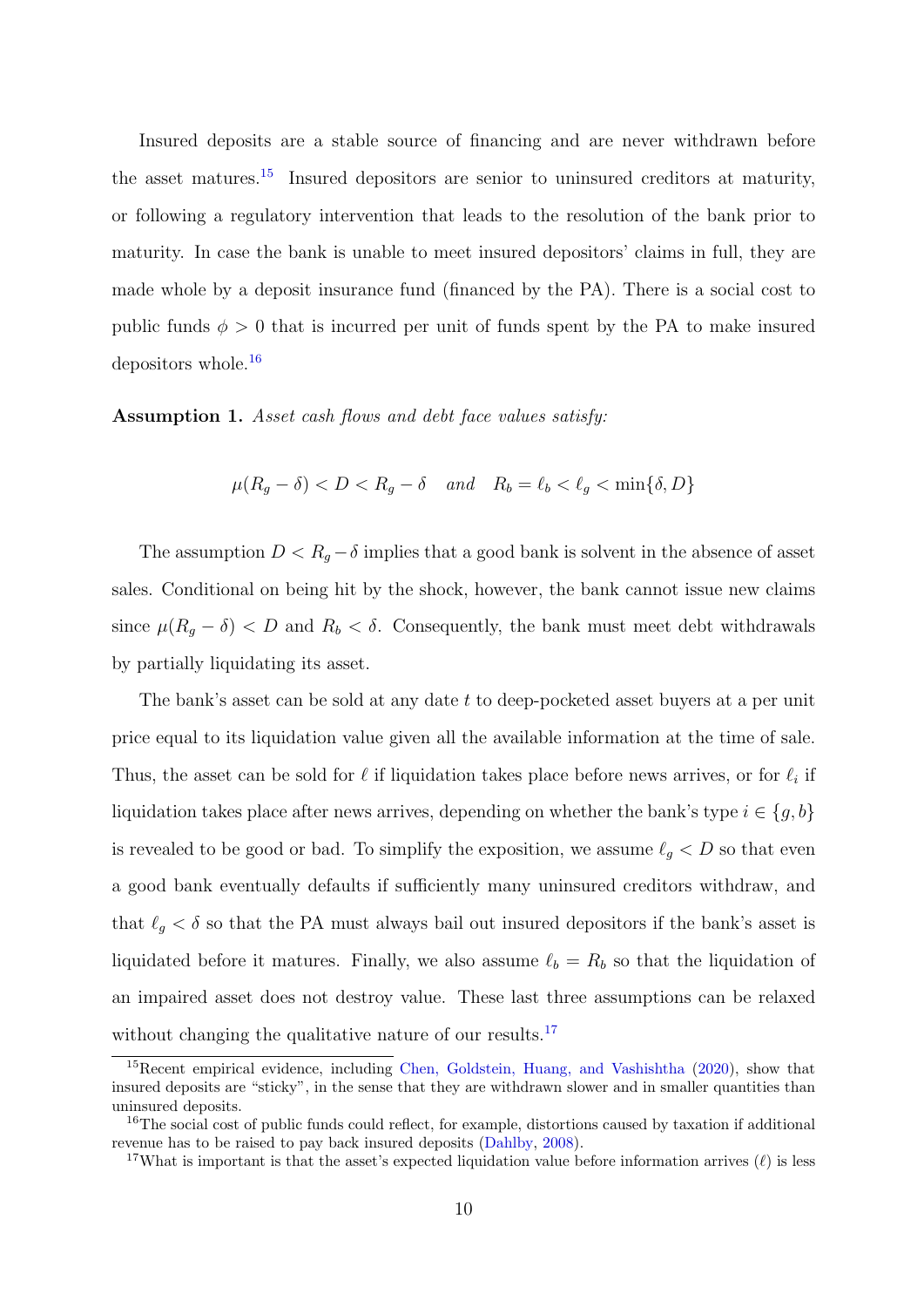#### 2.3 The Policy Authority

The Policy Authority (PA) enters the economy at date 0 and decides whether to intervene at some date  $t \geq 0$ . Its objective is to maximize expected aggregate output, defined as:

E[Total Cash Flows +  $\phi$ (Loss of the PA)].

Aggregate output equals total cash flows (i.e., bank profits plus investor income minus any transfer from the PA) plus any loss incurred by the PA scaled by the social cost of public funds,  $\phi$ . If  $\phi = 0$ , aggregate output is unaffected by how cash flows are allocated between the bank, investors and the PA. In this case, bailing out insured depositors does not involve a deadweight loss. If  $\phi > 0$ , the allocation of cash flows matters for aggregate output. In particular, increasing the PA's loss by one unit reduces aggregate output by more than reducing bank profits or investor income by one unit.

[Section 3](#page-16-0) considers the baseline model where the PA decides whether to resolve the bank at some date  $t \geq 0$ . If the bank is resolved, the PA enforces a complete write-down of the bank's outstanding uninsured debt and liquidates its remaining assets.<sup>[18](#page--1-0)</sup> Any loss to the PA from bailing out insured depositors following resolution is scaled by the social cost of public funds. [Section 4](#page-25-0) extends the analysis by allowing the PA to act as a lender of last resort (LLR) and to lend funds to the bank at the (zero) risk-free rate. If the bank turns out to be insolvent, any additional loss incurred by the PA from the provision of liquidity support is also scaled by the social cost of public funds. [Section 5](#page-31-0) provides a discussion of two key aspects of the model, namely: (i) how the availability of liquidity support affects

than its expected cash flow at maturity  $(R)$ , but exceeds the cash flow of an impaired asset at maturity  $(R_b)$ . Similarly, what is important is that the face value of debt  $(D)$  and the face value of insured deposits (δ) exceed the asset's liquidation value in the absence of information  $(\ell)$ .

<sup>&</sup>lt;sup>18</sup>Resolution in our model reflects current regulatory practices. For example, in the United States, the FDIC is responsible for taking a critically undercapitalized bank into receivership. The FDIC then sells the franchise of the failing institution to another financial institution or retains the bank's assets and pays insured depositors directly. Similarly, in Europe, the Bank Recovery and Resolution Directive (BRRD) enables resolution authorities to dispose of an institution's franchise, temporarily transferring it to a publicly owned entity, and/or writing down bail-inable debt. We abstract from differences in resolution tools by assuming that the PA always obtains a payoff equal to the liquidation value of the bank's remaining assets following resolution.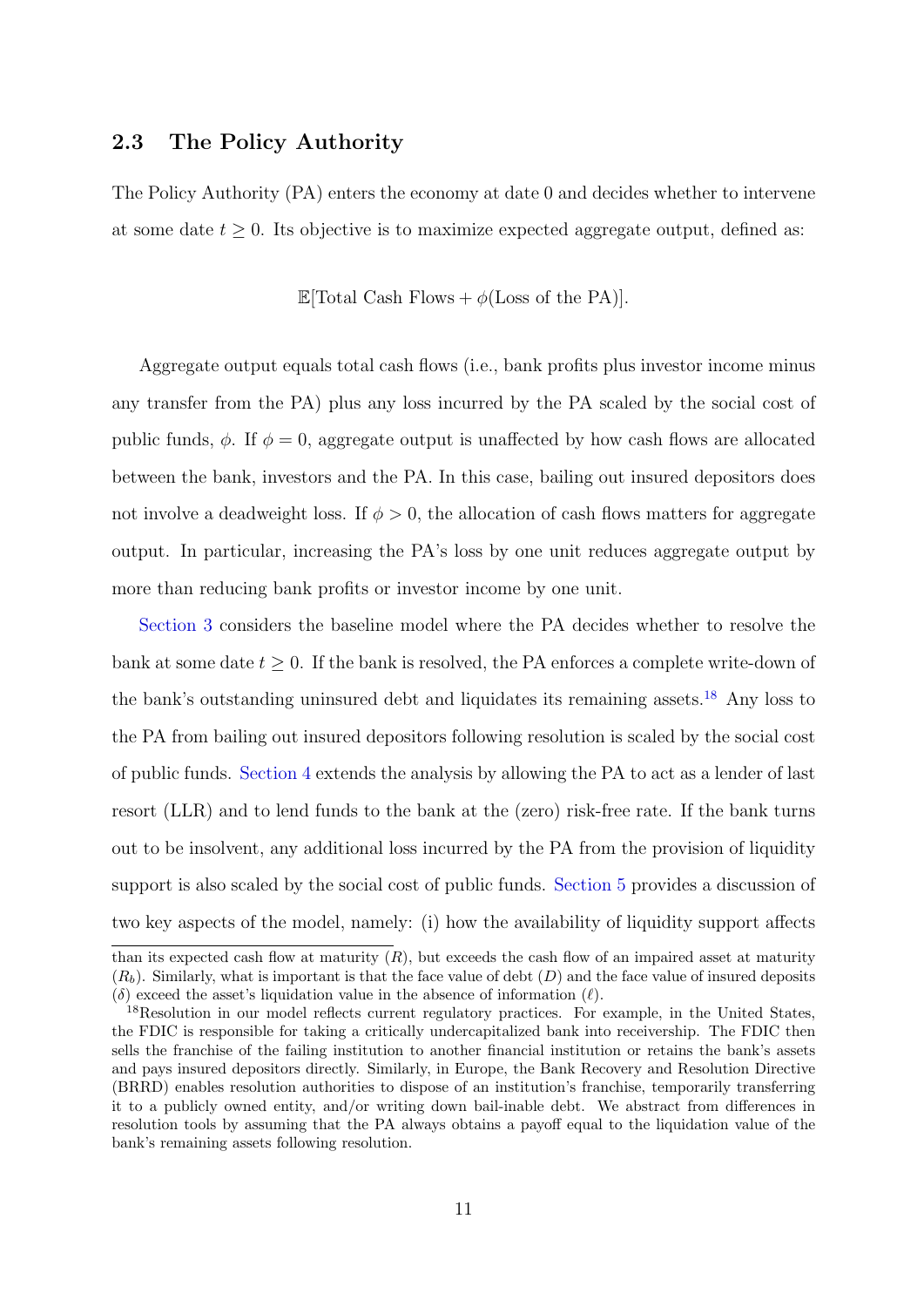the optimal timing of resolution; and (ii) the conditions under which liquidity support is preferred to publicly-financed equity injections. [Section 6](#page-35-0) concludes.

# <span id="page-16-0"></span>3 Optimal Timing of Resolution

Before characterizing the optimal timing of the PA's resolution decision, we first analyze uninsured creditors' incentives to roll over or withdraw their claims.

## 3.1 Creditors' withdrawal decision

It is strictly dominant for uninsured creditors to start exercising their option to put their debt back to the bank as soon as the opportunity arises. By withdrawing, uninsured creditors secure repayment from the liquidation proceeds of the bank's asset and circumvent the seniority of insured depositors in resolution. If they were to roll over, uninsured creditors would run the risk of not being repaid, either because the bank's asset turns out to be impaired or because the PA chooses to resolve the bank before its asset matures.

The bank cannot issue new claims in the absence of information  $(cf.,$  [Assumption 1\)](#page-14-0), and must finance withdrawals by partially selling its asset. If withdrawals last until date t and no news arrives in the meantime, the share of assets the bank has to sell in order to meet withdrawals is equal to:

$$
1 - z(t) = \frac{(1 - n(t))D}{\ell}.
$$

The selling of assets progressively erodes a good bank's equity value. Hence, there exists a critical date after which even a good bank becomes insolvent. This critical date  $\tau$  is determined by the following condition:

$$
z(\tau)R_g - n(\tau)D - \delta = 0,
$$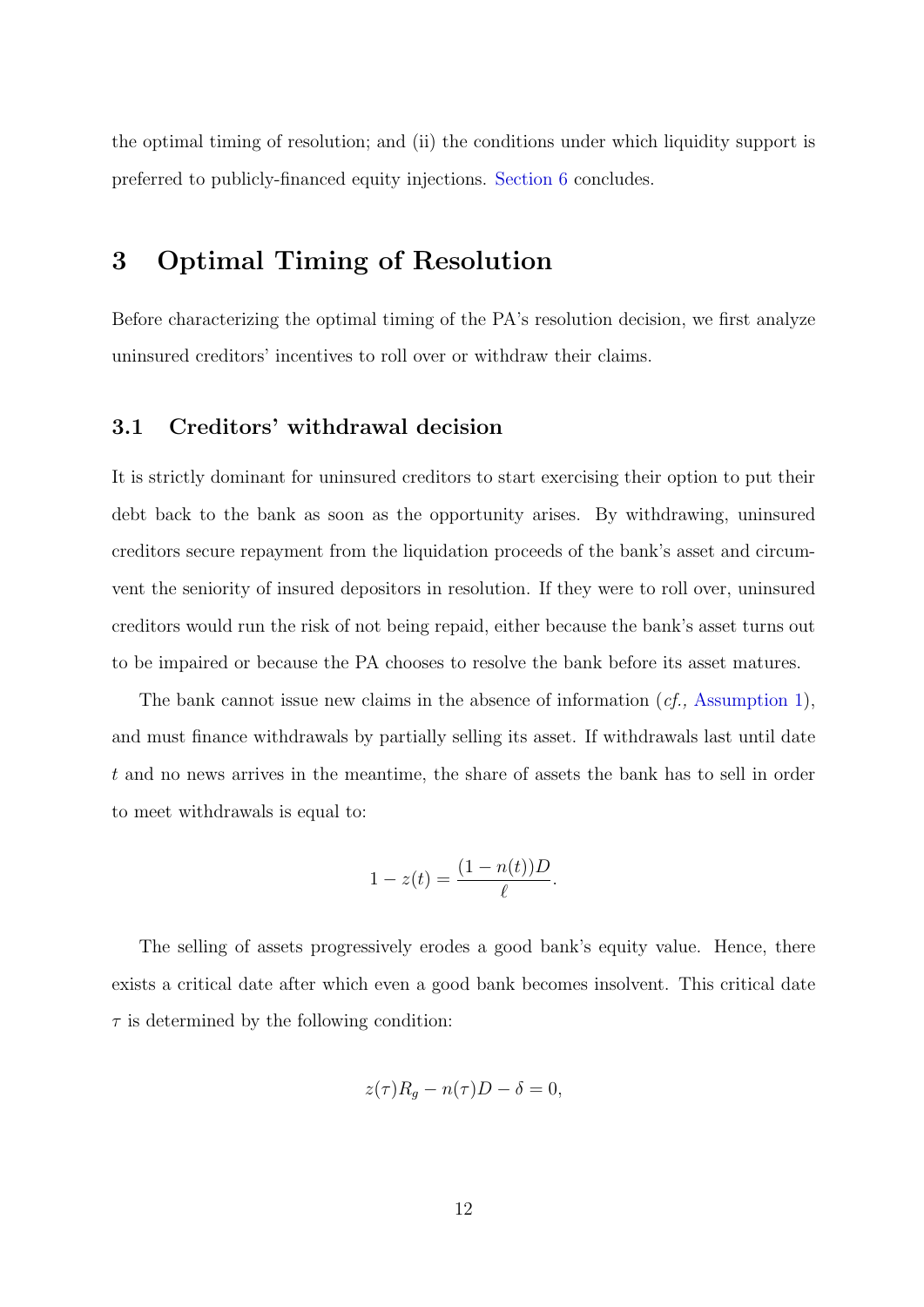which, given the definitions of  $z(t)$  and  $n(t)$ , can be solved for  $\tau$ :

$$
\tau = \frac{1}{\gamma} \ln \left( \frac{\left( \frac{R_g}{\ell} - 1 \right) D}{\delta + \left( \frac{D}{\ell} - 1 \right) R_g} \right) > 0,
$$

where the inequality follows from [Assumption 1.](#page-14-0)

The bank does not immediately default at date  $\tau$  because it still has assets that can be liquidated. However, since insured depositors are senior at maturity, it is strictly dominant for uninsured creditors to continue withdrawing for all  $t > \tau$  even if the bank is revealed to be good. Similarly, it is strictly dominant for uninsured creditors to continue withdrawing if the bank is revealed to be bad since a bad bank is always insolvent.

In the absence of intervention by the PA, wholesale debt withdrawals only stop if good news arrives before date  $\tau$ . Since a good bank is still solvent at date  $t \leq \tau$ , uninsured creditors that roll over their claims in this case are guaranteed full repayment at maturity providing that all other creditors do the same. We assume that uninsured creditors coordinate on the equilibrium in which they all roll over.<sup>[19](#page--1-0)</sup>

<span id="page-17-0"></span>Lemma 1. It is strictly dominant for uninsured creditors to start withdrawing at date 0. Given withdrawals that last t periods, it is strictly dominant for uninsured creditors to continue withdrawing after the arrival of bad news or if  $t > \tau$ . It is weakly dominant for uninsured creditors to stop withdrawing if good news arrives before  $\tau$ .

# 3.2 Optimal intervention: waiting versus resolution

The PA has the option to enforce a complete write-down of the bank's outstanding uninsured debt and liquidate its remaining assets at any date  $t \geq 0$ . The PA's problem consists of deciding when to intervene and resolve the bank (if ever).

<sup>&</sup>lt;sup>19</sup>This assumption can be justified by the fact that the PA would optimally bail out the bank at no cost if uninsured creditors were to continue withdrawing following the arrival of good news before  $\tau$ .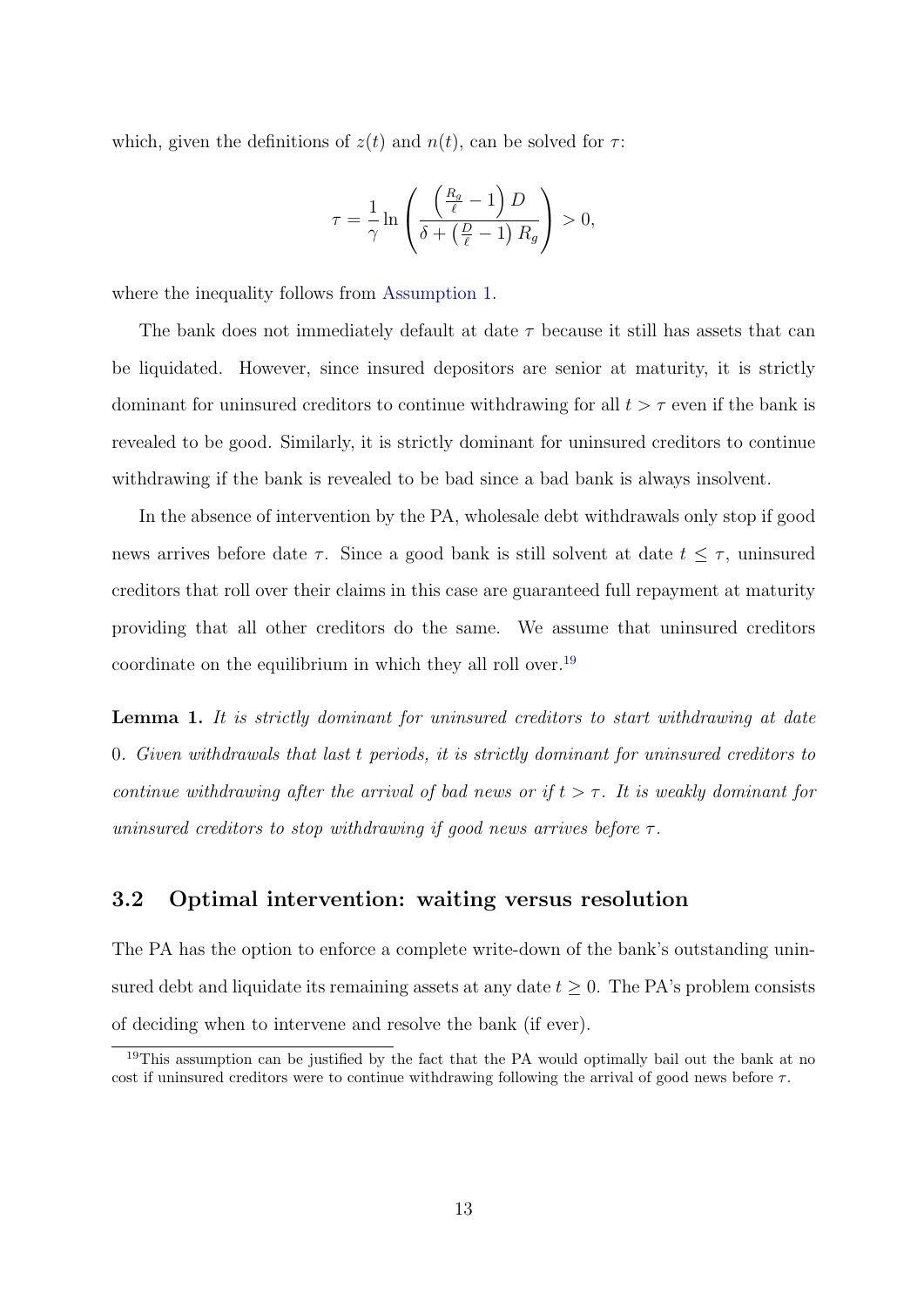The value of resolving the bank at date  $t$  is equal to:

<span id="page-18-0"></span>
$$
L(t) = \ell + \phi(z(t)\ell - \delta). \tag{1}
$$

The first term of [Equation \(1\)](#page-18-0) equals the total proceeds from liquidation: i.e., the liquidation value of the bank's remaining assets,  $z(t)\ell$ , plus the cash flow from selling assets to cover debt withdrawals before date  $t$ ,  $(1 - z(t))\ell$ . The second term equals the cost of bailing out insured depositors following resolution: i.e., the difference between the liquidation value of the bank's remaining assets less the face value of insured deposits scaled by the social cost of public funds,  $\phi$ . Since  $z'(t) < 0$ , the value from resolving the bank strictly decreases in t: i.e.,  $L'(t) = \phi n'(t)D < 0$ . The reason is that delaying resolution gives uninsured creditors time to extract more resources from the bank, which increases the cost of bailing out insured depositors following resolution. We refer to this effect as the dilution costs of delaying resolution.

Instead of resolving the bank at date  $t$ , the PA has the option to delay its resolution decision and wait for news. The benefit of waiting for news stems from avoiding the inefficient resolution of a good bank, and depends on whether news arrives before or after date  $\tau$ . If good news arrives before  $\tau$ , uninsured creditors stop withdrawing and intervention becomes unnecessary. If bad news arrives before  $\tau$ , the bank is revealed to be insolvent and the PA optimally resolves the bank. Consequently, expected aggregate output conditional on news arriving at date  $t' \leq \tau$  is:

<span id="page-18-1"></span>
$$
V(t') = z(t')R + (1 - z(t'))\ell + (1 - \mu)\phi(z(t')R_b - \delta), \quad \forall t' \le \tau.
$$
 (2)

The first term of [Equation \(2\)](#page-18-1) equals the expected value of the bank's remaining assets. The second term equals the liquidation proceeds used to pay back debt withdrawn before date t'. The last term equals the PA's expected loss from bailing out insured depositors if the bank is revealed to be bad (insured depositors do not have to be bailed out if the bank is revealed to be good since a good bank is still solvent at date  $t' \leq \tau$ ).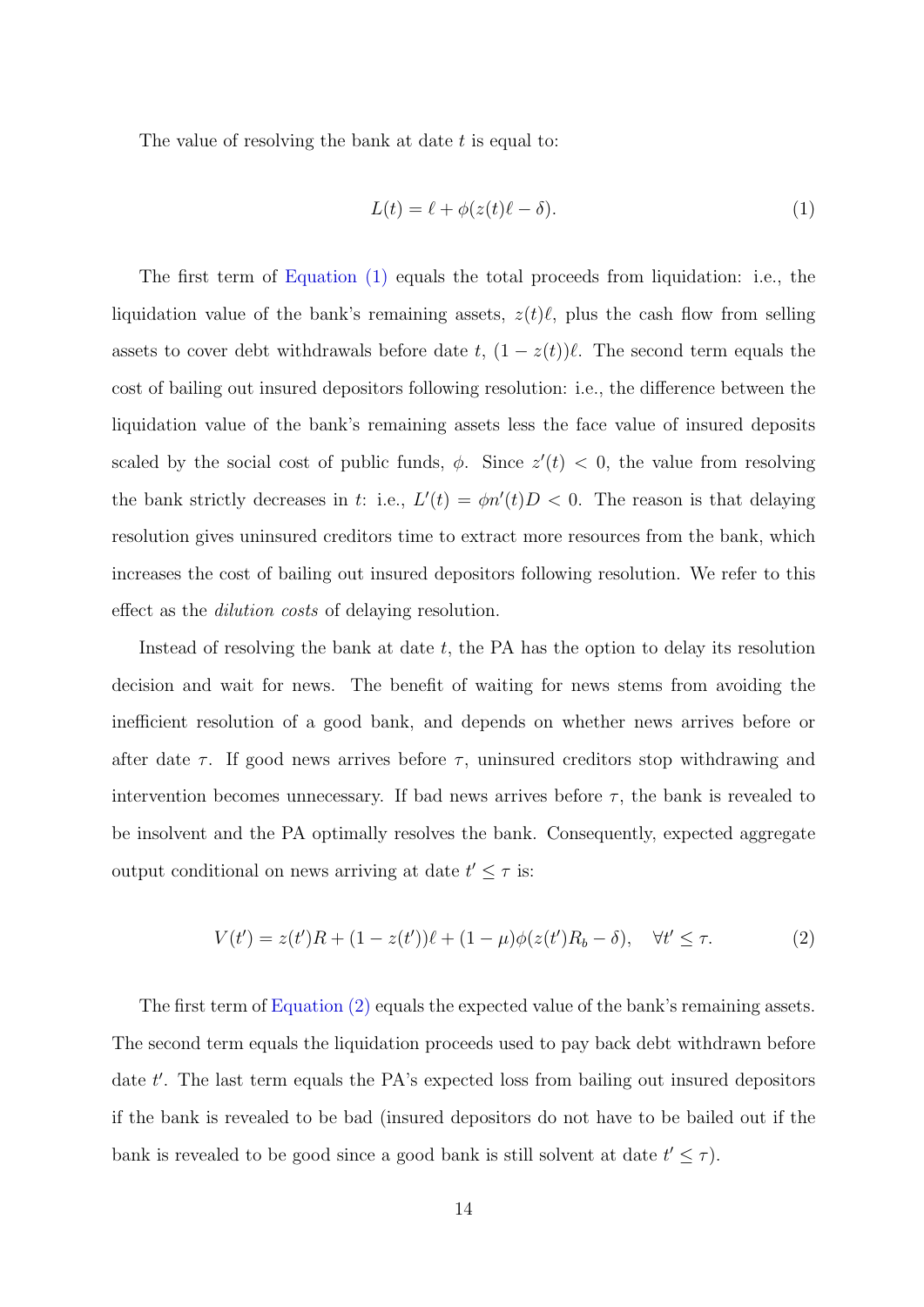<span id="page-19-0"></span>

Figure 1: Timing of the PA's intervention decision.

If news arrives after date  $\tau$ , wholesale creditors continue withdrawing regardless of whether the bank is revealed to be good or bad  $(cf.$ , [Lemma 1\)](#page-17-0). Since the arrival of good news does not stop the costly fire-selling assets to meet debt withdrawals, the PA optimally resolves the bank regardless of its type. Expected aggregate output conditional on information arriving at date  $t' > \tau$  is therefore  $V(t') = L(t')$  for all  $t' > \tau$ .

[Figure 1](#page-19-0) summarizes the timing of the PA's intervention decision. At every date  $t$ , the PA must choose whether to resolve the bank or to delay resolution for an arbitrarily small interval of time  $\Delta$ . Given the Poisson process driving information arrival, the PA expects news to arrive with probability  $\lambda\Delta$  if it delays resolution. If news arrives, expected aggregate output is equal to  $V(t + \Delta)$ . With complementary probability  $1 - \lambda \Delta$  news does not arrive, in which case the PA must again choose at date  $t + \Delta$  whether to resolve the bank for a value of  $L(t + \Delta)$  or to continue waiting for news.

An optimal intervention policy consists of a threshold date  $t_r$  such that the PA resolves the bank at date  $t_r$  if news does not arrive before. Given this policy rule, the value of delaying resolution at date t as  $\Delta \to 0$  is equal to:<sup>[20](#page--1-0)</sup>

<span id="page-19-1"></span>
$$
W(t; t_r) = \int_0^{t_r - t} V(t + k) dp(k) + (1 - p(t_r - t)) L(t_r).
$$
 (3)

<sup>20</sup>See [Lemma A1](#page-17-0) in the Appendix for a formal derivation of the PA's value function.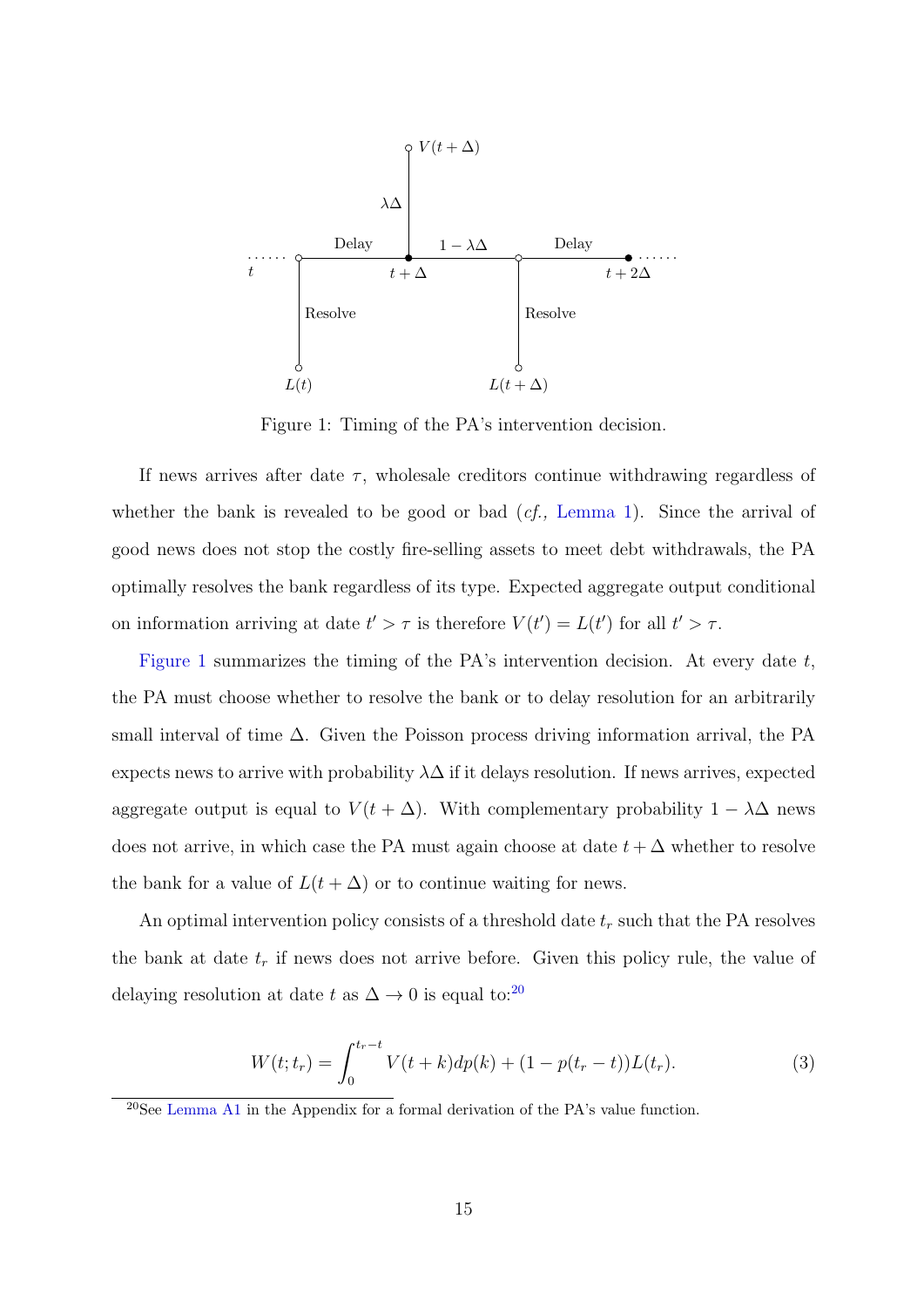Differentiating [Equation \(3\)](#page-19-1) with respect to  $t_r$ , it follows that any interior optimal resolution date  $t_r^* \in (0, \tau)$  must satisfy the following first-order condition:

<span id="page-20-0"></span>
$$
\lambda \big( V(t_r^*) - L(t_r^*) \big) + L'(t_r^*) = 0. \tag{4}
$$

The difference  $V(t_r^*) - L(t_r^*)$  corresponds to the value of information at the optimal resolution date. This difference measures the net gain from choosing the optimal policy action following the arrival of information compared to resolving the bank. The first term of [Equation \(4\),](#page-20-0) which equals the value of information multiplied by the arrival rate of news  $\lambda$ , captures the benefit of delaying resolution for an arbitrarily short period of time at date  $t_r^*$ . The second term,  $L'(t_r^*)$ , equals the dilution costs from allowing wholesale debt withdrawals to continue for a similarly short period of time at date  $t_r^*$ .

Before date  $\tau$ , the value of information can be positive or negative, depending on the value of  $\phi$ . After date  $\tau$ , in contrast, the value of information is always zero since  $V(t') = L(t')$  for all  $t' > \tau$ . Thus, it is never optimal for the PA to delay resolution to after date  $\tau$ : i.e.,  $t_r^* \leq \tau$ .<sup>[21](#page--1-0)</sup> In order for the PA to sometimes choose an interior optimal resolution date,  $t_r^* \in (0, \tau)$ , we impose the following assumption.<sup>[22](#page--1-0)</sup>

#### <span id="page-20-2"></span><span id="page-20-1"></span>Assumption 2.

$$
\mu \lambda \delta < \gamma (D - \ell). \tag{5}
$$

[Assumption 2](#page-20-1) implies that marginally delaying resolution increases the PA's expected loss. The left-hand side of condition [\(5\)](#page-20-2) equals the reduction in the PA's expected loss from marginally delaying resolution: i.e., the instantaneous probability that good news arrives multiplied by the face value of insured deposits. The right-hand side equals the increase in dilution costs from marginally delaying resolution: i.e., the fraction of debt withdrawals per unit of time multiplied by the reduction in the bank's equity value due to asset sales.

<sup>&</sup>lt;sup>21</sup>See the proof of [Proposition 1](#page-21-0) in Appendix [A1](#page-36-0) for a formal proof of this claim.

 $^{22}$ In Appendix [A2,](#page-49-0) we discuss what happens if [Assumption 2](#page-20-1) is violated and show that the optimal resolution date in this case is either  $t_r^* = 0$  or  $t_r^* = \tau$ , depending on the value of  $\phi$ .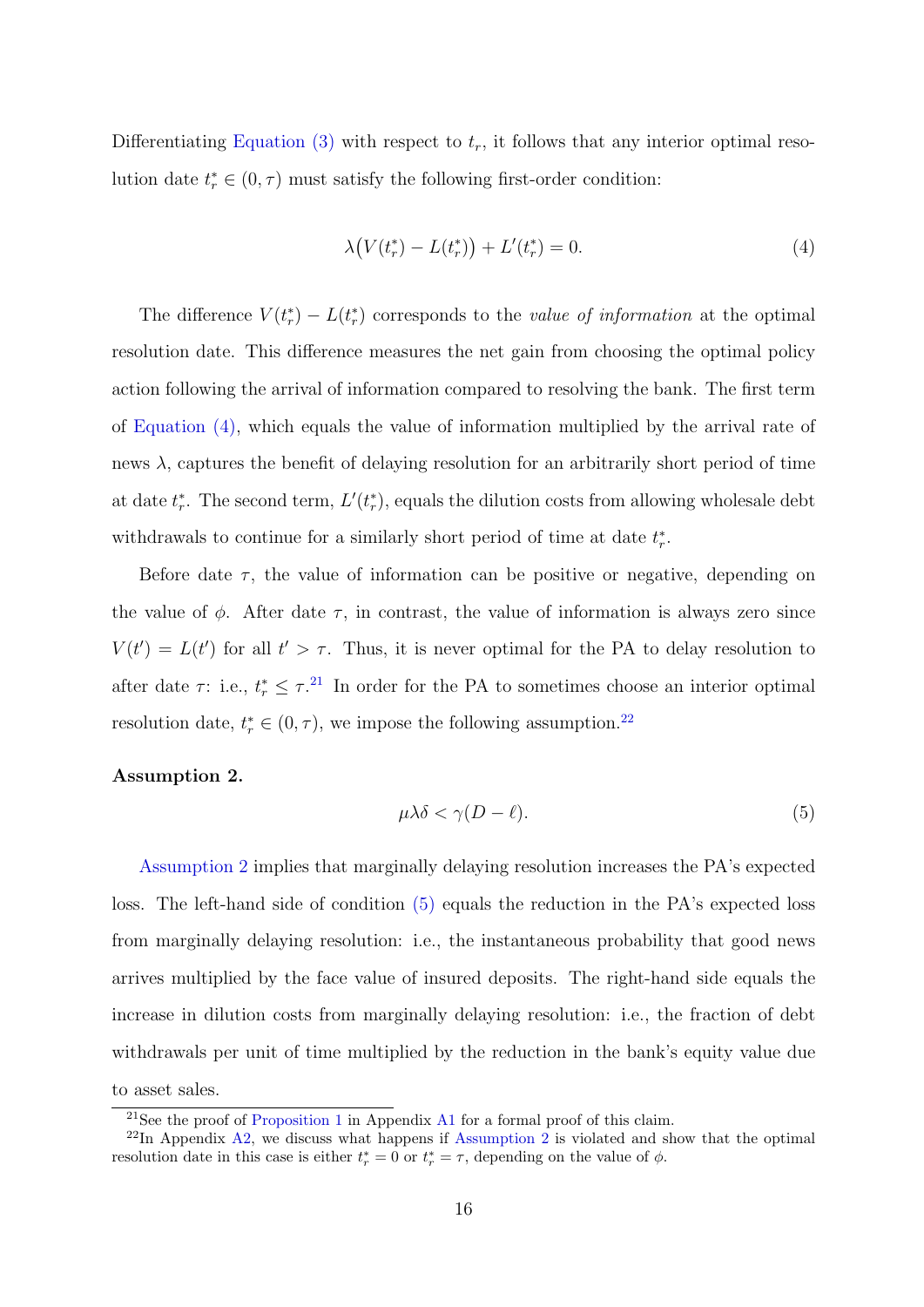<span id="page-21-0"></span>**Proposition 1.** Given [Assumption 2,](#page-20-1) there exist threshold values,  $\phi$  and  $\overline{\phi}$ , such that the PA's optimal intervention decision in the absence of news satisfies:

- If  $\phi < \underline{\phi}$ : The PA resolves the bank at date  $t_r^* = \tau$ .
- If  $\phi \in [\phi, \overline{\phi})$ : The PA resolves the bank at date  $t_r^* \in (0, \tau)$ .
- If  $\phi \geq \overline{\phi}$ : The PA resolves the bank at date  $t_r^* = 0$ .

If bad news arrives before  $t_r^*$ , the bank is immediately resolved. If good news arrives before  $t_r^*$ , uninsured creditors stop withdrawing and the PA never intervenes.

When deciding whether or not to intervene, the PA trades off the value of information with the dilution costs of delaying resolution. On the one hand, delaying resolution reduces the likelihood of a type-I error: i.e., the risk that the PA mistakenly chooses to resolve a solvent bank. On the other hand, delaying resolution allows wholesale debt withdrawals to continue and reduces the resources the PA can seize after resolution. Not liquidating the bank today therefore increases the cost of a  $type-II$  error: i.e., the PA's loss from bailing out insured depositors in case the bank is ultimately resolved.

The timing of the PA's resolution decision critically depends on the social costs of public funds. If there are no social costs ( $\phi = 0$ ), the dilution costs are absent. While uninsured debt withdrawals reduce the resources the PA can seize after resolution, they do not create a deadweight loss since they just transfer resources from the PA to uninsured creditors. In this case, it is always optimal to delay resolution until date  $\tau$ . Such a policy maximizes the likelihood that uninsured creditors stop withdrawing following the arrival of good news, thereby minimizing the risk that the PA inefficiently resolves a solvent bank. By continuity, it follows that if the social costs are sufficiently small, the PA never liquidates the bank before date  $\tau$  (unless bad news arrives before).

If the social costs are large  $(\phi \geq \overline{\phi})$ , the PA resolves the bank immediately after wholesale creditors start withdrawing: i.e., at date 0. In this case, the dilution costs from allowing wholesale debt withdrawals to continue always exceed the value of information. Waiting for good news simply doesn't pay.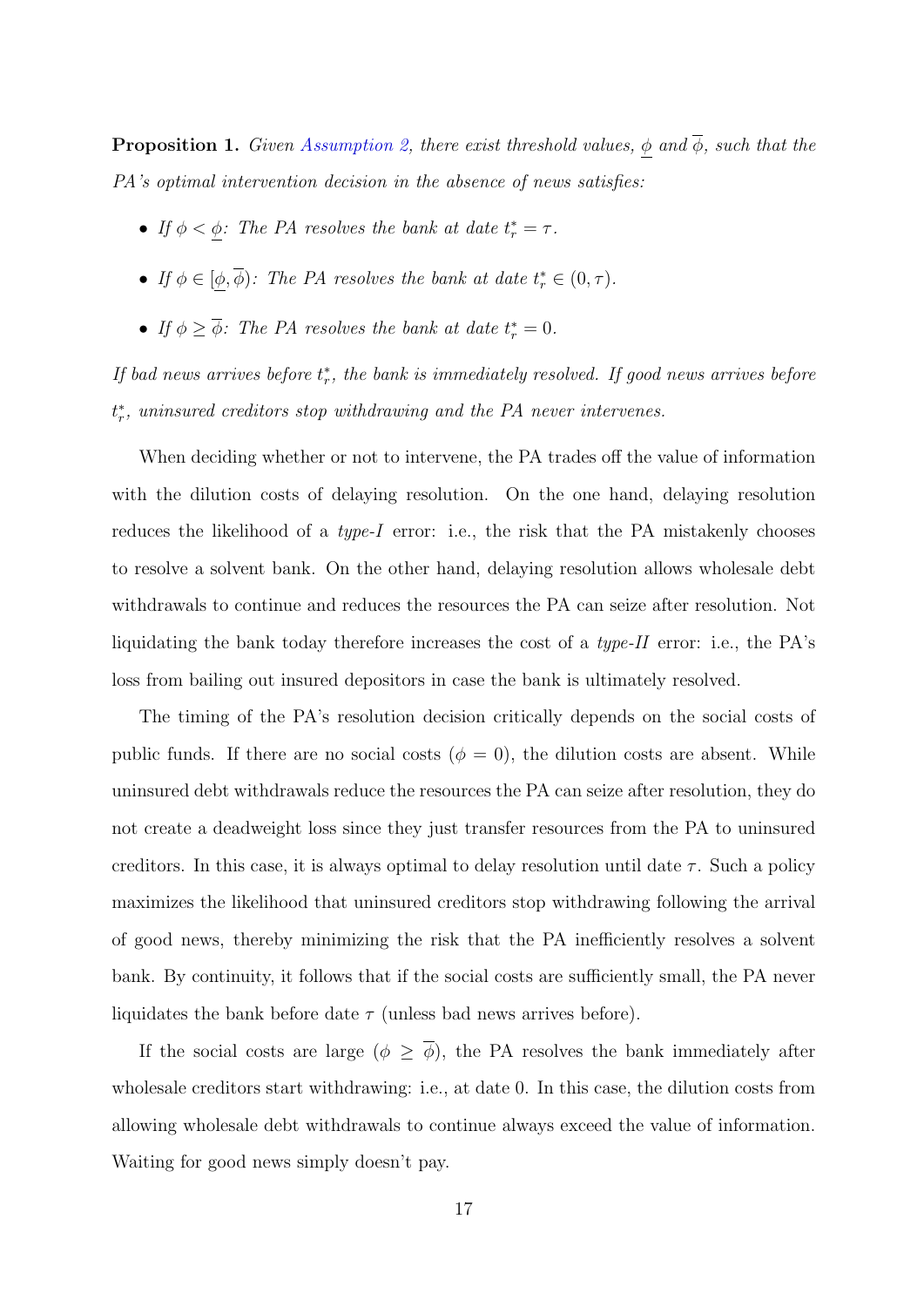For intermediate values  $\phi \in [\underline{\phi}, \overline{\phi})$ , the PA optimally delays resolution to after date 0 but chooses to resolve the bank at some date  $t_r^* < \tau$  if news does not arrive before. Rather than resolving the bank immediately after withdrawals start, the PA is willing to wait in the hope that good news arrives tomorrow. As time passes, however, the dilution costs from allowing wholesale debt withdrawals to continue become too large compared to the value from avoiding the inefficient resolution of a solvent bank. The reason is that the bank must meet debt withdrawals by fire-selling assets, which leads the value of information to decrease over time. The PA therefore optimally resolves the bank strictly before date  $\tau$ .

## 3.3 Implications for the optimal timing of resolution

In this subsection, we show how the optimal resolution date is affected by changes in broader economic conditions (the arrival rate of information,  $\lambda$ , and the marketability of the bank's asset,  $\ell$ ) and the bank's liability structure (the share of insured deposits,  $\delta$ , and the intensity of debt withdrawals,  $\gamma$ ).

<span id="page-22-0"></span>**Corollary 1** (Broader Economic and Regulatory Environment). For  $\phi \in (\underline{\phi}, \overline{\phi})$ , the optimal resolution date  $t_r^*$ :

- 1. strictly increases in the the arrival rate of information,  $\frac{\partial t_r^*}{\partial \lambda} > 0$ ;
- 2. can increase or decrease in the marketability of bank assets,  $\frac{\partial t^*}{\partial \ell} \geq 0$ .

**Arrival rate of information.** A higher arrival rate of information,  $\lambda$ , increases the value of information but has no effect on the dilution costs from delaying resolution. Hence, increasing  $\lambda$  leads the PA to optimally delay its resolution decision. [Figure 2a](#page-24-0) provides a numerical example of the effect of an increase in  $\lambda$  on the optimal resolution date. The figure plots the value of information (black lines) and the dilution costs (red line) as functions of time. The optimal resolution date,  $t_r^*$ , lies at the intersection of the two curves. A higher value of  $\lambda$  leads to a rightward shift in the value of information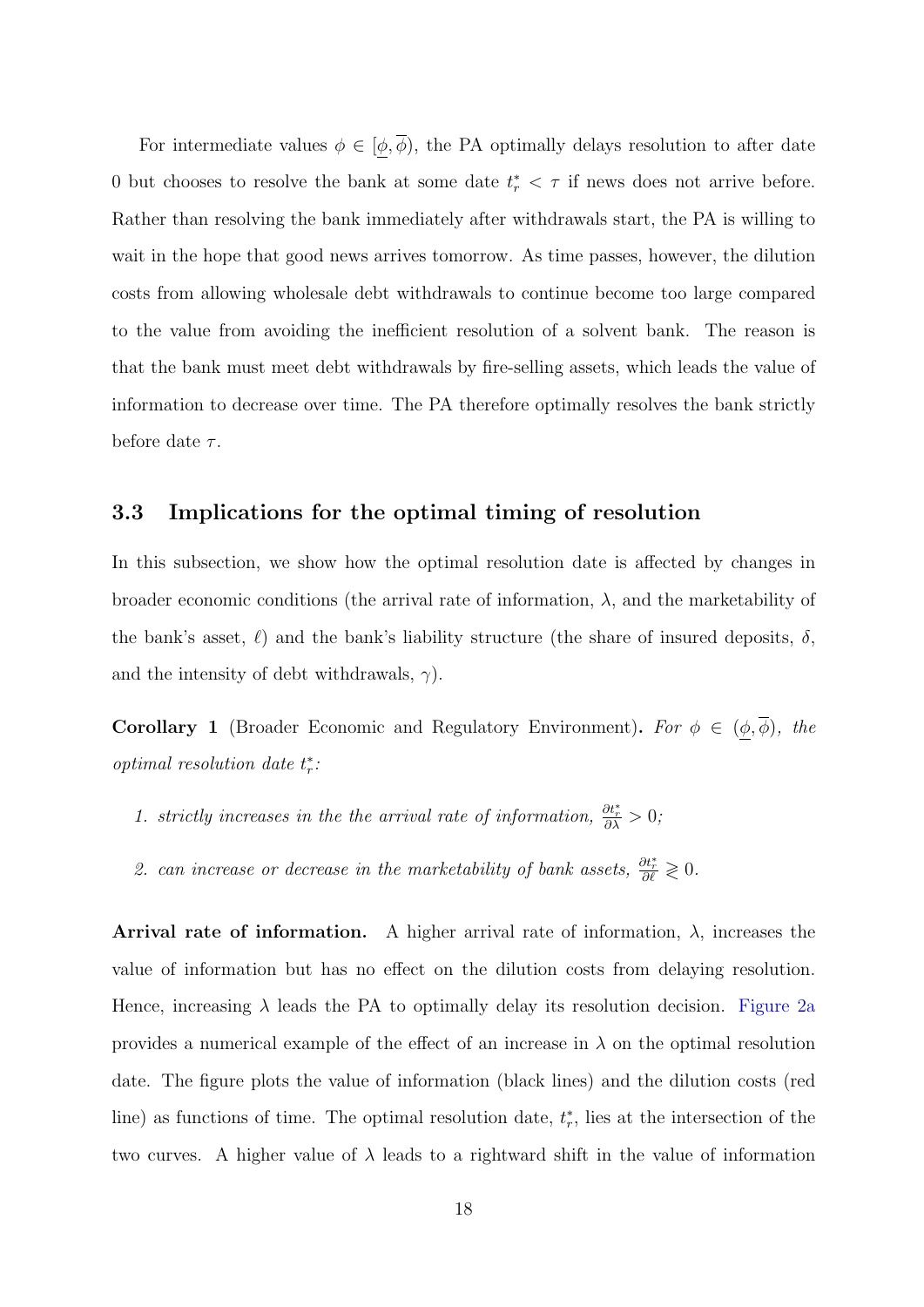(black dashed line), while leaving the dilution costs unchanged. As a consequence, the optimal resolution date increases from  $t_r^*$  to  $t_r^{*'}$  $\frac{'}{r}$ .

A higher value of  $\lambda$  can be interpreted as reflecting more efficient information collection; e.g., due to improvements in institutional processes or technological developments. Examples of the former include the harmonization of recovery and resolution frameworks in the European Union with the goal to increase the speed of resolution activities [\(EU,](#page-53-9) [2014\)](#page-53-9), or the adoption of common principles that improve coordinated resolution of multinational banks [\(FSB,](#page-53-10) [2014\)](#page-53-10). A recent example of technological developments that facilitate regulatory information collection is the development and implementation of a global legal identifier system that enhances regulators' surveillance powers [\(FSB,](#page-53-11) [2019\)](#page-53-11).

Asset marketability. Changes in the liquidation value,  $\ell$ , have an ambiguous effect on the optimal resolution date. The ambiguity stems from two countervailing effects of  $\ell$ on the value of information (as with changes in  $\lambda$ , changes in  $\ell$  do not affect the dilution costs from delaying resolution). First, an increase in asset marketability implies that the bank needs to sell less assets in order to meet a given amount of debt withdrawals. Larger values of  $\ell$  therefore increase expected aggregate output conditional on information,  $V(t)$ , which raises the value of information. Second, an increase in asset marketability increases the value from resolution,  $L(t)$ , because the PA obtains a higher price from liquidating the bank's assets. This effect lowers the value of information. Hence, depending on which of these two effect dominates, the optimal resolution date can either increase or decrease if the marketability of the bank's asset improves.

<span id="page-23-0"></span>**Corollary 2** (Bank Liability Structure). For  $\phi \in (\underline{\phi}, \overline{\phi})$ , the optimal resolution date  $t_r^*$ .

- 1. strictly increases in the the share of insured deposits,  $\frac{\partial t_r^*}{\partial \delta} > 0$ ;
- 2. can increase or decrease in the intensity of debt withdrawals,  $\frac{\partial t_r^*}{\partial \gamma} \geq 0$ .

**Share of insured deposits.** An increase in the amount of insured deposits,  $\delta$ , leads the PA to resolve the bank later. The reason is that a higher share of insured deposits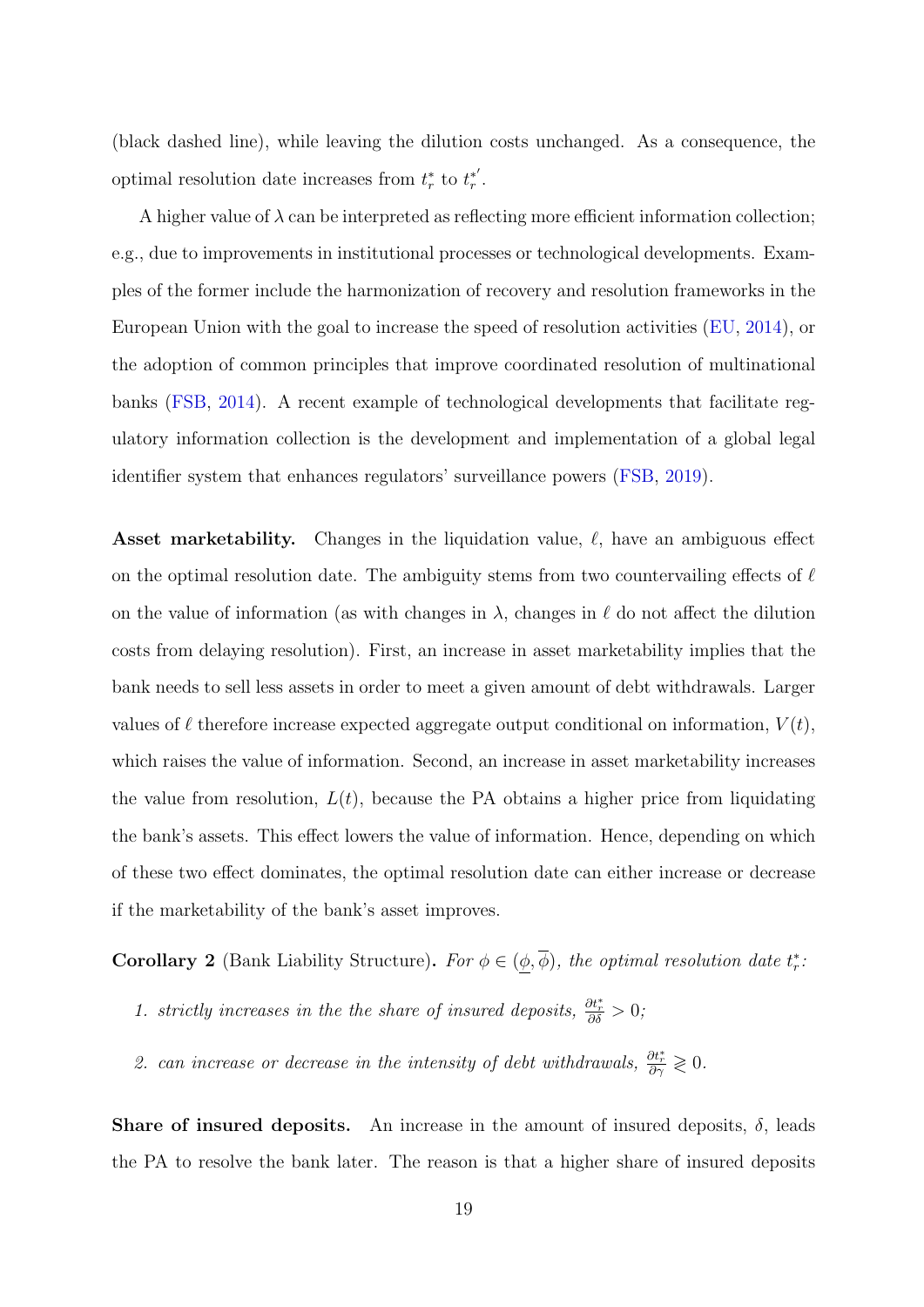<span id="page-24-0"></span>Figure 2: Comparative statics of  $\gamma$  and  $\lambda$ .

The figure shows the expected value of information (black lines),  $\lambda(V(t_r^*) - L(t_r^*))$ , and the dilution costs (red lines),  $L'(t_r^*)$ . The optimal resolution date  $t_r^*$  is at the intersection of the curves. Baseline parameter values:  $\lambda = 0.05$ ,  $\gamma = 0.99$ ,  $\mu = 0.25$ ,  $\phi = 0.01$ ,  $D = 0.75$ ,  $\delta = 0.25$ ,  $R_g = 1.1$ ,  $\ell_g = 0.2$ ,  $R_b = \ell_b = 0.18$ .



(a) Increase in  $\lambda$ : An increase in the arrival rate (b) Increase in  $\gamma$ : An increase in the intensity of of information,  $\lambda$ , from 0.05 to 0.0516 increases debt withdrawals,  $\gamma$ , from 0.999 to 1.024 reduces the optimal resolution date. the optimal resolution date.

increases the benefit of avoiding a type-I error since more insured deposits have to be bailed out if a solvent bank is inefficiently resolved. Graphically, the effect of an increase in insured deposits (and a corresponding decrease in initial equity) is akin to the effect of a higher arrival rate of information: i.e., the value of information shifts to the right, while the dilution costs remain unaffected (see [Figure 2a\)](#page-24-0).<sup>[23](#page--1-0)</sup> This result suggests that regulatory authorities will be more inclined to resolve troubled banks later if these are financed by a higher share of insured deposits, compared to otherwise similar banks with fewer insured deposits.

Intensity of debt withdrawals. The ratio  $1/\gamma$  can be interpreted as the average maturity of the bank's wholesale debt, with a higher value of  $\gamma$  corresponding to a shorter debt maturity structure. Increasing  $\gamma$  has an ambiguous effect on the PA's optimal resolution date. First, a shorter debt maturity structure reduces the value of information because fewer assets are left on the bank's balance sheet once news arrives. Taken on its

<sup>&</sup>lt;sup>23</sup>Qualitatively, the result that an increase in insured deposits increases the optimal resolution date is independent of whether the increase in  $\delta$  is matched by a reduction in bank equity or in the amount of wholesale debt. However, if the increase in insured deposits is matched by a reduction in wholesale debt, the dilution costs also decrease, which leads the PA to delay resolution even more compared to the case where higher insured deposits are matched by a reduction in bank equity.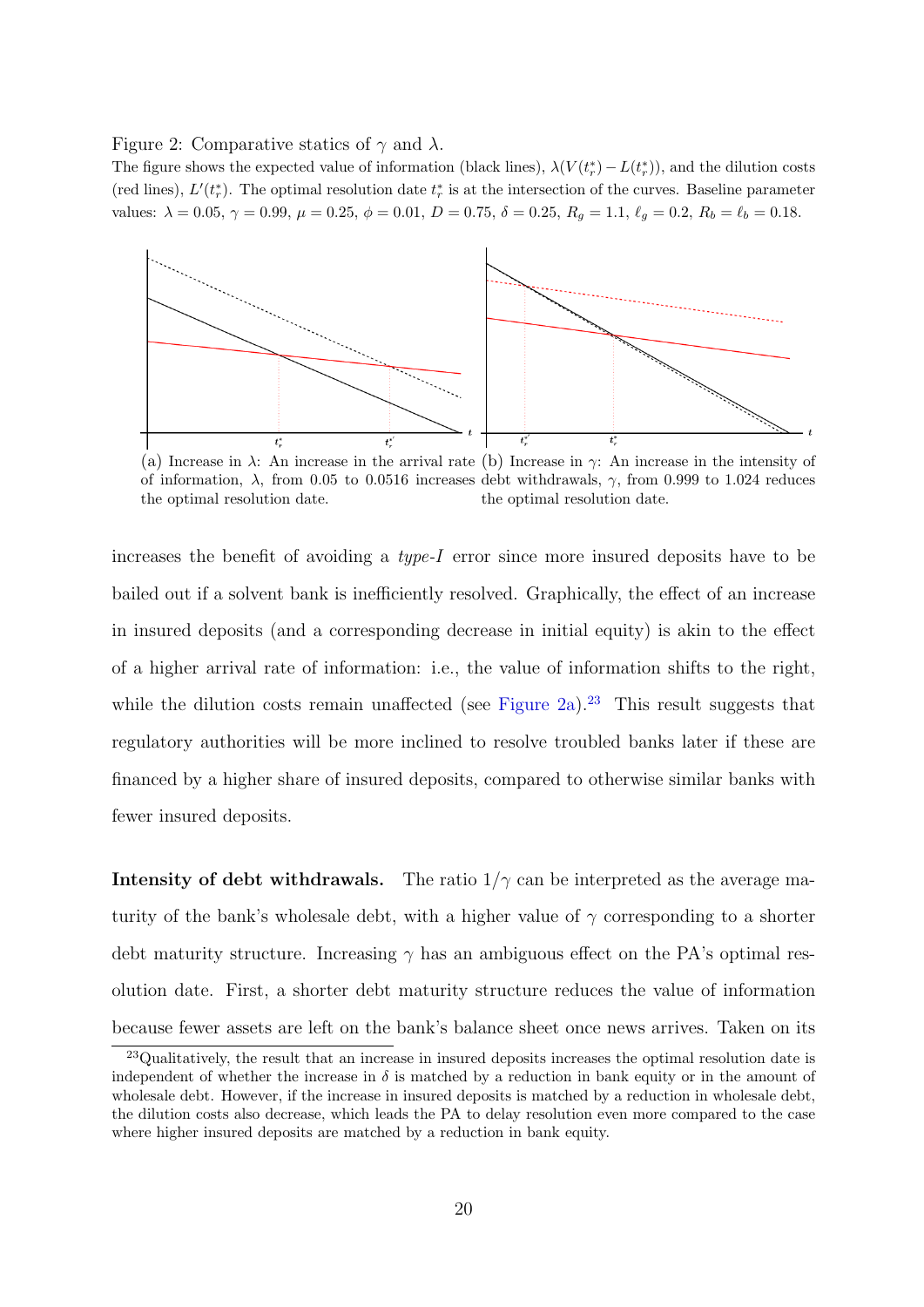own, this effect incentivizes the PA to resolve the bank earlier. Second, a shorter debt maturity structure has two opposing effects on the dilution costs. On the one hand, the dilution costs increase because a larger fraction of outstanding debt is expected to be withdrawn if intervention is marginally delayed. This *flow effect* reinforces the effect of  $\gamma$  on the value of information. On the other hand, the bank's stock of outstanding debt at any given date declines if  $\gamma$  increases. This *stock effect* reduces the dilution costs and incentivizes the PA to delay resolution.

The numerical example in [Figure 2b](#page-24-0) illustrates a case where the flow effect outweighs the stock effect, so that a shorter debt maturity structure leads to a rightward shift in dilution costs (red curves) and an earlier optimal resolution date. This numerical result suggests that regulatory measures that incentivize banks to use more stable sources of funding (e.g., Basel III's net stable funding ratio) optimally lead regulatory authorities to delay the resolution of troubled banks.

# <span id="page-25-0"></span>4 Optimal Intervention with Liquidity Support

In this section, we analyze how the optimal timing of the PA's resolution decision is affected if the PA can also act as a lender of last resort (LLR) by lending funds to the bank at the (zero) risk-free rate.

## 4.1 Value from liquidity support

By lending funds to the bank, the PA allows the bank to cover debt withdrawals without having to sell assets. Liquidity support, however, affects neither the assets' cash flow nor the face value of the bank's debt liabilities. Consequently, liquidity support does not change wholesale creditors' withdrawal incentives and [Lemma 1](#page-17-0) continues to apply.

In exchange for the funds supplied by the PA, the bank provides the PA with (senior) claims against its future cash flows.[24](#page--1-0) Liquidity support therefore exposes the PA

 $24$ We can interpret the seniority of the PA's claim as akin to a collateral requirement in an emergency lending operation. As in practice, if the central bank obtains a senior (or collateralized) claim, it reduces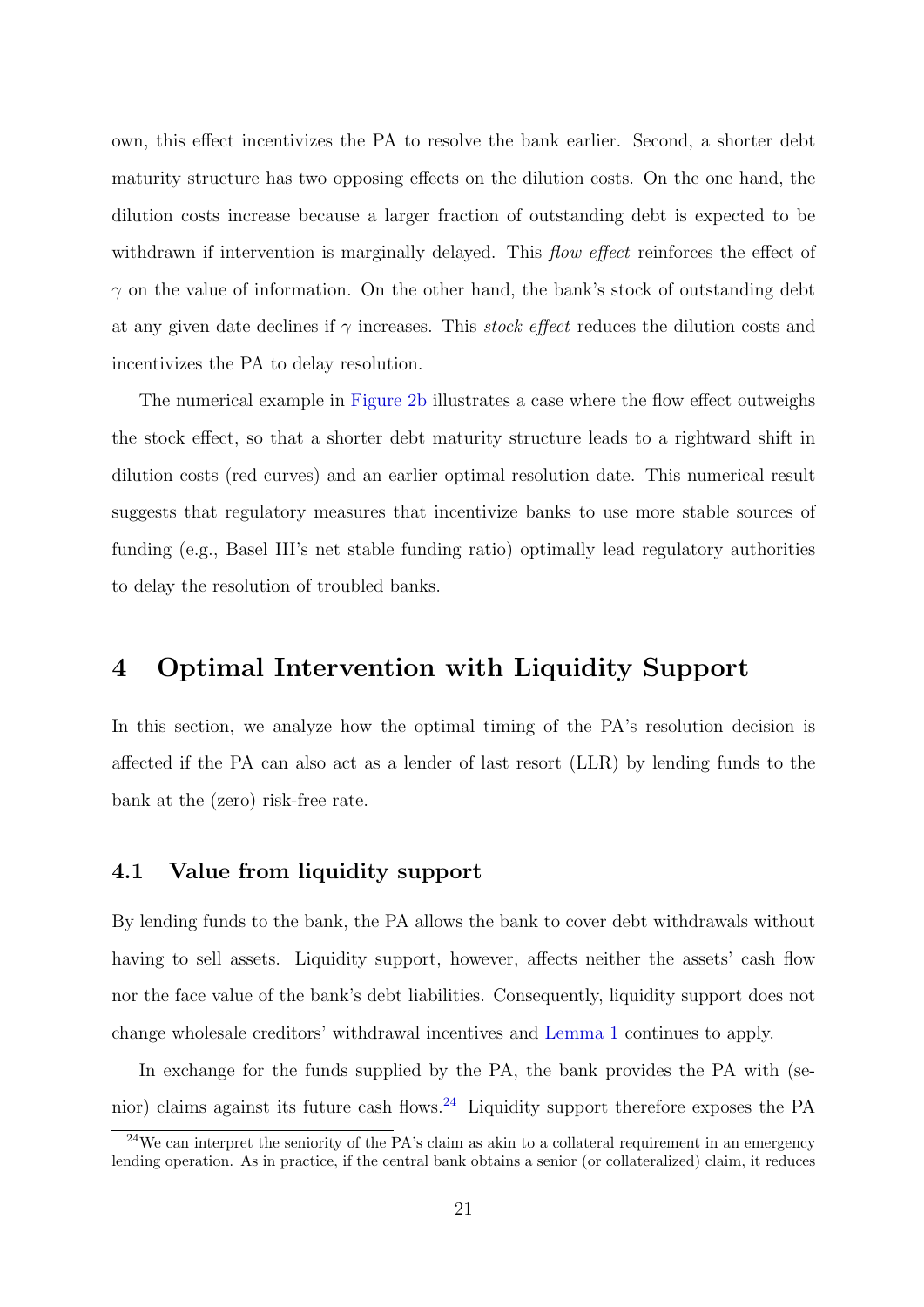to counterparty risk: if the bank turns out to be bad, the PA must not only bail out insured depositors but also makes an additional loss on any unpaid claims it holds against the bank. Thus, compared to delaying resolution and waiting for news to arrive, liquidity support preserves the value of information over time by avoiding the liquidation of unimpaired assets but also increases the PA's loss conditional on the bank being insolvent.

Consider a policy whereby the PA initiates liquidity support at date  $t_s \geq 0$  and continuously maintains support until news arrives at some date  $t' > t_s$ . The value of such a policy depends on whether liquidity support is initiated before or after date  $\tau$ . We show in the Appendix that the PA will never choose to initiate liquidity support after date  $\tau$ .<sup>[25](#page--1-0)</sup> Hence, in what follows, we focus on the case where  $t_s \leq \tau$ .

If the PA initiates support before date  $\tau$  and the bank is revealed to be good, withdrawals stop and the PA does not incur any loss. In contrast, if the bank is revealed to be bad, the PA resolves the bank and incurs a loss from bailing out insured depositors and from any unpaid claims it holds against the bank. Expected aggregate output conditional on information arriving at date  $t' > t_s$  is therefore:

<span id="page-26-0"></span>
$$
V_s(t'; t_s) = V(t_s) - (1 - \mu)\phi(n(t_s) - n(t'))D, \quad \forall t_s \le \tau.
$$
 (6)

Since the provision of liquidity support allows the bank to pay back withdrawing creditors without selling assets, the bank's total cash flow and the cost of bailing out insured depositors of a bad bank remain unchanged between date  $t_s$  (when support is initiated) and date  $t'$  (when news arrives). The second term of Equation  $(6)$  equals the PA's additional loss from granting liquidity support if the bank turns out to be bad and reflects the claims the PA holds against the bank by the time news arrives, which amount to  $(n(t<sub>s</sub>) - n(t'))D$ . The following assumption imposes an upper bound on the PA's additional loss from providing liquidity support.[26](#page--1-0)

the resources that are left to cover insured deposits in case the bank defaults. In our model, since all losses are ultimately borne by the PA, it is irrelevant whether losses originate from liquidity provision or from covering insured deposits.

<sup>&</sup>lt;sup>25</sup>See [Lemma A6](#page-41-0) in Appendix [A1](#page-36-0) for a formal proof of this claim.

<sup>&</sup>lt;sup>26</sup>[Assumption 3](#page-27-0) implies an upper bound  $\bar{\ell} < \delta$ . We discuss what happens if [Assumption 1](#page-14-0) is violated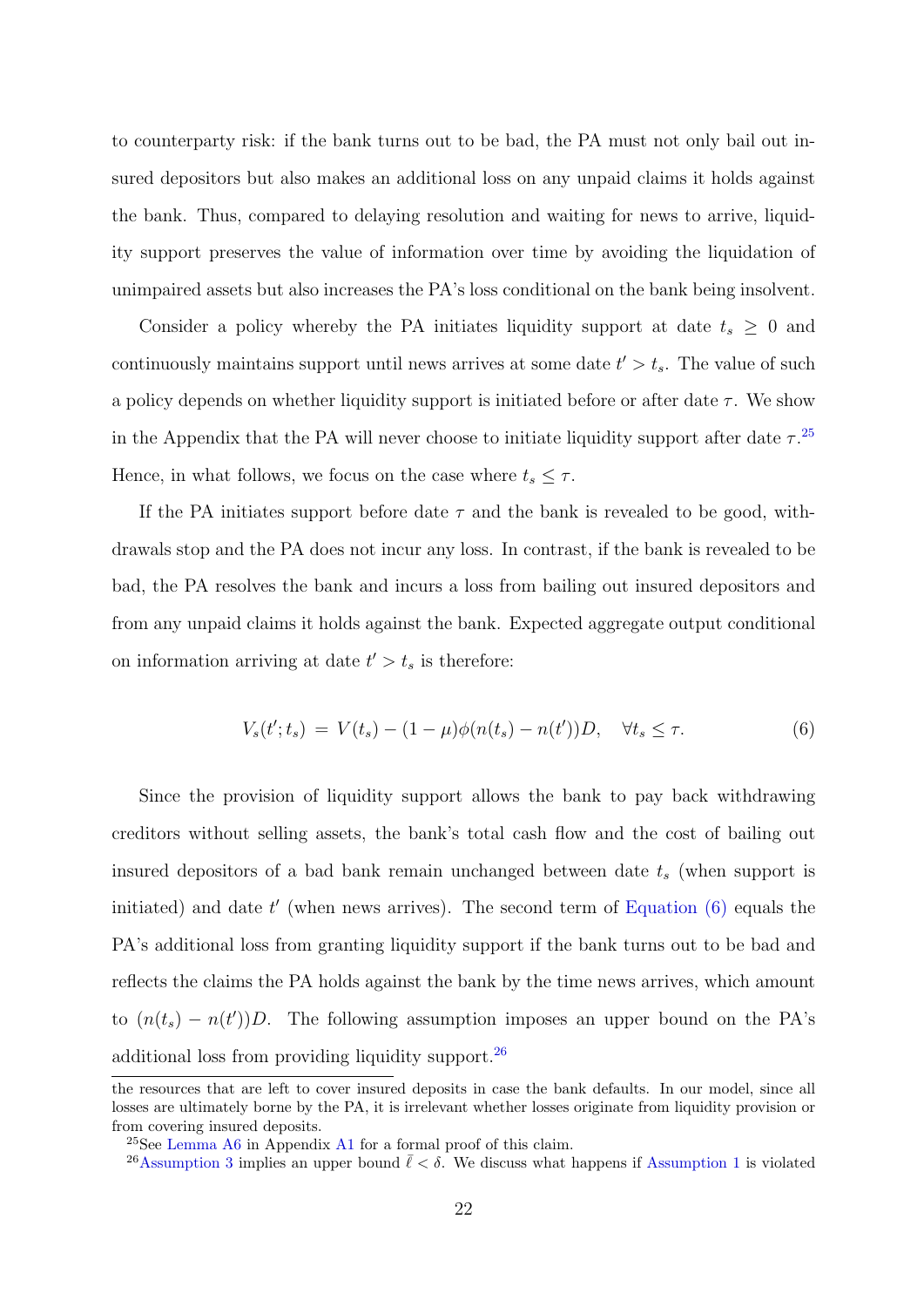#### <span id="page-27-1"></span><span id="page-27-0"></span>Assumption 3.

$$
(1 - \mu) \frac{\gamma}{\lambda + \gamma} D < \mu(\delta - \ell). \tag{7}
$$

The left-hand side of condition [\(7\)](#page-27-1) equals the expected value of wholesale debt withdrawals from a bad bank before news arrives, which corresponds to the PA's expected counterparty risk exposure from providing liquidity support at date 0. [Assumption 3](#page-27-0) states that this additional liability from providing liquidity support is strictly less than the benefit from not having to bail out insured depositors of a good bank conditional on liquidity support being maintained until news arrives.

# 4.2 Optimal intervention policy

Optimal intervention policies with liquidity support can be summarized by two thresholds,  $t_s$  and  $t_r \geq t_s$ , where  $t_s$  denotes the date at which the PA initiates liquidity support (if ever) and  $t_r$  denotes the date at which the PA resolves the bank (if ever).<sup>[27](#page--1-0)</sup> Given this policy rule, the PA's value function [\(3\)](#page-19-1) becomes:

<span id="page-27-2"></span>
$$
S(t; t_s, t_r) = \int_0^{t_s - t} V(t + k) dp(k) + \int_{t_s - t}^{t_r - t} V_s(t + k; t_s) dp(k) + (1 - p(t_r - t)) L(t_r).
$$
 (8)

The first term of [Equation \(8\)](#page-27-2) equals expected aggregate output if the PA delays intervention after date 0 and news arrives before liquidity support is initiated or the bank is resolved. The second term equals expected aggregate output if news arrives after liquidity support is initiated at date  $t_s$ . The last term equals aggregate output if the bank is resolved at date  $t_r$  and news does not arrive before. Maximizing [Equation \(8\)](#page-27-2) with respect to  $t_s$  and  $t_r$  yields the PA's optimal intervention policy.

<span id="page-27-3"></span>**Proposition 2.** Given [Assumption 3,](#page-27-0) there exist threshold values,  $\phi^*$  and  $\phi^{**}$ , such that the PA's optimal intervention decision in the absence of news satisfies:

in Appendix [A2](#page-49-0) and show that the PA in this case will never choose to delay liquidity support.

 $27$ We show in the proof of [Proposition 2](#page-27-3) that restricting attention to monotone policies is without loss of generality: i.e., the PA will never choose to terminate liquidity support without resolving the bank.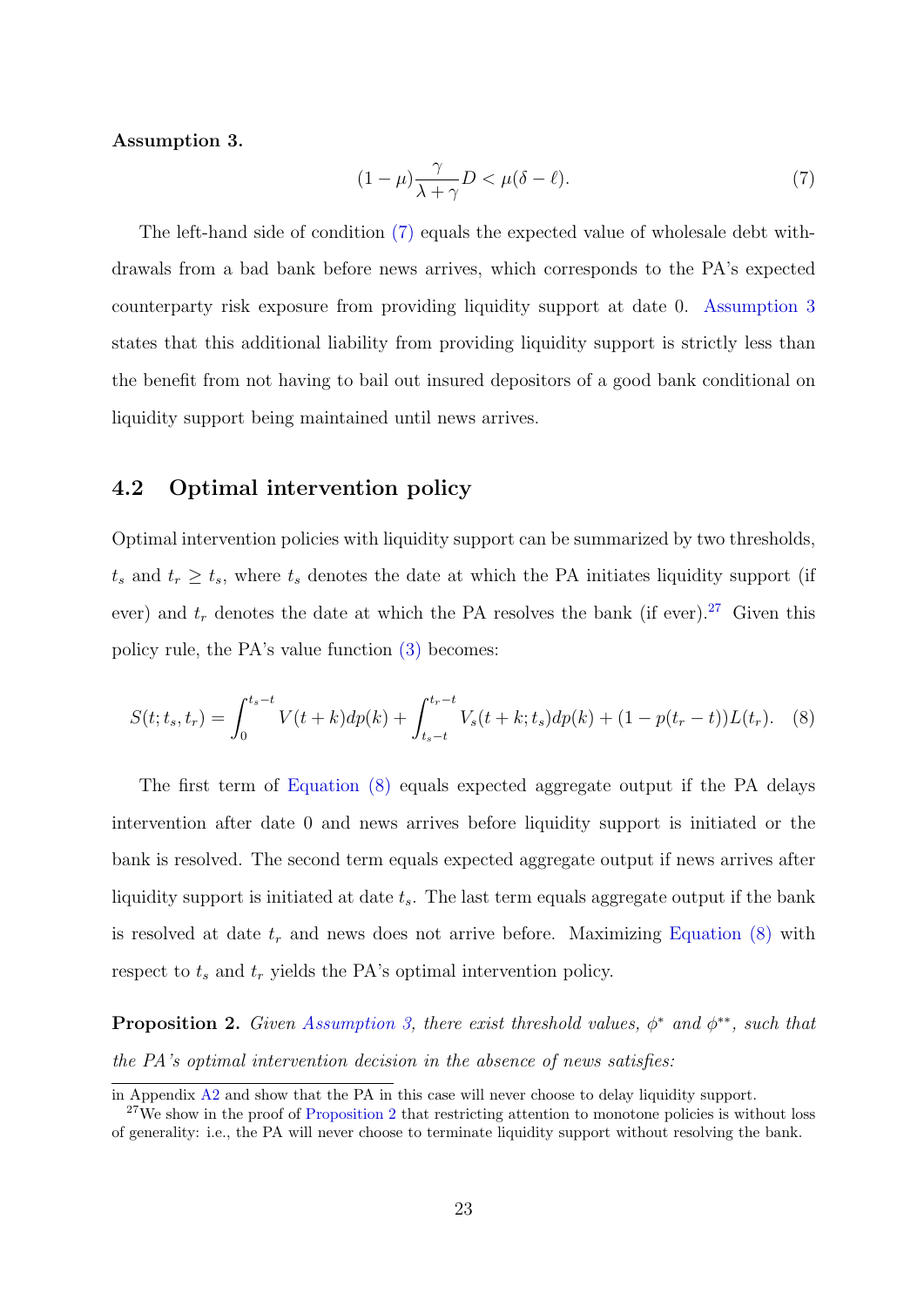- If  $\phi < \phi^*$ : The PA provides liquidity support immediately at date 0 and maintains support until news arrives: i.e.,  $t_s^* = 0$  and  $t_r^* = \infty$ .
- If  $\phi \in [\phi^*, \phi^{**})$ : The PA delays liquidity support until date  $\tau$  and then maintains support until news arrives: i.e.,  $t_s^* = \tau$  and  $t_r^* = \infty$ .
- If  $\phi \geq \phi^{**}$ : The PA resolves the bank at date 0: i.e.,  $t_s^* = t_r^* = 0$ .

If the PA supports the bank and good news arrives, wholesale debt withdrawals stop and the PA ends its liquidity support. If bad news arrives, the bank is immediately resolved.

[Figure 3](#page-29-0) provides a graphical illustration of [Proposition 2.](#page-27-3) As in [Section 3,](#page-16-0) it is useful to consider the benchmark case where there are no social costs to public funds. If  $\phi = 0$ , the optimal intervention policy consists of providing liquidity support at date 0 and maintaining support until news arrives. Granting immediate liquidity support ensures that unimpaired assets are never sold and eliminates the risk of a type-I error. Without the social costs, there is no deadweight loss from bailing out insured deposits of a bad bank, and hence no costs associated with making a type-II error.

When  $\phi > 0$ , the optimal policy depends on the liquidation value of the bank's asset. For small values of  $\ell$ , the PA never resolves the bank in the absence of news, regardless of the value of  $\phi$ . The only decision the PA has to make is whether to support the bank at date 0 (if  $\phi < \phi^*$ ) or to delay the provision of liquidity support to date  $\tau$  (if  $\phi \geq \phi^*$ ). Liquidity support in this case not only avoids costly fire-sales, it also lowers the PA's expected loss compared to resolution. Consequently, the PA always prefers to support the bank.

Delaying liquidity support has two opposing effects on aggregate output when  $t_s \leq \tau$ . On the one hand, delaying support forces the bank to cover debt withdrawals by fire-selling assets, which lowers the bank's profits if it turns out to be good. On the other hand, delaying support reduces the PA's expected loss. The reason is that delaying support lowers the PA's loss from unpaid claims it holds against the bank in case the bank turns out to be bad. When  $\phi \geq \phi^*$ , the gain from reducing the PA's counterparty risk exposure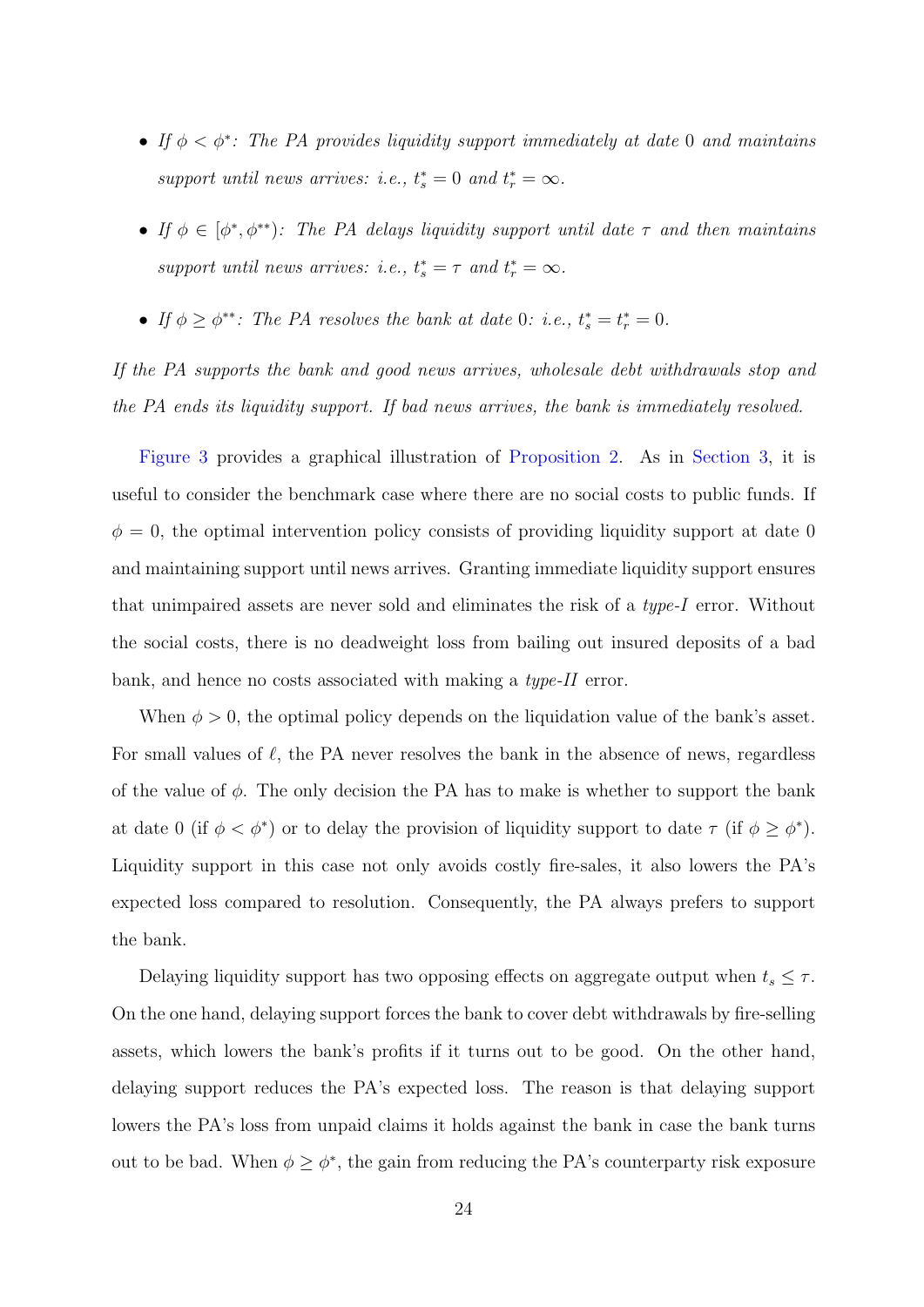<span id="page-29-0"></span>



The graph plots the two thresholds,  $\phi^*(\ell)$  and  $\phi^{**}(\ell)$ , as functions of  $\ell$  and shows the different policy regions in  $\phi-\ell$  space. The dark-shaded region corresponds to parameter values where providing liquidity support at date 0 is optimal. The unshaded region corresponds to parameter values where delaying liquidity support until date  $\tau$  is optimal. The light shaded region corresponds to parameter values where resolving the bank at date 0 is optimal.

exceeds the loss from fire-selling assets for all  $t_s \leq \tau$ . Hence, the PA optimally delays liquidity support to date  $\tau$ . Further delaying the provision of liquidity support is never optimal because a good bank has negative equity if it covers debt withdrawals by selling assets beyond date  $\tau$ . As a result, any reduction in the bank's cash flow from selling assets after date  $\tau$  is ultimately borne by the PA.

For large values of  $\ell$ , resolving the bank immediately at date 0 may be optimal. In this case, the provision of liquidity support entails a trade-off: i.e., it avoids costly fire-sales but increases the PA's expected loss compared to immediate resolution. If  $\phi > \phi^{**}$ , the PA's additional loss from providing liquidity support is too great compared to the value of avoiding a type-I error. Thus, the PA optimally resolves the bank at date 0. Contrary to the case without liquidity support, resolving the bank after date 0 in the absence of news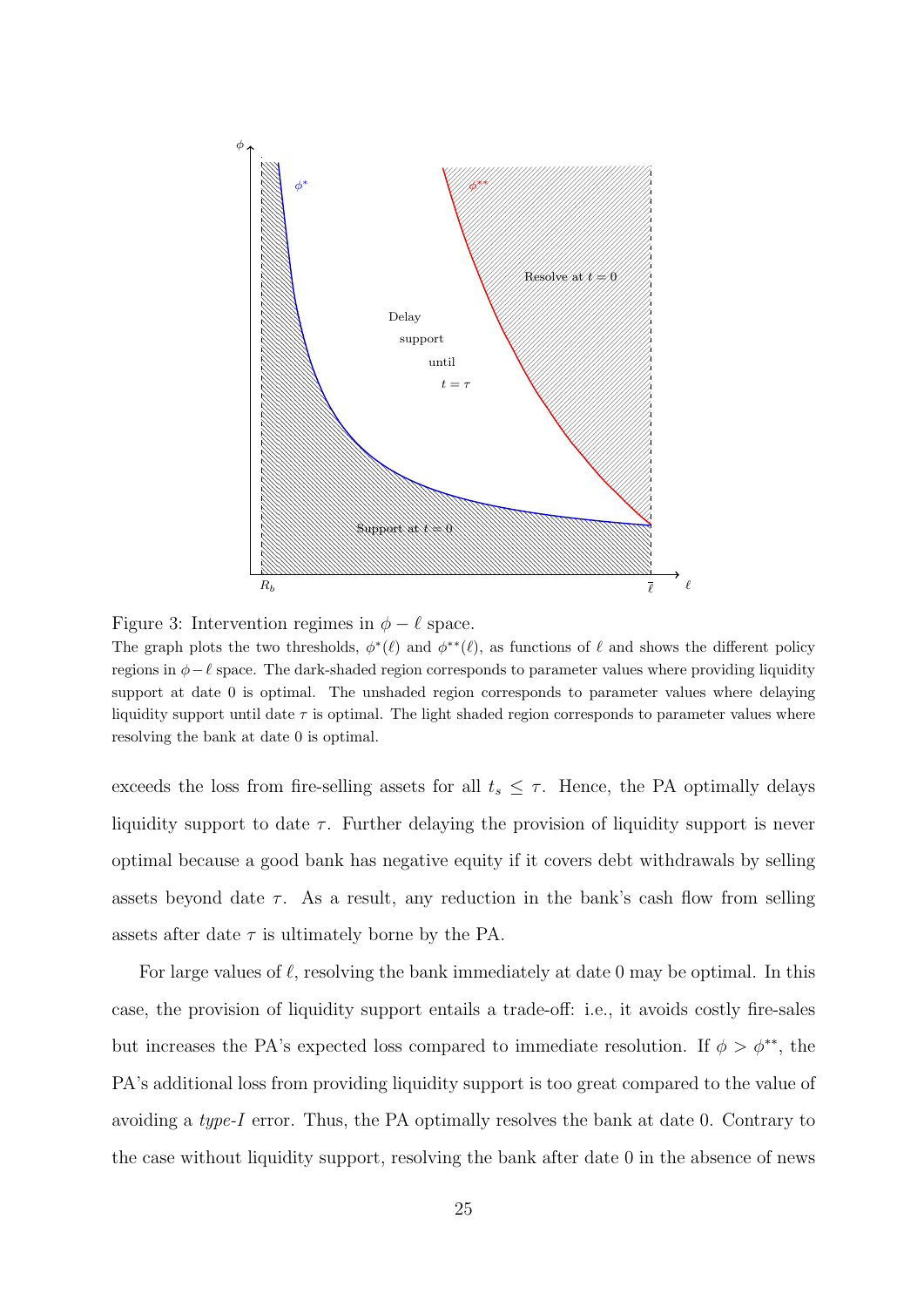is never optimal. The reason is that liquidity support preserves the value of information over time, implying that liquidity support always dominates delaying resolution.

# 4.3 Interpreting the frictions

The parameters  $\phi$  and  $\ell$  parameterize the two key frictions in our model: i.e., the social cost of public funds and the deadweight loss from liquidating unimpaired assets. Although these frictions enter our model in reduced form, variations in these parameters provide insights as to how systemic externalities or changes in macroeconomic conditions affect the PA's optimal intervention decision.

First, the social cost of public funds may be lower for systemically important banks (e.g., due to spillovers that the bailout of depositors of such banks imposes on other financial institutions). The failure of systemically important banks may also generate large fire-sale externalities due to the size of their balance sheets. Hence, banks can be ordered according to their systemic relevance along a positively sloped ray in [Figure 3,](#page-29-0) with more systemically relevant banks at the lower end of the ray. Our model implies that regulatory authorities will optimally provide immediate liquidity support to systemically important banks and choose to resolve less systemically relevant ones.

Second, the social cost of public funds may be larger during economic recessions when the opportunity cost of public funds is particularly high (e.g., due to other government interventions such as unemployment programs or fiscal support to non-financial corporations). Market liquidity may also be impaired during recessions because of widespread asset sales and weakened balance sheets. The macroeconomic environment can therefore be mapped along a negatively sloped ray in [Figure 3,](#page-29-0) with recessions characterized by small values of  $\ell$  and large values of  $\phi$ . Our model implies that regulatory authorities will optimally delay the provision of liquidity support during bad economic times and make more speedy resolution and support decisions during booms.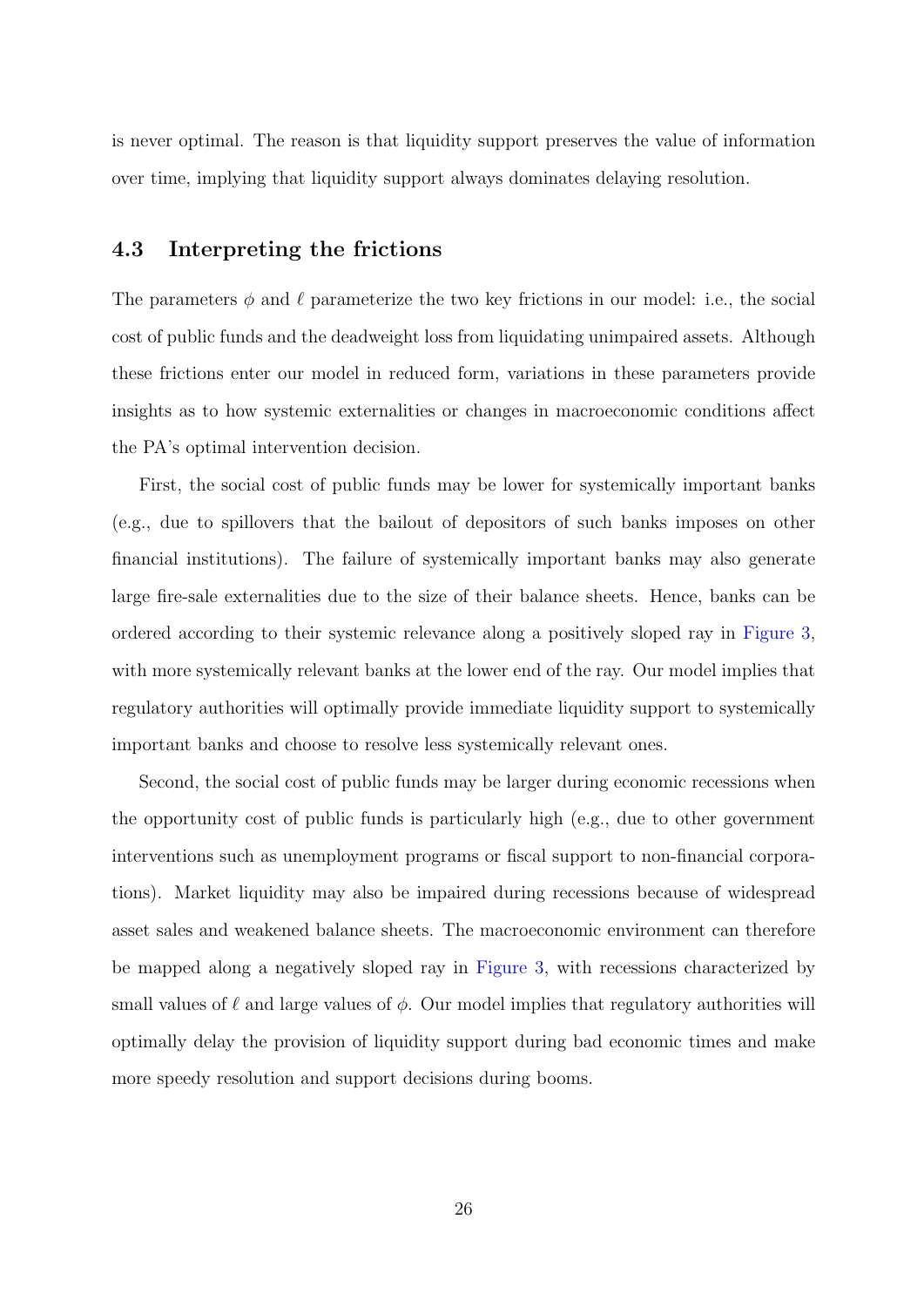# <span id="page-31-0"></span>5 Discussion

This section provides a discussion of two key aspects of the model. First, we discuss how the presence of liquidity support affects the optimal timing of resolution. Second, we analyze the conditions under which liquidity support is preferred to policies whereby the PA directly injects equity capital into the bank.

## 5.1 Liquidity support and the timing of resolution

Comparing the optimal intervention decision with and without liquidity support (i.e., [Propositions 1](#page-21-0) and [2\)](#page-27-3) shows how liquidity support affects the optimal timing of resolution.

<span id="page-31-1"></span>Proposition 3. The presence of liquidity support implies that:

- If  $\phi < \phi^{**}$ , the PA never resolves the bank unless it is revealed to be insolvent.
- The PA becomes less inclined to resolve the bank at date 0: i.e.,  $\bar{\phi} < \phi^{**}$ .

Without liquidity support, the PA chooses to resolve the bank at or before date  $\tau$ , unless good news arrives before. Delaying resolution beyond date  $\tau$  is never optimal since wholesale debt withdrawals do not stop following the arrival of good news after that date. With liquidity support, in contrast, the PA only resolves the bank if news arrives and reveals the bank's asset to be impaired. The reason is that liquidity support prevents debt withdrawals from eroding a good bank's equity value. The PA can therefore avoid the insolvency of a good bank by providing liquidity support before date  $\tau$  and maintaining support until news arrives. In other words, liquidity support buys the PA time before having to make an irreversible resolution decision, thereby eliminating the risk that the PA mistakenly chooses to resolve a solvent bank.

If the social cost of public funds is sufficiently high, the PA resolves the bank at date 0, regardless of whether liquidity support is available. The critical cost threshold that triggers the resolution of the bank, however, is strictly larger when liquidity support is available: i.e.,  $\phi^{**} > \overline{\phi}$ . The reason is that, with liquidity support, the value of information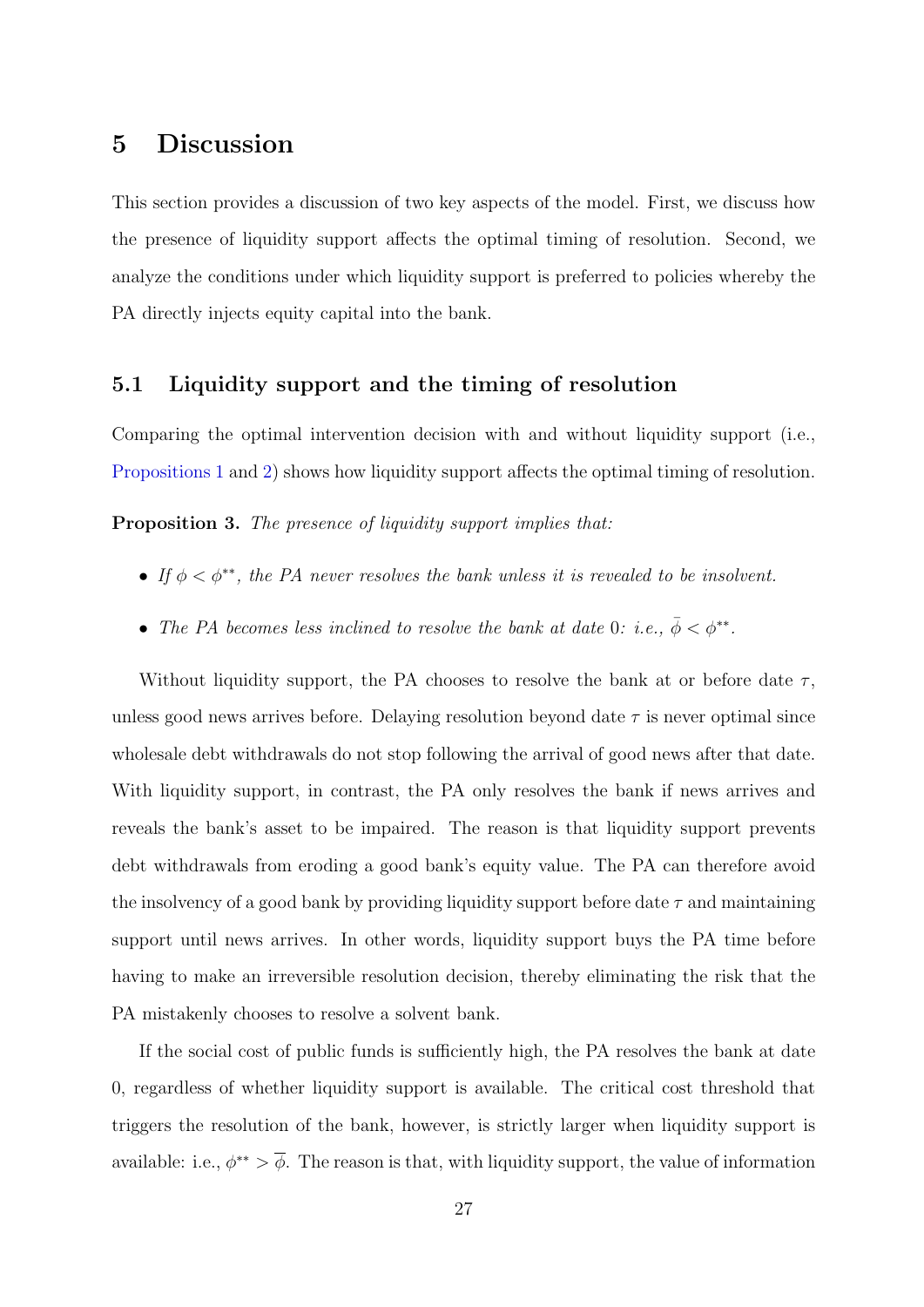remains constant over time since the bank does not have to sell assets to meet debt withdrawals. As a consequence, the cost threshold that makes the PA just indifferent between resolving the bank at date 0 and delaying intervention to a later date is strictly larger when liquidity support is available.

# 5.2 Liquidity support vs. equity injections

The key benefit of liquidity support is that it preserves the value of information over time by avoiding the fire-selling of unimpaired assets. An alternative policy that avoids costly asset sales is to directly inject equity into the bank so as to incentivize wholesale creditors to refinance their claims.

This subsection analyzes the effect of such equity injections. We consider a policy whereby the PA injects equity capital E into the bank at some date  $t_e \geq 0$  in exchange for (preferred) stock that is junior to wholesale debt but senior to the bank's inside equity. Given this equity injection, the bank seeks to refinance all of its outstanding wholesale debt with new long-term debt maturing at  $T \to \infty$  with face value F. We assume that, following the equity injection, the PA can force the bank to refinance its wholesale debt as long as it leaves the bank with non-negative profits. Thus, in order for debt refinancing to be feasible, the face value  $F$  must satisfy the bank's limited liability condition:

<span id="page-32-1"></span><span id="page-32-0"></span>
$$
\mu(z(t_e)R_g - \delta - n(t_e)F) \ge 0,\tag{9}
$$

and wholesale creditors' break-even condition:

$$
\mu \min \left\{ F, \frac{z(t_e)R_g - \delta + E}{n(t_e)} \right\} + (1 - \mu) \min \left\{ F, \frac{(z(t_e)R_b - \delta + E)_+}{n(t_e)} \right\} \ge D, \tag{10}
$$

where  $(\cdot)_+ \equiv \max{\{\cdot, 0\}}$ . The PA's optimal equity injection maximizes expected aggregate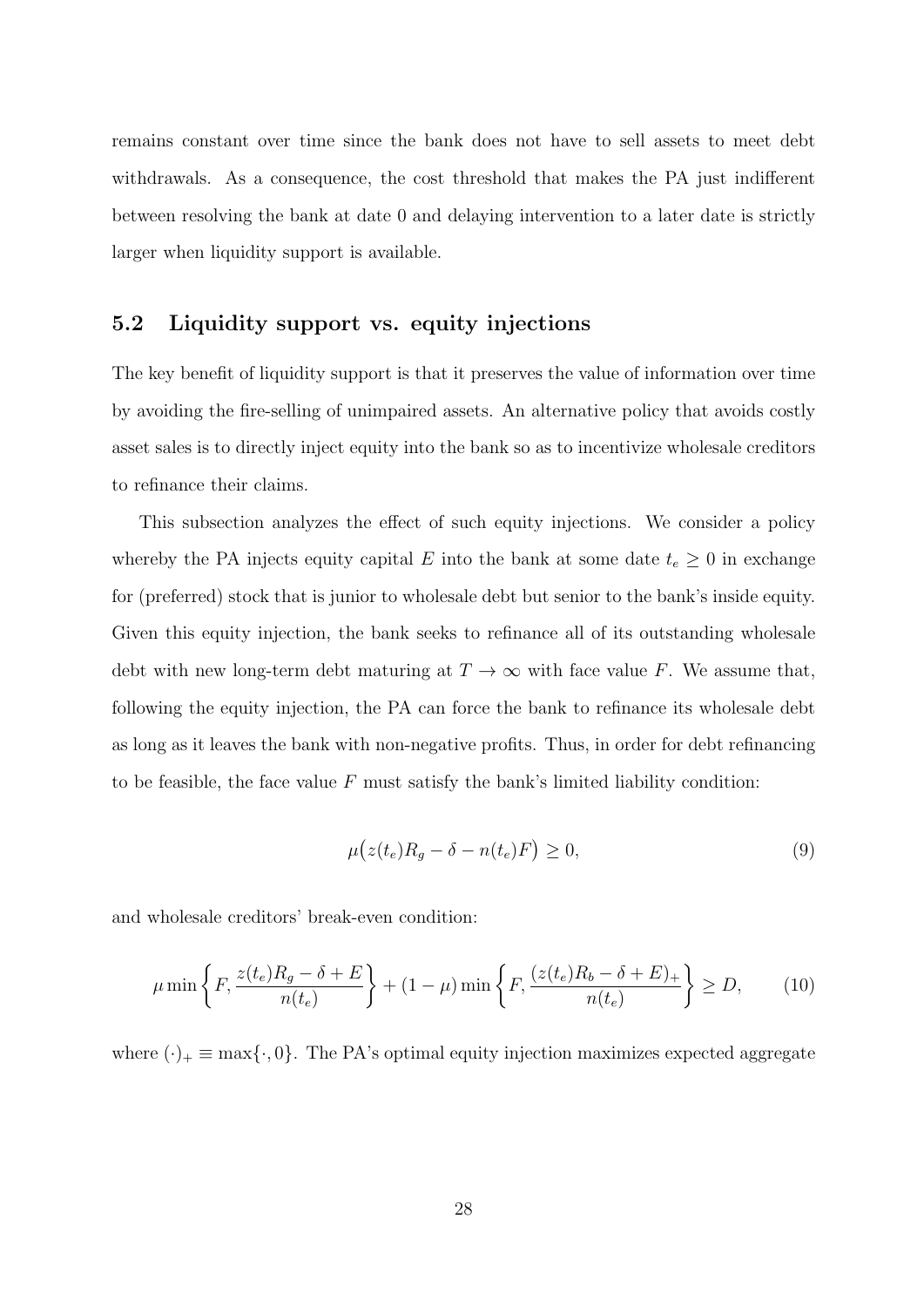output at date  $t_e$ :

$$
E^*(t_e) = \arg \max_E \left\{ z(t_e)R + (1 - z(t_e))\ell - (1 - \mu)\phi \max\{E, \delta - z(t_e)R_b\} \right\},\,
$$

subject to the constraints  $(9)$  and  $(10)$ .

<span id="page-33-2"></span>**Lemma 2.** The optimal equity injection at date  $t_e$  is:

$$
E^*(t_e) = \frac{\delta + n(t_e)D - z(t_e)R}{(1 - \mu)}.
$$

Expected aggregate output at any date t following an equity injection of  $E^*(t_e)$  at date  $t_e$  equals:

<span id="page-33-0"></span>
$$
V_b(t_e) = V(t_e) - \phi \bigg( n(t_e)D - \mu(z(t_e)R_g - \delta) \bigg). \tag{11}
$$

Just like the case with liquidity support, the bank's total cash flow and the cost of bailing out insured depositors of a bad bank remain fixed at their date  $t_e$ -level if the PA injects equity. The reason is that equity injections allow the bank to avoid costly asset sales by eliminating the maturity mistmatch on the bank's balance sheet. The second term of [Equation \(11\)](#page-33-0) equals the PA's additional loss from equity injections: i.e., the difference between the value of outstanding wholesale debt at date  $t_e$  and the bank's remaining cash flow net of insured deposits.

<span id="page-33-3"></span>**Proposition 4.** It is never optimal to delay equity injections to after date 0: i.e.,  $t_e^* = 0$ . The PA strictly prefers to provide liquidity support compared to injecting an amount of equity  $E^*(0)$  at date 0 if and only if:

<span id="page-33-1"></span>
$$
(1 - \mu) \frac{\gamma}{\lambda + \gamma} D < D - \mu (R_g - \delta). \tag{12}
$$

Contrary to liquidity support, it is never optimal to delay equity injections. The value from delaying liquidity support stems from the fact that it lowers the PA's loss from unpaid claims it holds against the bank in case the bank turns out to be bad. Reducing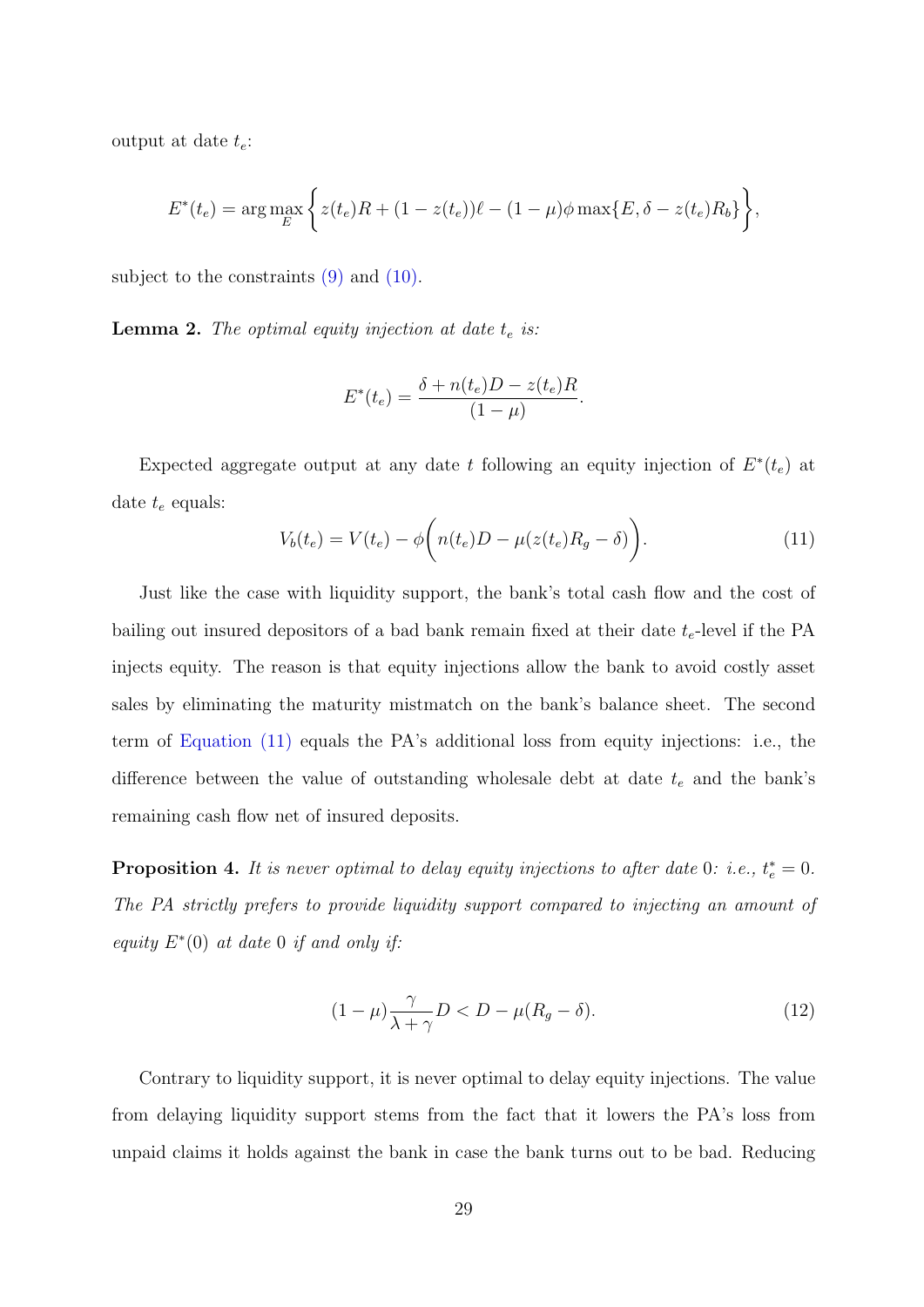the PA's counterparty risk exposure, however, comes at the cost of requiring the bank to meet debt withdrawals by fire-selling assets before liquidity support is granted, which lowers the profits of a good bank. Equity injections allow to implement this reallocation of cash flows from the bank to the PA without incurring the deadweight loss from fire-selling assets. In particular, the optimal equity injection  $E^*(0)$  reduces the bank's profits to zero by forcing the bank to refinance its outstanding wholesale debt with face value D with (risky) long-term debt with face value  $F = R_g - \delta$ . Such a policy minimizes the amount of equity the PA must inject in order for debt refinancing to be feasible, and thereby minimizes the PA's additional loss in case the bank defaults.

Whether equity injections are preferred to liquidity support depends on the amount of equity the PA must inject in excess of the amount needed to bail out insured depositors of a bad bank: i.e.,  $(1 - \mu)(E^*(0) - (\delta - R_b)) = D - \mu(R_g - \delta)$ . This transfer corresponds to the additional loss the PA must incur in order for wholesale creditors to be willing to refinance their claims. If this transfer is greater than the PA's counterparty risk exposure from providing liquidity support at date  $0$  – the left-hand side of condition  $(12)$  – the PA always prefers liquidity support over equity injections. Otherwise, if condition [\(12\)](#page-33-1) fails to hold, equity injections dominate liquidity support at date 0.

<span id="page-34-0"></span>Corollary 3. The PA is more inclined to provide the bank with liquidity support rather than injecting equity at date 0 when: (i) the intensity of debt withdrawals  $(\gamma)$  is low; (ii) the arrival rate of information  $(\lambda)$  is high; (iii) the share of insured deposits  $(\delta)$  is high.

[Corollary 3](#page-34-0) follows directly from condition [\(12\).](#page-33-1) The PA tends to prefer liquidity support over equity injections if the intensity of debt withdrawals is low, or if the arrival rate of news is high, because these factors reduce the PA's counterparty risk exposure from providing liquidity support. More specifically, a low value of  $\gamma$  and high value of  $\lambda$ imply that only few wholesale creditors withdraw their claims before information arrives. The PA also prefers liquidity support over equity injections if the share of insured deposits is high. The reason is that a higher value of  $\delta$  increases the minimum amount of equity the PA has to inject in order for the bank to be able to refinance its wholesale debt.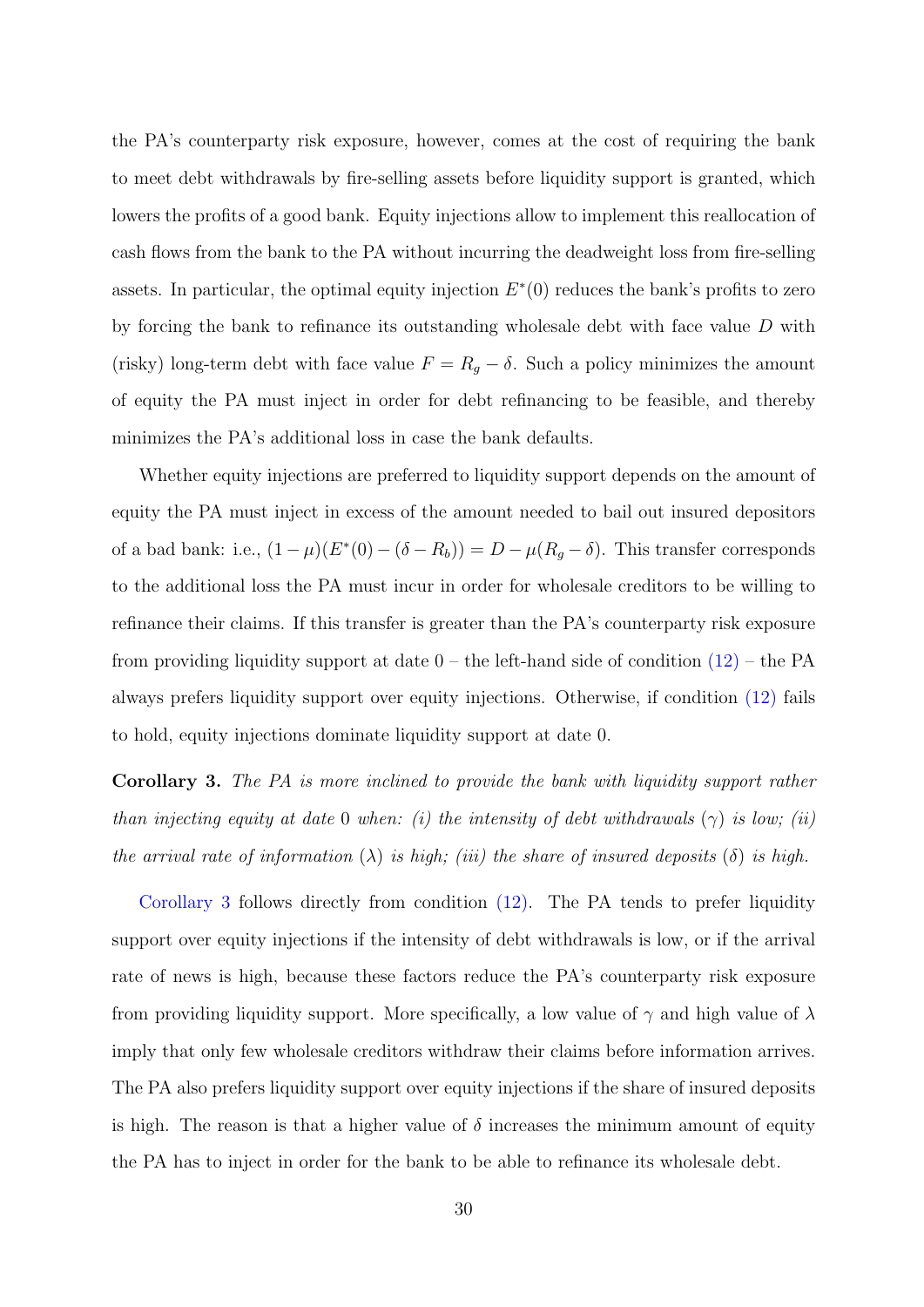# <span id="page-35-0"></span>6 Conclusion

Our paper proposes a positive theory of the optimal timing of policy interventions in troubled banks, emphasizing the role of two key frictions: (i) the costly fire-selling of bank assets, and (ii) the social cost of public funds. The policy trade-off in our model can be framed in terms of minimizing a weighted sum of type-I errors (resolving a solvent bank) and type-II errors (keeping an insolvent bank afloat). Delaying resolution creates value by lowering the likelihood of inefficiently resolving a solvent bank but also gives uninsured creditors time to withdraw maturing debt, which increases the cost of bailing out insured depositors if the bank is ultimately resolved.

Our results provide insights into the effects and timing of LLR interventions. We show that liquidity support, by preventing costly asset sales, buys the policy authority time to make a more efficient resolution decision. The reduction in the risk of making a type-I error, however, comes at the expense of increasing the cost of a type-II error because liquidity support raises the policy authority's loss if the bank turns out to be insolvent. As a consequence, the policy authority may sometimes optimally delay the provision of liquidity support. We show that liquidity support is preferred to outright equity injections if the bank has a relatively long debt maturity structure, or if a significant share of the bank's debt liabilities consists of insured deposits.

Our model was motivated by the practical difficulties involved in distinguishing insolvent from illiquid banks, but it may also be applied to regulatory authorities' decision to forbear during banking crises. More specifically, delaying intervention and waiting for good news to arrive can be interpreted as a regulator "gambling" for the resurrection of a distressed bank in order to avoid expending public funds in resolving or supporting it. We show that such gambling behavior can be optimal, even if the face value of a bank's debt liabilities is known to exceed the expected cash flow of its assets.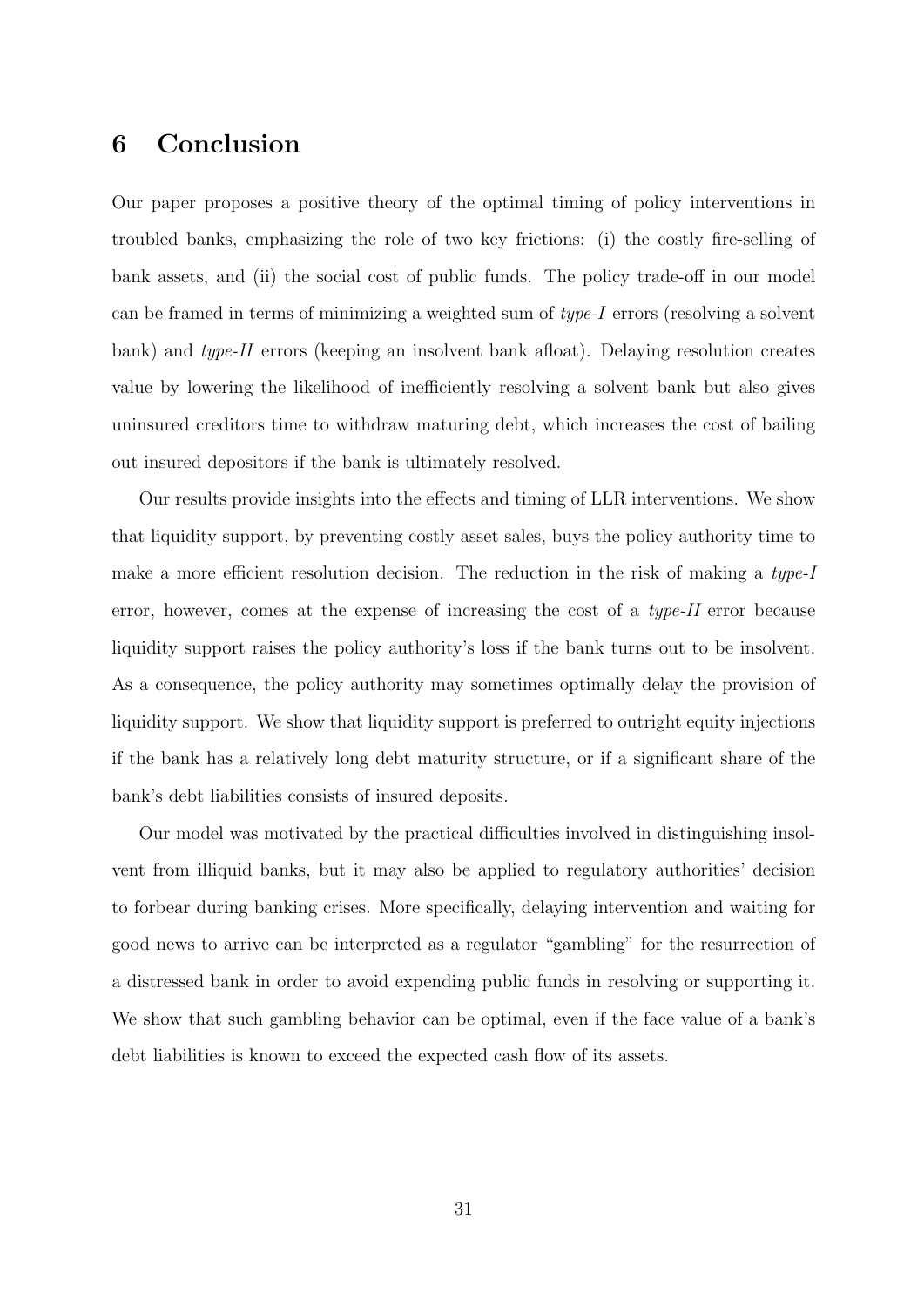# Appendix

# <span id="page-36-0"></span>A1 Proofs

Proof of [Proposition 1.](#page-21-0) The proof is based on a number of auxiliary lemmas.

**Lemma A1.** Consider a policy whereby the PA waits until date  $t_r$  and then, absent news, resolves the bank. At date  $t \leq t_r$ , the value of this policy is

$$
W(t; t_r) = \int_0^{t_r - t} X(t + k) dp(k) + \int_{t_r - t}^{\infty} L(t_r) dp(k),
$$

where  $L(t)$  is defined in [Equation](#page-18-0) (1) and

$$
X(t+k) = \begin{cases} V(t+k) & \text{if } t \leq \tau, \\ L(t+k) & \text{if } t > \tau. \end{cases}
$$

Proof of [Lemma A1.](#page-17-0) To derive  $W(t; t_r)$ , note that, conditional on news arriving before date  $\tau$ , the PA optimally resolves the bank if news is bad, and does not intervene if news is good (because withdrawals stop in this case). If information arrives after date  $\tau$ , the PA resolves the bank regardless of whether news is good or bad. Thus, expected output conditional on news arriving at date  $t + k$  is  $X(t + k)$ .

If news has not arrived before date  $t < t_r$  and the PA waits for a small time interval  $\Delta$ , then news arrives with probability  $\lambda\Delta$  in which case aggregate output is  $X(t + \Delta)$ . With converse probability,  $1 - \lambda \Delta$ , no news arrives and the PA continues to wait. If news does not arrive before date  $t_r$ , the bank is resolved and information becomes irrelevant: i.e., expected output conditional on information arriving equals  $L(t_r)$  for all  $t > t_r$ . Thus, the value from waiting at date t is:

$$
W(t; t_r) = \lambda \Delta K(t + \Delta) + (1 - \lambda \Delta)W(t + \Delta; t_r),
$$

where

$$
K(t) = \begin{cases} X(t) & \text{if } t < t_r, \\ L(t_r) & \text{if } t \ge t_r. \end{cases}
$$

Re-arranging the previous equation yields:

$$
\frac{W(t+\Delta; t_r) - W(t; t_r)}{\Delta} + \lambda K(t+\Delta) - \lambda W(t+\Delta; t_r) = 0.
$$

Taking the limit  $\Delta \to 0$ , it follows that the value of the policy to wait until  $t_r$  and then to resolve the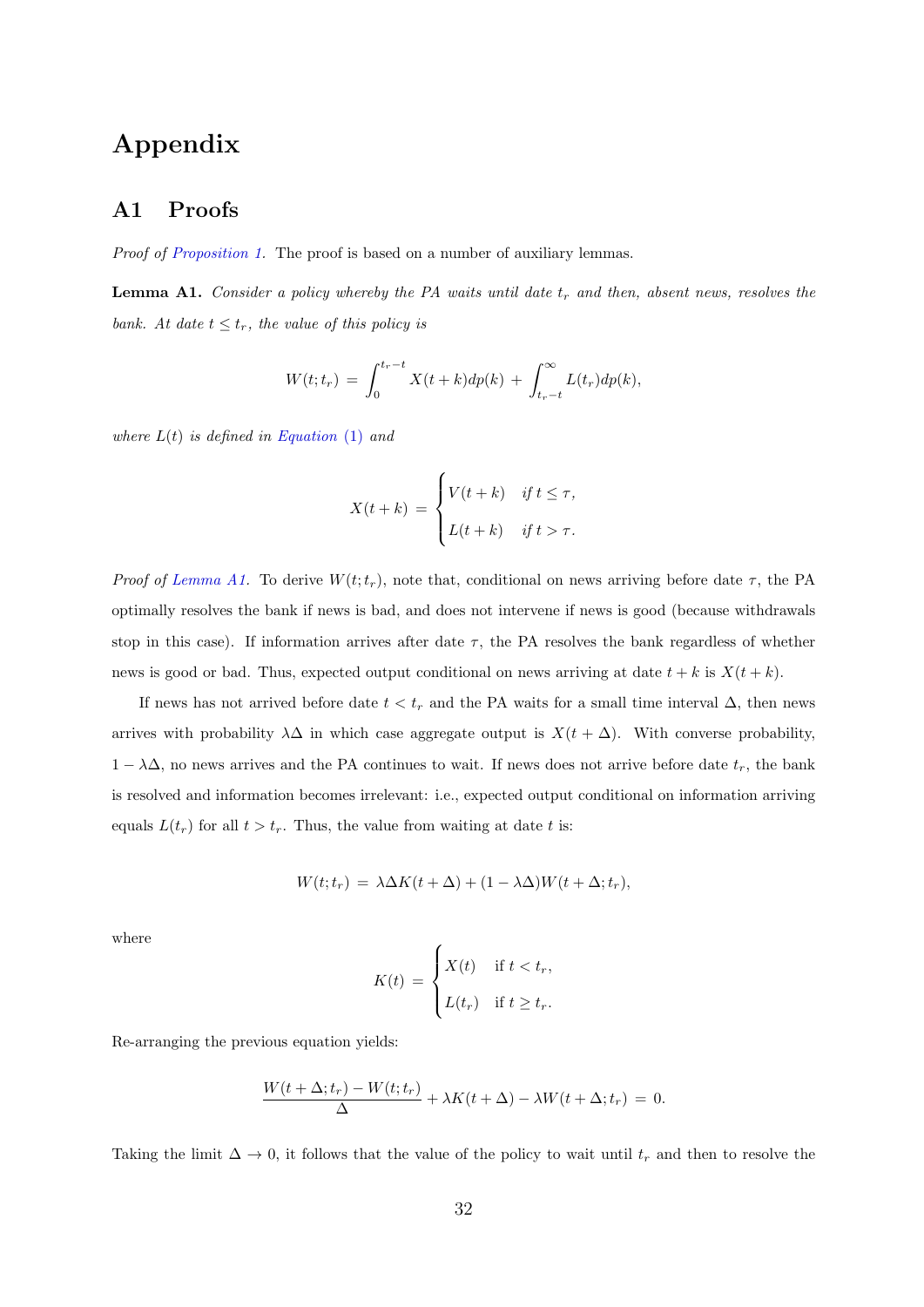bank absent news is determined by the solution to the first-order non-homogeneous differential equation:

$$
W'(t) - \lambda W(t) + \lambda K(t) = 0.
$$

Its stable (forward) solution is given by (see [Takayama](#page-55-7) [\(1985\)](#page-55-7) or [Arnold](#page-52-7) [\(1992\)](#page-52-7))

$$
W(t) = \lambda \int_{t}^{\infty} e^{(t-k)\lambda} K(k) dk + Ce^{\lambda t}.
$$
 (A1)

We set the constant  $C = 0$  in order to guarantee convergence of the solution since  $\lambda > 0$ . Using the piecewise function  $K(t)$ , one obtains the value function [Equation \(3\)](#page-19-1) in the text.  $\Box$ 

For any t, the optimal resolution date  $t_r^*$  maximizes  $W(t; t_r^*)$ . We first show that  $t_r^* \leq \tau$ . To see this, suppose that  $t_r > \tau$ . Using the definition of  $X(t)$ , it follows that

$$
W(t; t_r) = \int_0^{\tau - t} V(t + k) dp(k) + \int_{\tau - t}^{t_r - t} L(t + k) dp(k) + \int_{t_r - t}^{\infty} L(t_r) dp(k).
$$

Differentiating  $W(t;t_r)$  with respect to  $t_r$  yields:

$$
\frac{\partial W(t; t_r)}{\partial t_r} = (1 - p(t_r - t))L'(t_r) < 0, \quad \forall t_r > \tau.
$$

Since the value from marginally delaying resolution after date  $\tau$  is negative, the PA always resolves the bank at or before date  $\tau$  absent news. We can therefore restrict attention to resolution dates  $t_r \in [0, \tau]$ .

Differentiating  $W(t; t_r)$  for  $t_r \in [0, \tau]$  yields

$$
\frac{\partial W(t;t_r)}{\partial t_r} \equiv F(t_r) = (1 - p(t_r - t))\lambda (V(t_r) - L(t_r)) + (1 - p(t_r - t))L'(t_r).
$$

**Lemma A2.** Define  $\hat{\phi} \equiv \frac{\lambda}{\phi} \frac{(R-\ell)}{(1-\mu)^2}$  $\frac{\frac{1}{\lambda+\gamma}(h-t)}{\ell-(1-\mu)\frac{\lambda}{\lambda+\gamma}R_b}$  and let  $t_r^*$  denote the value of  $t_r$  such that  $F(t_r) = 0$ . Any interior solution  $t_r^*$  maximizes  $W(t; t_r)$  for all  $t \in [0, \tau]$  if and only if  $\phi < \hat{\phi}$ .

*Proof of [Lemma A2.](#page-33-2)* Consider  $t_r^*$  such that  $F(t_r^*) = 0$ . In order for  $t_r^*$  to constitute a maximum we must have  $F'(t_r^*) < 0$ . Differentiating  $F(t_r)$  yields:

$$
F'(t_r) = -\lambda F(t_r) + (1 - p(t_r - t)) (\lambda (V'(t_r) - L'(t_r)) + L''(t_r))
$$
  
= 
$$
-\lambda F(t_r) - (1 - p(t_r - t)) (\lambda + \gamma) n'(t_r) \frac{D}{\ell} \left( \ell - (1 - \mu) \frac{\lambda}{\lambda + \gamma} R_b \right) \left( \phi - \hat{\phi} \right).
$$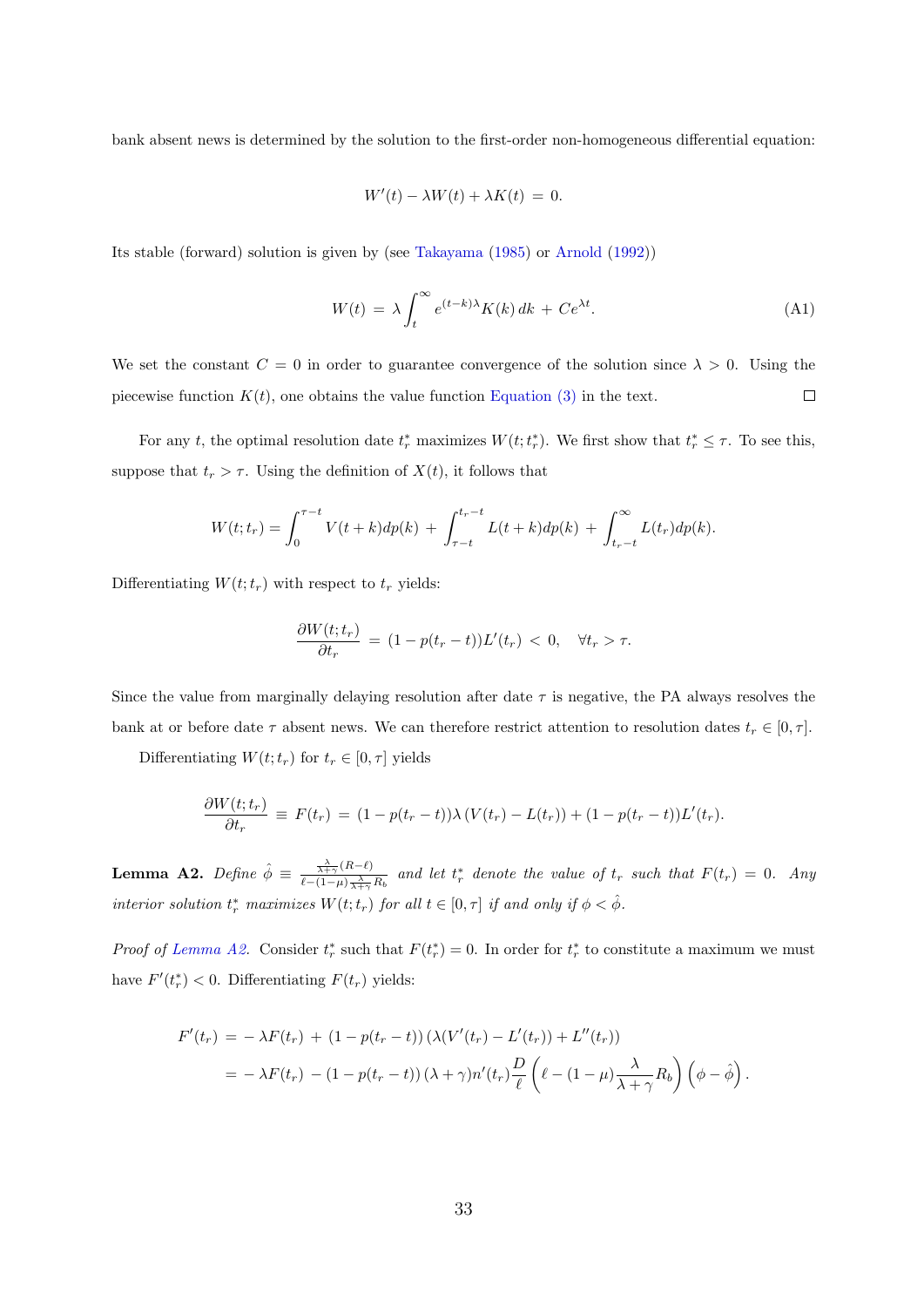Evaluating the latter at  $t_r^*$  yields:

$$
F'(t_r^*) = -(1 - p(t_r^*))\left(\lambda + \gamma\right)n'(t_r^*)\frac{D}{\ell}\left(\ell - (1 - \mu)\frac{\lambda}{\lambda + \gamma}R_b\right)\left(\phi - \hat{\phi}\right) < 0 \quad \Leftrightarrow \quad \phi < \hat{\phi},
$$

since  $n'(t) < 0$  and  $\ell \geq R_b$ .

<span id="page-38-0"></span>**Lemma A3.** Given [Assumption 2,](#page-20-1) there exist threshold values  $\phi$  and  $\overline{\phi}$ , with  $\phi < \overline{\phi}$ , such that  $W(t; t_r)$ admits an interior maximum  $t_r^* \in (0, \tau)$  if and only if  $\phi \in (\underline{\phi}, \overline{\phi})$ .

*Proof of [Lemma A3.](#page-38-0)* Define  $\Phi(t_r)$  as the value of  $\phi$  such that  $F(t_r) = 0$ . Explicitly:

$$
\Phi(t_r) = \frac{z(t_r)(R-\ell)}{z(t_r)\ell - \mu\delta - (1-\mu)z(t_r)R_b + \frac{\gamma}{\lambda}n(t_r)D}.
$$

By definition of  $\Phi(t_r)$ , we have that  $F(t_r) < 0$  if and only if  $\phi > \Phi(t_r)$ . Note that

$$
\Phi'(t_r) \propto z'(t_r) \left( z(t_r) \ell - \mu \delta - (1 - \mu) z(t_r) R_b + \frac{\gamma}{\lambda} n(t_r) D \right) - z(t_r) \left( z'(t_r) (\ell - (1 - \mu) R_b) + \frac{\gamma}{\lambda} n'(t_r) D \right)
$$
\n
$$
= -\frac{n'(t_r) D}{\ell} \left( \mu \delta - \frac{\gamma}{\lambda} (D - \ell) \right) < 0 \quad \Leftrightarrow \quad \lambda \mu \delta < \gamma (D - \ell),
$$

where the last inequality holds due to [Assumption 2.](#page-20-1)

Define  $\phi \equiv \Phi(\tau)$  and  $\overline{\phi} \equiv \Phi(0)$  and note that  $(\phi, \overline{\phi}) \neq \emptyset$  because  $\Phi'(t_r) < 0$ . Suppose  $\phi \in (\phi, \overline{\phi})$ , implying that  $F(0) > 0$  and  $F(\tau) < 0$ . Since  $F(t_r)$  is continuous, by the intermediate value theorem there exists a  $t_r^*$  such that  $F(t_r^*) = 0$ . To show that  $t_r^*$  constitutes a maximum it suffices to show that  $\overline{\phi} < \hat{\phi}$  (*viz.* [Lemma A2\)](#page-33-2), which is equivalent to:

$$
\ell - (1 - \mu) \frac{\lambda}{\lambda + \gamma} R_b < \frac{\lambda}{\lambda + \gamma} \left( \ell - \mu \delta - (1 - \mu) R_b + \frac{\gamma}{\lambda} D \right) \quad \Leftrightarrow \quad \lambda \mu \delta < \gamma (D - \ell),
$$

which, again, is always satisfied due to [Assumption 2.](#page-20-1)

<span id="page-38-1"></span>**Lemma A4.** Suppose that  $\phi < \phi$ , then  $W(t; t_r)$  is maximized at  $t_r^* = \tau$  for all t. Suppose that  $\overline{\phi} < \phi$ , then  $W(t; t_r)$  is maximized at  $t_r^* = 0$  for all t.

Proof of [Lemma A4.](#page-38-1) Suppose that  $\phi < \phi$ . Because  $\phi < \Phi(t_r)$  for all  $t_r < \tau$ , it follows that  $\phi < \Phi(t_r)$  for all  $t_r \leq \tau$ , implying that  $F(t_r) > 0$  for all  $t_r \leq \tau$ . Hence, the marginal value from delaying intervention is strictly positive for all  $t_r \leq \tau$ . As a consequence, the PA optimally resolves the bank at date  $t_r^* = \tau$ . A similar argument shows that the PA optimally resolves the bank at  $t_r^* = 0$  if  $\phi > \overline{\phi}$ .  $\Box$ 

The proof of [Proposition 1](#page-21-0) follows by combining [Lemmas A2](#page-33-2)[-A4.](#page-38-1)

 $\Box$ 

 $\Box$ 

 $\Box$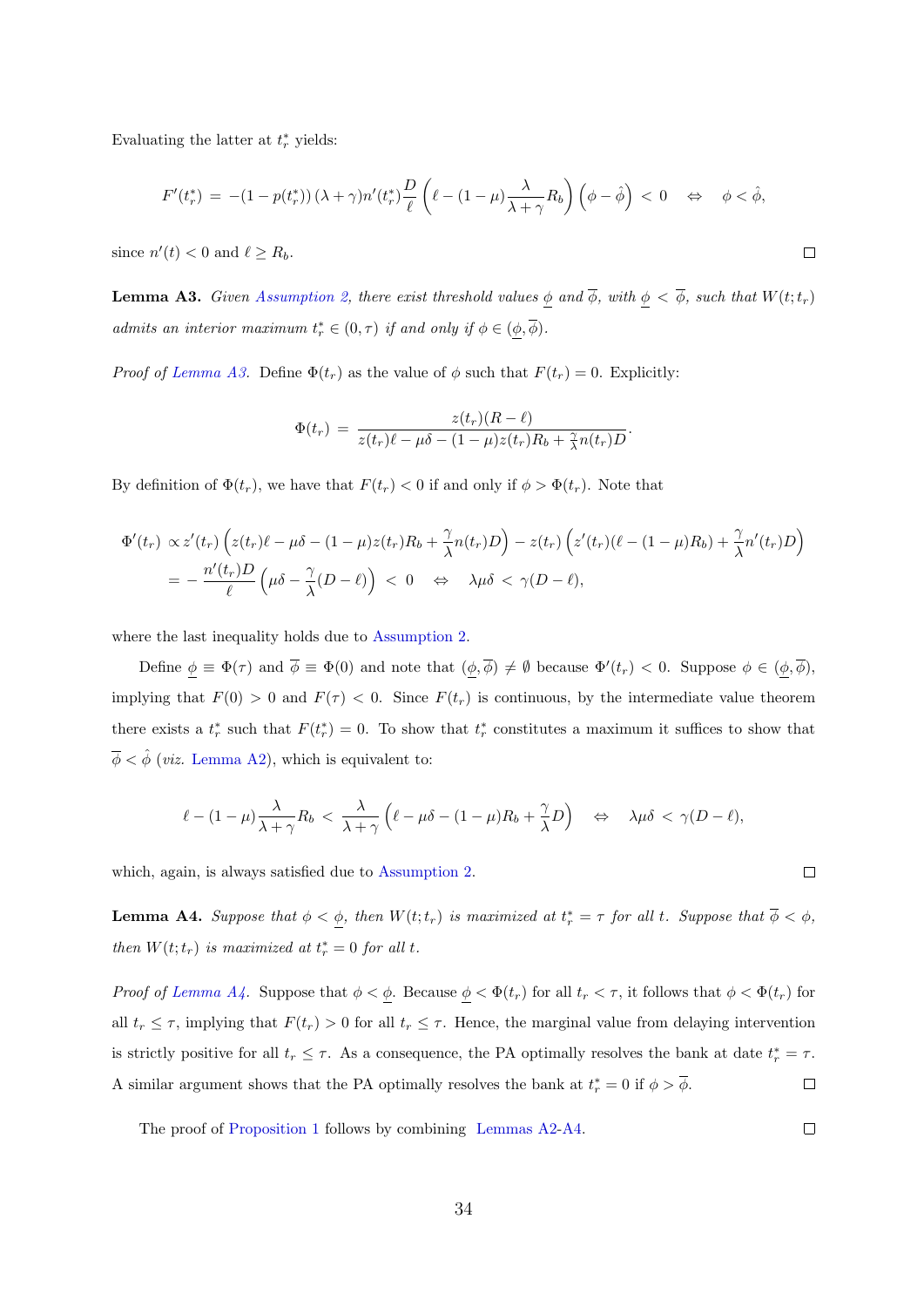Proof of [Corollaries 1](#page-22-0) and [2.](#page-23-0) The proof follows by applying the implicit function theorem to the firstorder condition  $F(t_r^*) = 0$ . Since  $F'(t_r^*) < 0$ , the sign of the respective derivatives is given by the sign of the derivatives of  $F(t_r^*)$  with respect to the different parameters. We can decompose the effect of the parameters on  $F(t_r^*)$  into the effects on the value of information,  $\lambda(V(t_r^*) - L(t_r^*))$ , and the dilution costs,  $L'(t_r^*).$  Thus, for  $\lambda$ ,  $\ell$  and  $\delta$ :

$$
\frac{\partial t_r^*}{\partial \lambda} \propto \frac{\partial (\lambda (V(t_r^*) - L(t_r^*))}{\partial \lambda} = V(t_r^*) - L(t_r^*) > 0,
$$
\n
$$
\frac{\partial t_r^*}{\partial \ell} \propto \frac{\partial (\lambda (V(t_r^*) - L(t_r^*))}{\partial \ell} = \underbrace{\frac{\partial z(t_r^*)}{\partial \ell} (R - \ell + \phi((1 - \mu)R_b - \ell))}_{> 0 \text{ since } \phi < \hat{\phi}} - \underbrace{\phi z(t_r^*)}_{> 0} \ge 0,
$$
\n
$$
\frac{\partial t_r^*}{\partial \delta} \propto \frac{\partial (\lambda (V(t_r^*) - L(t_r^*))}{\partial \delta} = \mu \phi > 0,
$$

and for  $\gamma$ :

$$
\frac{\partial t_r^*}{\partial \gamma} \propto \frac{\partial (\lambda (V(t_r^*) - L(t_r^*))}{\partial \gamma} + \frac{\partial L'(t_r^*)}{\partial \gamma} \n= \underbrace{\frac{\partial z(t_r^*)}{\partial \gamma} (R - \ell + \phi((1 - \mu)R_b - \ell))}_{\langle 0 \text{ since } \phi < \hat{\phi} + \epsilon \rangle} + \underbrace{\phi \gamma n(t_r^*) D \left(t_r^* - \frac{1}{\gamma}\right)}_{\geq 0} \geq 0.
$$

 $\Box$ 

Proof of [Proposition 2.](#page-27-3) The proof is based on a number of auxiliary lemmas. We begin by specifying the PA's optimal action conditional on news arriving.

<span id="page-39-0"></span>**Lemma A5.** Suppose the PA prefers to initiate liquidity support at date  $t_s$  in the absence of news. Then:

- 1. If bad news arrives at date  $t' \geq t_s$ , the PA resolves the bank.
- 2. If good news arrives at date  $t' \geq t_s$ , the PA either stops support if  $t_s \leq \tau$  or maintains support until all wholesale debt is withdrawn if  $t_s > \tau$ .
- 3. If good news arrives at date  $t' < t_s$ , withdrawals either stop if  $t' \leq \tau$  or the PA initiates support and maintains support until all wholesale debt is withdrawn if  $t' > \tau$ .

#### Proof of [Lemma A5.](#page-39-0)

- 1. The claim follows immediately from the fact that liquidating bad assets is costless: i.e.,  $\ell_b = R_b$ .
- 2. If good news arrives at  $t' \geq t_s$  and  $t_s \leq \tau$ , debt withdrawals stop since a good bank is solvent. Hence, the PA terminates liquidity support. If  $t_s > \tau$ , the run does not stop because a good bank is insolvent. To prove the claim that the PA optimally maintains support until all wholesale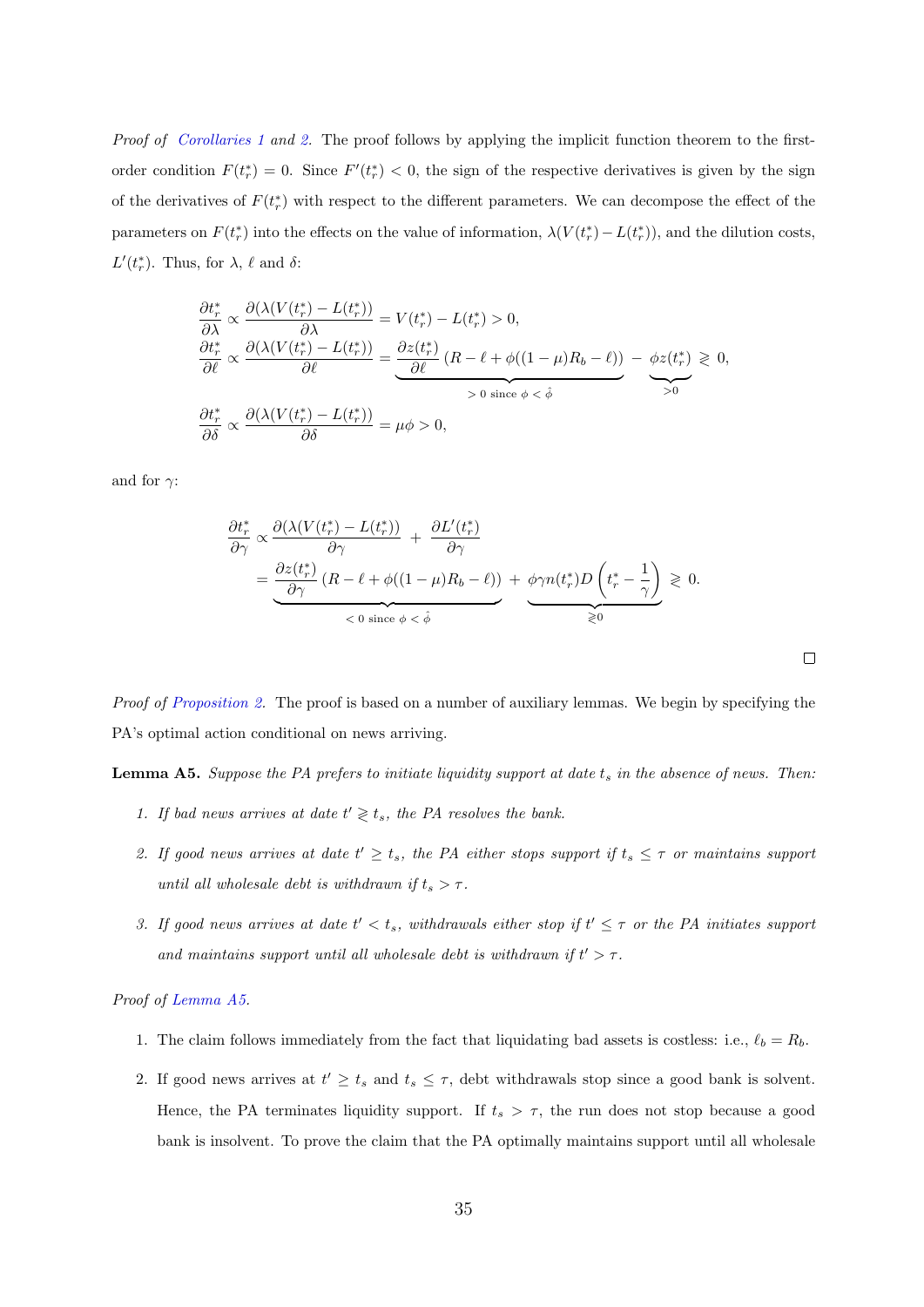debt is withdrawn, suppose towards a contradiction that the PA instead resolves the bank after the arrival of good news. Expected aggregate output conditional on news arriving in this case would equal  $L(t')$ . Since  $L'(t) < 0$ , this implies that the PA is better off resolving the bank at date  $t_s$  rather than initiating support, contradicting the assumption that the PA prefers to initiate liquidity support at date  $t_s$  in the absence of news.

3. If good news arrives at  $t' < t_s$  and  $t' \leq \tau$ , debt withdrawals stop since a good bank is solvent. Hence, the PA never initiates liquidity support. From above, we know that the PA prefers maintaining support to resolving the bank if good news arrives at  $t' \geq t_s$  whenever  $t_s > \tau$ , which implies the following inequality:

$$
z(t_s)R_g + \phi(z(t_s)R_g - \delta - n(t_s)D) \ge z(t_s)\ell_g + \phi(z(t_s)\ell_g - \delta - (n(t_s) - n(t'))D)
$$
  
\n
$$
\Leftrightarrow (1+\phi)(R_g - \ell_g) \ge \phi \frac{n(t')}{z(t_s)}D, \quad \forall \ t' \ge t_s.
$$
\n(A2)

For the PA to prefer initiating liquidity support if good news arrives at date  $t' < t_s$ , we must have:

$$
z(t')R_g + \phi(z(t')R_g - \delta - n(t')D) \ge z(t')\ell_g + \phi(z(t')\ell_g - \delta)
$$
  
\n
$$
\Leftrightarrow (1+\phi)(R_g - \ell_g) \ge \phi \frac{n(t')}{z(t')}D, \quad \forall t' < t_s.
$$
 (A3)

The claim follows because condition [\(A2\)](#page-40-0) implies condition [\(A3\).](#page-40-1) To see this, note that since condition [\(A2\)](#page-40-0) must hold for all  $t' \ge t_s$ , it must hold in particular at  $t' = t_s$  when  $n(t')$  takes on its largest value. Hence, it is sufficient to show that:

$$
\frac{n(t_s)}{z(t_s)} > \frac{n(t')}{z(t')} \Leftrightarrow n(t')(D-\ell) > n(t_s)(D-\ell), \quad \forall t' < t_s,
$$

where the inequality follows from  $D > \ell$  by [Assumption 1](#page-14-0) and  $n(t') > n(t_s)$  for all  $t' < t_s$ .

<span id="page-40-1"></span><span id="page-40-0"></span> $\Box$ 

We use [Lemma A5](#page-39-0) to derive the PA's value function with liquidity support. Consider the policy of delaying intervention until date  $t_s$  and then, absent news, initiating liquidity support until date  $t_r$  and then, again absent news, resolving the bank. We show below that restricting attention to this policy space is without loss of generality: i.e., the PA will never stop liquidity support in the absence of news.

Using the PA's optimal actions conditional on news as specified in [Lemma A5,](#page-39-0) expected aggregate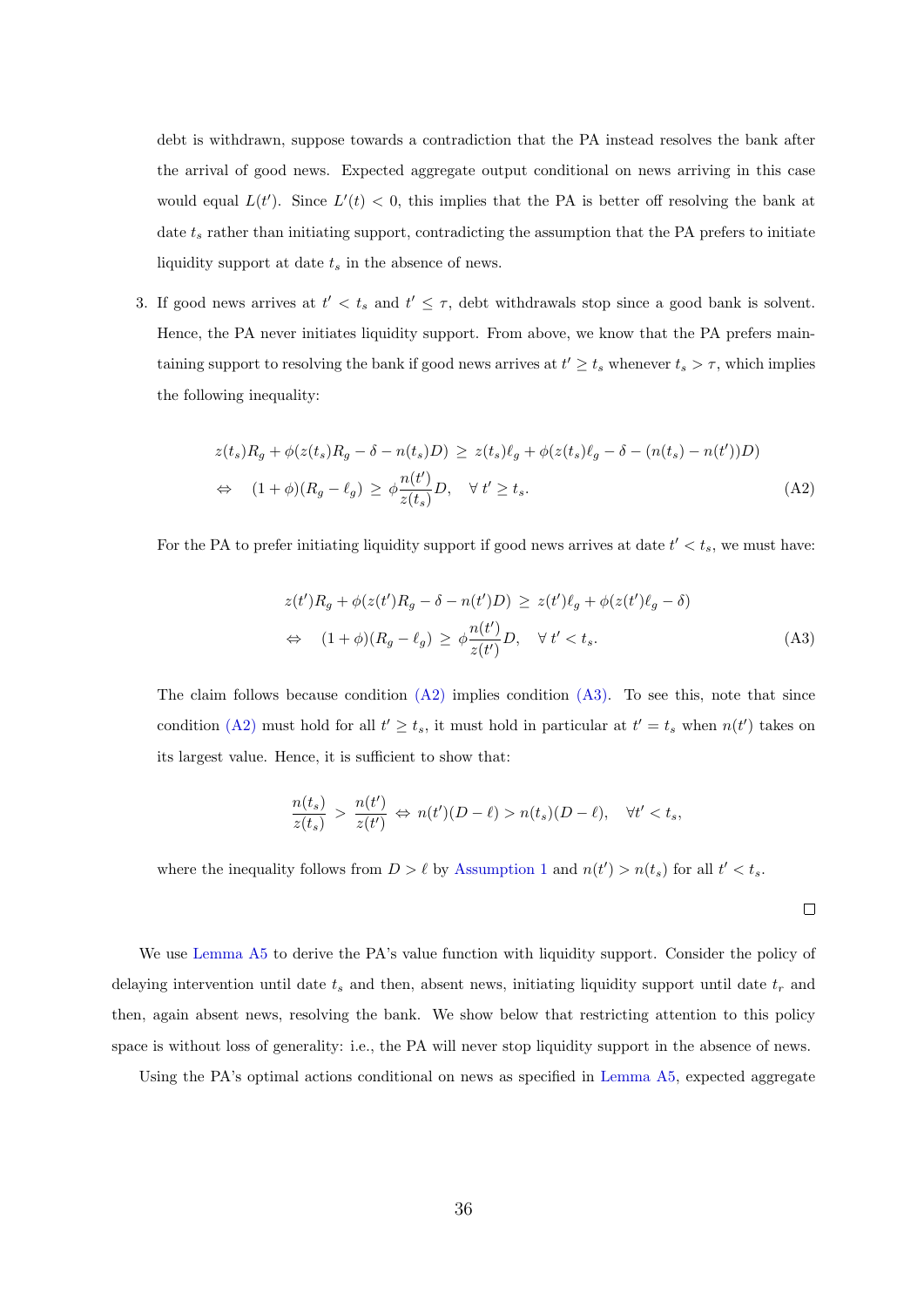output conditional on news arriving at date  $t' < t_s$  is:

$$
V_w(t') = \begin{cases} V(t') & \text{if } t' \le \tau \\ V(t') + \mu \phi(z(t')R_g - \delta - n(t')D) & \text{if } t' > \tau \end{cases}
$$

and expected aggregate output conditional on news arriving at date  $t' \geq t_s$  is:

$$
V_s(t';t_s) = \begin{cases} V(t_s) - (1 - \mu)\phi(n(t_s) - n(t'))D & \text{if } t_s \leq \tau \\ V(t_s) - (1 - \mu)\phi(n(t_s) - n(t'))D + \mu\phi(z(t_s)R_g - \delta - n(t_s)D) & \text{if } t_s > \tau \end{cases}
$$

The PA's value function can then be written as:

<span id="page-41-1"></span>
$$
S(t; t_s, t_r) = \int_0^{t_s - t} V_w(t + k) dp(k) + \int_{t_s - t}^{t_r - t} V_s(t + k; t_s) dp(k) + \int_{t_r - t}^{\infty} L(t_r) dp(k)
$$
(A4)

<span id="page-41-0"></span>**Lemma A6.** The PA never delays liquidity support to after date  $\tau$ : i.e.,  $t_s^* \leq \tau$ .

*Proof of [Lemma A6.](#page-41-0)* To prove the claim, it suffices to show that  $S(t; t_s, t_r)$  is decreasing in  $t_s$  for  $t_s > \tau$ . Differentiating [Equation \(A4\)](#page-41-1) with respect to  $t_s$  for  $t_s > \tau$  yields:

$$
\frac{\partial S(t; t_s, t_r)}{\partial t_s} = p'(t_s - t) \underbrace{(V_w(t_s) - V_s(t_s; t_s))}_{=0} + \int_{t_s - t}^{\infty} \frac{\partial V_s(t + k; t_s)}{\partial t_s} dp(k)
$$

$$
= (1 - p(t_s - t))(1 + \phi)(R - \ell) \frac{n'(t_s)D}{\ell} < 0, \quad \forall t_s > \tau,
$$

where the inequality follows from  $n'(t_s) < 0$ . Hence, we must have  $t_s^* \leq \tau$ .

<span id="page-41-2"></span>Lemma A7. The PA either resolves the bank at date 0 or never resolves the bank in the absence of information: i.e.,  $t_r^* \in \{0, \infty\}.$ 

Proof [Lemma A7.](#page-41-2) To show that the PA never resolves the bank after granting liquidity support in the absence of information, fix  $t_s \geq 0$  and assume towards a contradiction that the PA optimally resolves the bank at some date  $t_r \in (t_s, \infty)$  in the absence of information. This optimal resolution date must satisfy the following first-order condition:

<span id="page-41-3"></span>
$$
\frac{\partial S(t; t_s, t_r)}{\partial t_r}\bigg|_{t_r = t_r^*} = (1 - p(t_r^* - t)) \bigg( \lambda (V_s(t_r^*; t_s) - L(t_r^*)) + L'(t_r^*) \bigg) = 0. \tag{A5}
$$

 $\Box$ 

The claim follows from the fact that the value function  $S(t; t_s, t_r)$  is convex in  $t_r$  at any interior solution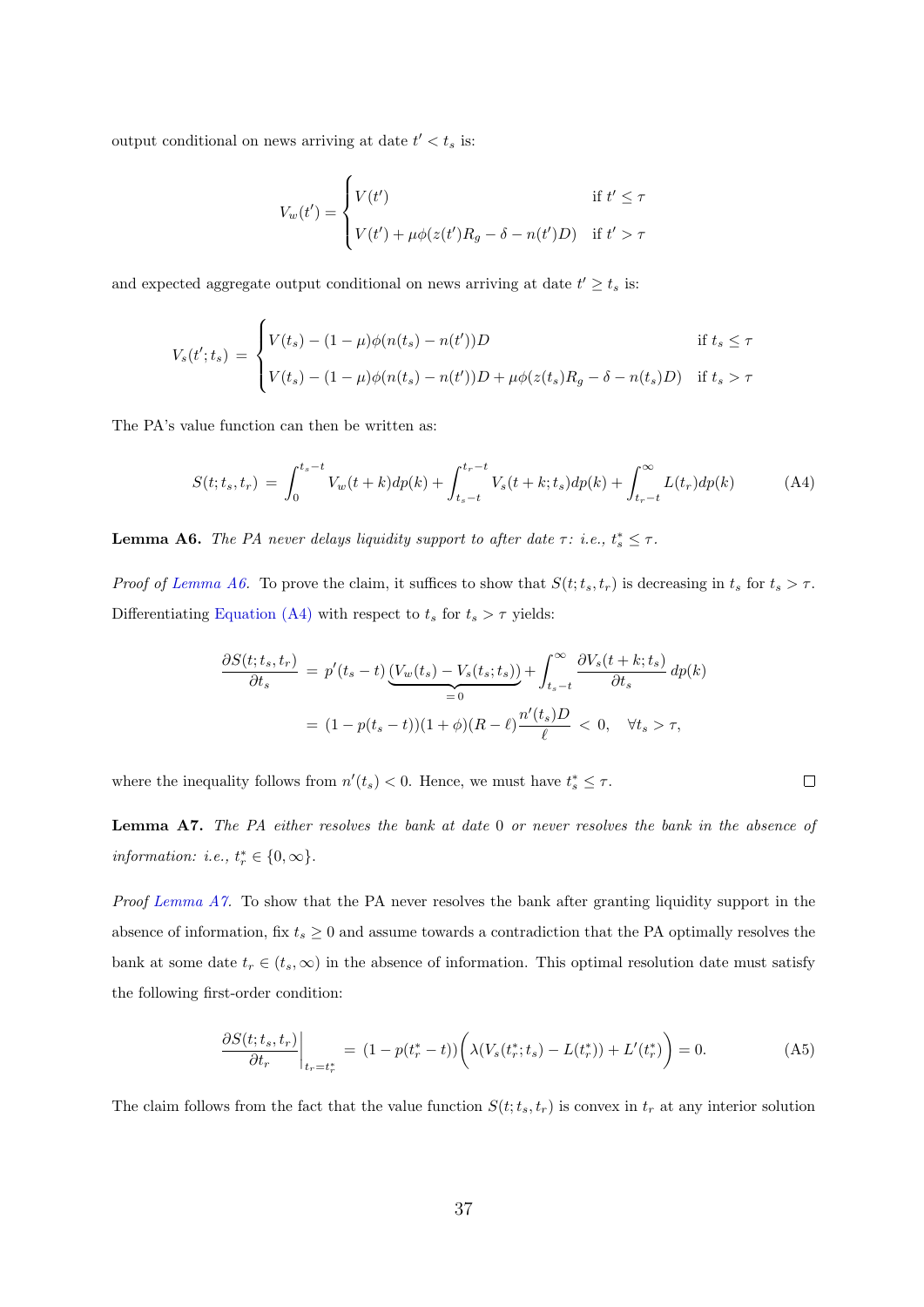to [\(A5\).](#page-41-3) To see this, differentiate [\(A5\)](#page-41-3) with respect to  $t_r$  and evaluate the derivative at  $t_r^*$ .

$$
\frac{\partial^2 S(t;t_s,t_r)}{\partial t_r^2}\bigg|_{t_r=t_r^*} = (1 - p(t_r^* - t)) \left(\lambda \left(\frac{\partial V_s(t_r;t_s)}{\partial t_r}\bigg|_{t_r=t_r^*} - L'(t_r^*)\right) + L''(t_r^*)\right) > 0.
$$

The inequality follows from the fact that  $\frac{\partial V_s(t;t_s)}{\partial t} - L'(t) = -\mu \phi n'(t)D > 0$  and that  $L''(t) = \phi n''(t)D > 0$ . Hence, any interior solution to condition [\(A5\)](#page-41-3) must be a minimum, and we must have  $t_r^* \in \{t_s, \infty\}$ .

To show that the PA never resolves the bank after date 0 in the absence of information, notice that since  $S(t; t_s, t_r)$  is convex in  $t_r$ , a sufficient condition for the PA to find it optimal to initiate liquidity support rather than resolving the bank at date  $t_s$  is:

$$
\left. \frac{\partial S(t;t_s,t_r)}{\partial t_r} \right|_{t_r=t_s} > 0 \quad \Leftrightarrow \quad \phi < \Phi(t_s),
$$

From the proof of [Proposition 1,](#page-21-0) we know that  $W(t; t_s) > 0$  for all  $\phi < \Phi(t_s)$ . To prove the claim, suppose the PA prefers to resolve the bank at some date  $t_s > 0$  in the absence of information. In order for the PA to prefer waiting until date  $t_s$  instead of resolving the bank before, we must have  $\phi < \Phi(t_s)$ . But then, it must be that the PA prefers granting liquidity support rather than resolving the bank at date  $t_s$ , contradicting the supposition. Hence, we must have  $t_r^* \in \{0, \infty\}$ .  $\Box$ 

<span id="page-42-0"></span>**Lemma A8.** Define  $\phi^*(\ell) \equiv \frac{R-\ell}{(1-\mu)(\ell-R_b)}$ .

- 1. If  $\phi < \phi^*(\ell)$ , it is never optimal to delay liquidity support. Otherwise, delaying liquidity support until date  $\tau$  is always preferred to initiating liquidity support before date  $\tau$ : i.e.,  $t_s^* \in \{0, \tau\}$ .
- 2. If the PA initiates liquidity support at date  $t_s^* \leq \tau$ , the PA never stops liquidity support in the absence of news.
- 3.  $\phi^*(\ell)$  is strictly decreasing and convex in  $\ell$ .

#### Proof of [Lemma A8.](#page-42-0)

1. From [Lemma A6,](#page-41-0) we know that it is never optimal for the PA to delay liquidity support to after date  $\tau$ . The claim then follows because, for  $t_s \leq \tau$ ,  $S(t; t_s, t_r)$  is strictly decreasing in  $t_s$  if and only if  $\phi < \phi^*$ . To show this, differentiate [Equation \(A4\)](#page-41-1) with respect to  $t_s$  for  $t_s \leq \tau$ :

$$
\frac{\partial S(t;t_s,t_r)}{\partial t_s} = (1 - p(t_s - t))z'(t_s)\bigg((R - \ell) - (1 - \mu)\phi(\ell - R_b)\bigg) < 0 \quad \Leftrightarrow \quad \phi < \phi^*.
$$

where the inequality follows from  $z'(t_s) < 0$ . Hence, we must have  $t_s^* \in \{0, \tau\}$ .

2. From [Lemma A7,](#page-41-2) we know that if the PA introduces liquidity support it never resolves the bank in the absence of information. We also know from [Proposition 1](#page-21-0) that the PA always prefers resolution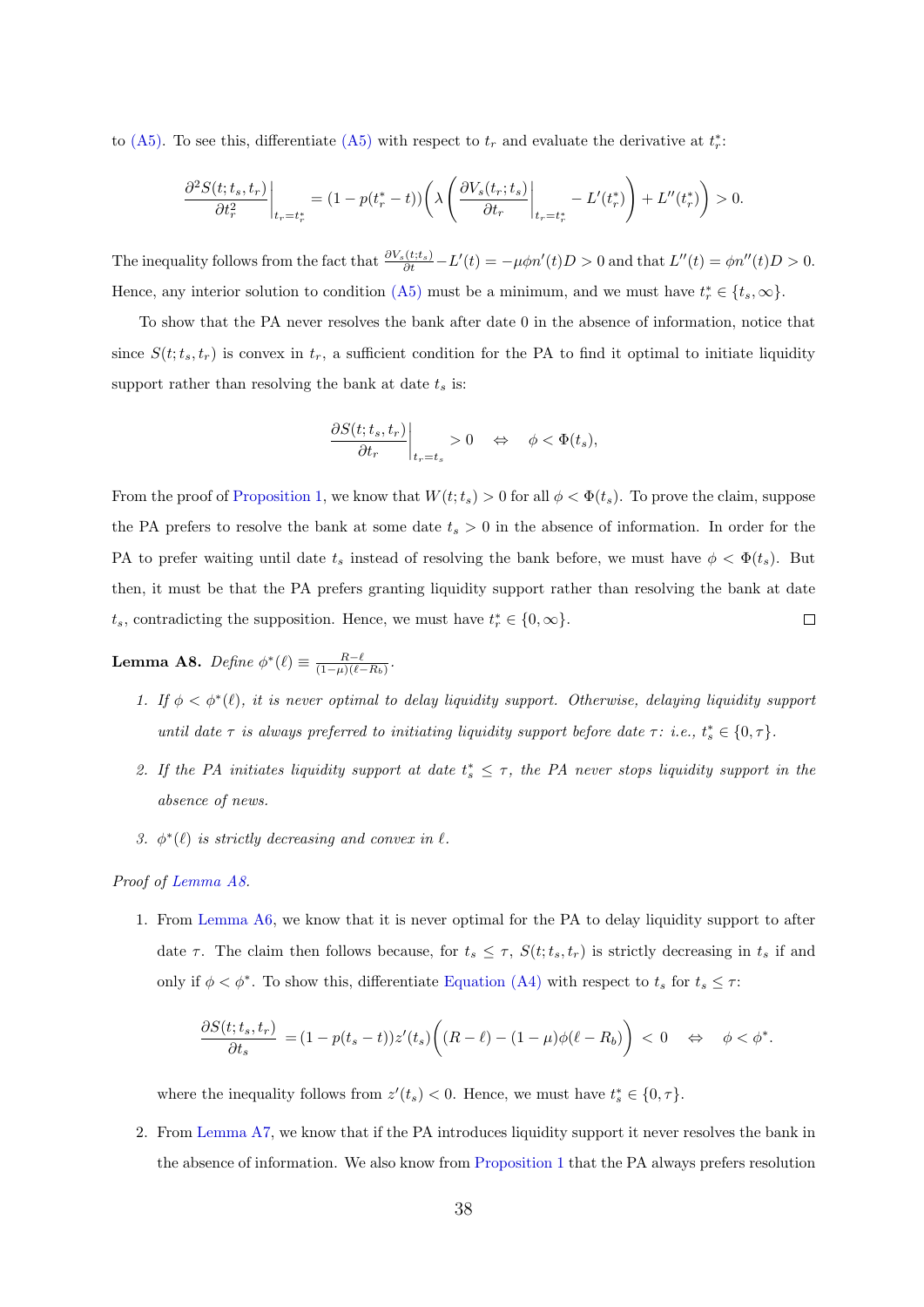to waiting at date  $\tau$ , implying that the PA will never stop liquidity support initiated at date  $\tau$  in the absence of news. To show that the PA never stops liquidity support initiated before date  $\tau$  in the absence of news, consider the following alternative policy: suppose the PA delays intervention until date  $t_s < \tau$  and then, absent news, initiates liquidity support at date  $t_s$  until date  $t_1$  and then, again absent news, stops liquidity support without resolving the bank. If the PA continues to wait for news at date  $t_1$ , expected aggregate output conditional on news arriving at date  $t'$  is:

$$
\widehat{V}(t; t_s, t_1) = \widehat{z}(t; t_s, t_1)R + (1 - z(t; t_s, t_1))\ell + (1 - \mu)\phi(\widehat{z}(t; t_s, t_1)R_b - \delta + (n(t_1) - n(t_s))D),
$$

where:

$$
\hat{z}(t; t_s, t_1) = \left(z(t_s) - \frac{(n(t_1) - n(t))D}{\ell}\right).
$$

The claim follows because the derivative of the PA's value function with respect to  $t_1$  is strictly increasing if and only if  $\phi < \phi^*(\ell)$ :

$$
\frac{\partial \widehat{S}(t; t_s, t_1)}{\partial t_1} = p'(t_1 - t) \underbrace{\left(V_s(t_1; t_s) - \widehat{V}(t_1; t_s; t_1)\right)}_{=0} + \int_{t_1 - t}^{\infty} \frac{\partial \widehat{V}(t; t_s, t_1)}{\partial t_1} dp(k)
$$

$$
= -(1 - p(t_1 - t)(1 - \mu)(\ell - R_b)(\phi^*(\ell) - \phi) \frac{n'(t_1)D}{\ell} > 0,
$$

where the inequality follows because  $n'(t_1) < 0$ . Hence, it is never optimal to stop liquidity support that is initiated before date  $\tau$ .

3. Differentiating  $\phi^*(\ell)$  with respect to  $\ell$  yields:

$$
\frac{d\phi^*}{d\ell} = -\frac{(R - R_b)}{(1 - \mu)(\ell - R_b)^2} < 0, \quad \frac{d^2\phi^*}{d\ell^2} = \frac{2\left(R - R_b\right)}{\left(1 - \mu\right)(\ell - R_b)^3} > 0.
$$

 $\Box$ 

[Lemmas A7](#page-41-2) to [A8](#page-42-0) jointly characterize the set of candidate policy solutions. In particular, they imply that we can restrict attention to three alternative policies: (i) resolve the bank at date 0  $(t_s^* = t_r^* = 0)$ ; (ii) initiate liquidity support at date 0 and maintain liquidity support until news arrives  $(t_s^* = 0, t_r^* = \infty)$ ; (iii) or delay intervention until date  $\tau$  and then provide liquidity support until news arrives  $(t_s^* = \tau, t_r^* = \infty)$ .

<span id="page-43-0"></span>**Lemma A9.** Define  $\underline{\ell} \equiv \mu \delta + (1 - \mu)R_b - (1 - \mu)\frac{\gamma}{\gamma + \lambda}D$  and  $\phi_0(\ell) \equiv \frac{R - \ell}{\ell - \ell}$ .

- 1. If  $\ell \leq \underline{\ell}$ , the PA prefers liquidity support over resolution at date 0 for all values of  $\phi$ .
- 2. If  $\ell > \underline{\ell}$ , the PA prefers liquidity support over resolution at date 0 if and only if  $\phi \leq \phi_0$ .
- 3.  $\phi_0(\ell)$  is strictly decreasing and convex in  $\ell$ .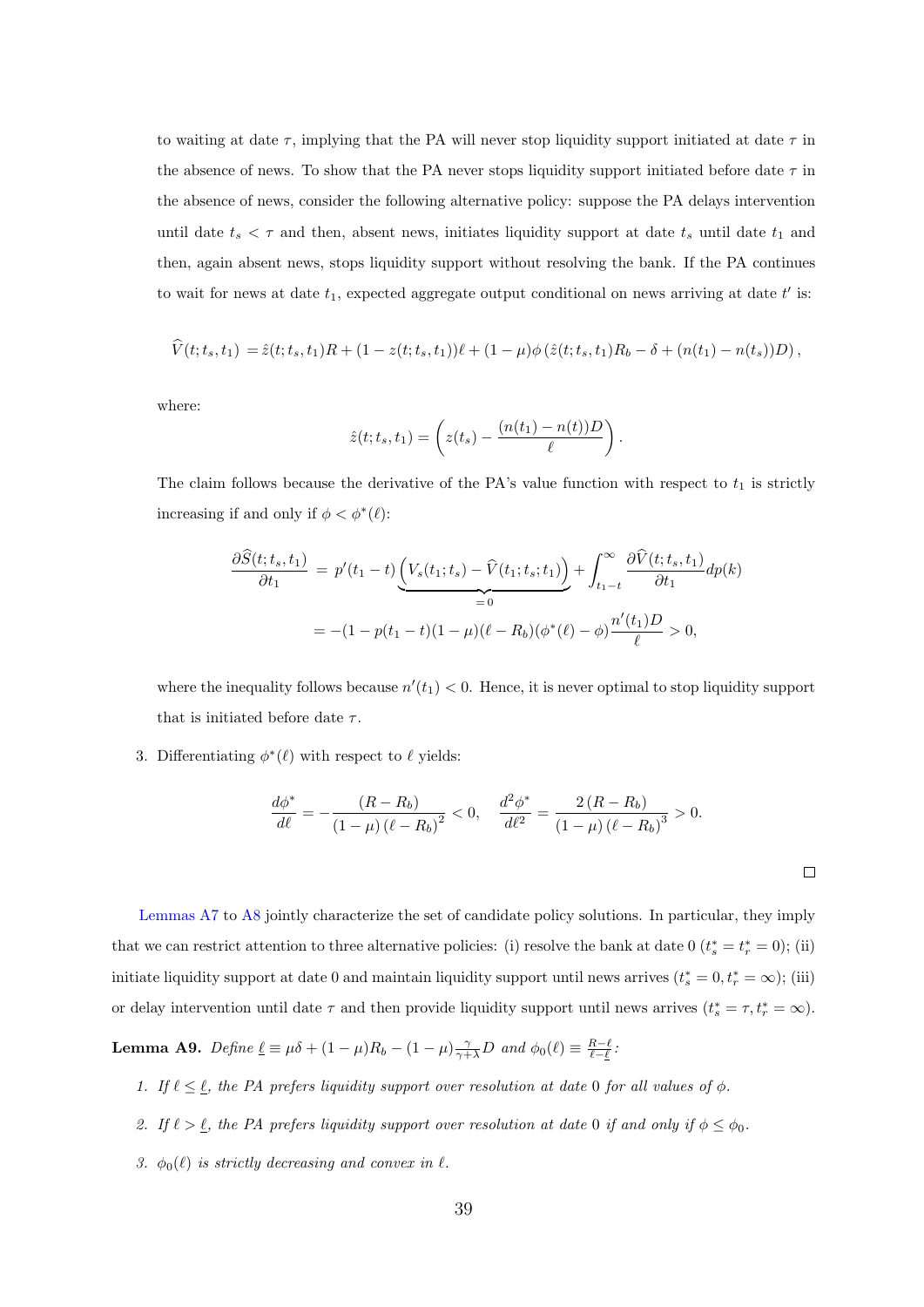#### Proof of [Lemma A9.](#page-43-0)

1. The difference between initiating liquidity support at date 0 (and then maintaining liquidity support until news arrives) and resolving the bank at date 0 is:

$$
S(0;0,\infty) - S(0;0,0) = \int_0^\infty V_s(k;0)dp(k) - L(0)
$$
  
=  $R - \ell - \phi \left(\mu(\ell - \delta) + (1 - \mu) \left(\ell - R_b + \frac{\gamma}{\lambda + \gamma}D\right)\right)$   
=  $R - \ell - \phi(\ell - \ell)$ .

Since  $R > \ell$ , it follows that  $S(0; 0, \infty) > S(0; 0, 0)$  for all values of  $\phi$  whenever  $\ell < \ell$ .

2. If  $\ell > \underline{\ell}$ , then it follows from above that  $S(0; 0, \infty) > S(0; 0, 0)$  if and only if:

$$
\phi < \phi_0(\ell) \equiv \frac{R - \ell}{\ell - \underline{\ell}} = \frac{R - \ell}{\ell - \mu \delta - (1 - \mu)R_b + (1 - \mu)\frac{\gamma}{\lambda + \gamma}D}.
$$

3. The properties of  $\phi_0(\ell)$  are:

$$
\frac{d\phi_0}{d\ell} = -\frac{R - \left(\mu\delta + (1 - \mu)R_b - (1 - \mu)\frac{\gamma}{\lambda + \gamma}D\right)}{\left(\ell - \left(\mu\delta + (1 - \mu)R_b - (1 - \mu)\frac{\gamma}{\lambda + \gamma}D\right)\right)^2} < 0,
$$

$$
\frac{d^2\phi_0}{d\ell^2} = \frac{2\left(R - \left(\mu\delta + (1 - \mu)R_b - (1 - \mu)\frac{\gamma}{\lambda + \gamma}D\right)\right)}{\left(\ell - \left(\mu\delta + (1 - \mu)R_b - (1 - \mu)\frac{\gamma}{\lambda + \gamma}D\right)\right)^3} > 0.
$$

 $\Box$ 

<span id="page-44-0"></span>**Lemma A10.** [Assumption 3](#page-27-0) implies an upper bound for  $\ell$ , given by  $\bar{\ell} \equiv \delta - \frac{(1-\mu)}{\mu}$  $\frac{-\mu)}{\mu} \frac{\gamma}{\lambda + \gamma} D$ .

- 1. The interval  $(\underline{\ell}, \overline{\ell})$  is non-epmty.
- 2. There exists  $\hat{\ell} \in (\underline{\ell}, \overline{\ell})$  such that:
	- (a) If  $\ell < \hat{\ell}$ , the PA prefers delaying intervention until date  $\tau$  and then, absent news, initiating liquidity support rather than resolving the bank at date 0 for all values of  $\phi$ .
	- (b) If  $\ell \geq \hat{\ell}$ , the PA prefers delaying intervention until date  $\tau$  and then, absent news, initiating liquidity support rather than resolving the bank at date 0 if and only if

$$
\phi < \phi_1 \equiv \frac{\left(\int_0^{\tau} z(k) dp(k) + \int_{\tau}^{\infty} z(\tau) dp(k)\right) (R - \ell)}{\left(\ell - \mu \delta - (1 - \mu) \left(\int_0^{\tau} z(k) dp(k) + \int_{\tau}^{\infty} z(\tau) dp(k)\right) R_b + (1 - \mu) \int_{\tau}^{\infty} (n(k) - n(\tau)) D dp(k)\right)}.
$$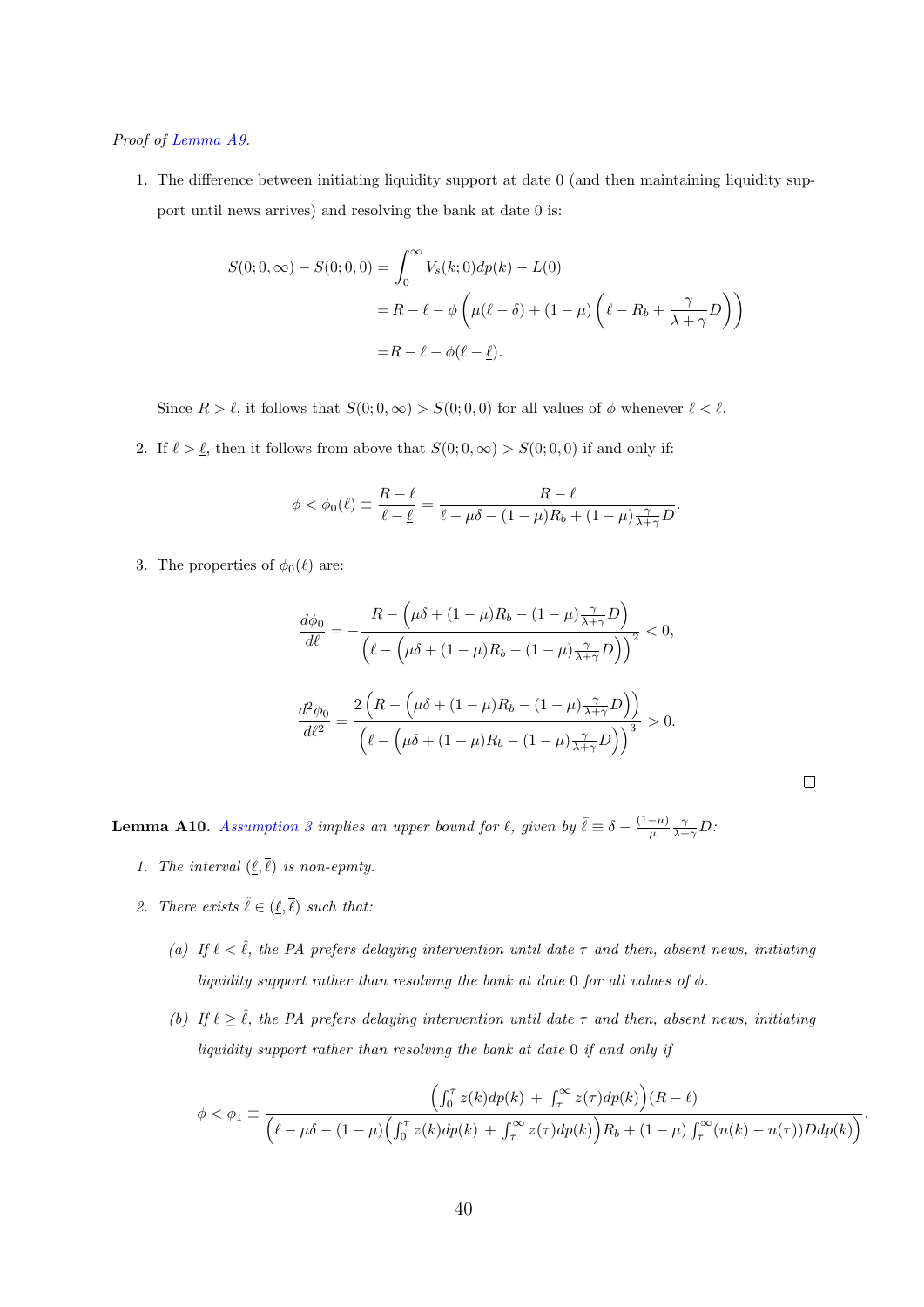3.  $\phi^* < \phi_0 < \phi_1$  if and only if  $\ell < \overline{\ell}$ .

#### Proof of [Lemma A10.](#page-44-0)

1.  $\ell < \overline{\ell}$  is equivalent to

$$
\mu\delta + (1-\mu)R_b - (1-\mu)\frac{\gamma}{\lambda+\gamma}D < \delta - \frac{(1-\mu)}{\mu}\frac{\gamma}{(\gamma+\lambda)}D \Leftrightarrow \mu(\delta - R_b) > (1-\mu)\frac{\gamma}{(\gamma+\lambda)}D,
$$

which is satisfied by [Assumption 3.](#page-27-0)

2. The PA prefers delaying intervention until date  $\tau$  and then initiating liquidity support compared to resolving the bank at date 0 if and only if:

$$
S(0; \tau, \infty) - S(0; 0, 0) = \int_0^{\tau} V(k) dp(k) + \int_{\tau}^{\infty} V_s(k; \tau) dp(k) - L(0) > 0
$$
  
\n
$$
\Leftrightarrow \phi < \phi_1 \equiv \frac{\left(\int_0^{\tau} z(k) dp(k) + \int_{\tau}^{\infty} z(\tau) dp(k)\right) (R - \ell)}{\left(\ell - \mu \delta - (1 - \mu) \left(\int_0^{\tau} z(k) dp(k) + \int_{\tau}^{\infty} z(\tau) dp(k)\right) R_b + (1 - \mu) \int_{\tau}^{\infty} (n(k) - n(\tau)) D dp(k)\right)}.
$$

Using the definitions of  $\phi_0$  and  $\phi_1$ , it follows that  $\phi_0 < \phi_1$  is equivalent to:

$$
\ell - \mu \delta + (1 - \mu)(1 - p(\tau))n(\tau)\frac{\gamma}{\lambda + \gamma}D < (p(\tau)\xi(\tau) + (1 - p(\tau))z(\tau))\left(\ell - \mu\delta + (1 - \mu)\frac{\gamma}{\lambda + \gamma}D\right),
$$

where  $\xi(\tau) \equiv \int_0^{\tau} z(k) dp(k)$ . Note that:

$$
p(\tau)\xi(\tau) + (1 - p(\tau))z(\tau) = 1 - (1 - (1 - p(\tau))n(\tau))\frac{\gamma}{\gamma + \lambda} \frac{D}{\ell}.
$$

Rewriting the inequality  $\phi_0 < \phi_1$  accordingly, it follows that:

$$
\phi_0 < \phi_1 \Leftrightarrow \ell < \bar{\ell} \equiv \delta - \frac{(1-\mu)}{\mu} \frac{\gamma}{\lambda + \gamma} D.
$$

Since  $\lim_{\ell \downarrow \ell} \phi_0 = \infty$  and  $\phi_1 > \phi_0$  for  $\ell \in (\ell, \overline{\ell})$ , it follows by continuity of  $\phi_0$  and  $\phi_1$  that there exists an  $\hat{\ell} \in (\underline{\ell}, \overline{\ell})$  such that  $\lim_{\ell \downarrow \hat{\ell}} \phi_1 = \infty$ . For  $\ell < \hat{\ell}$ ,  $S(0; \tau, \infty) > S(0; 0, 0)$  for all values of  $\phi$ , while for  $\ell \geq \hat{\ell}$  we have that  $S(0; \tau, \infty) > S(0; 0, 0)$  if and only if  $\phi < \phi_1$ .

3. From above it follows that  $\phi_0 < \phi_1$  if and only if  $\ell < \overline{\ell}$ . Note further that  $\phi^* < \phi_0$  is equivalent to

$$
\ell - \mu \delta - (1 - \mu)R_b + (1 - \mu)\frac{\gamma}{\gamma + \lambda}D < (1 - \mu)(\ell - R_b) \Leftrightarrow \ell < \bar{\ell} \equiv \delta - \frac{(1 - \mu)}{\mu} \frac{\gamma}{\gamma + \lambda}D.
$$

Hence,  $\phi^* < \phi_0 < \phi_1$  if and only if  $\ell < \overline{\ell}$ .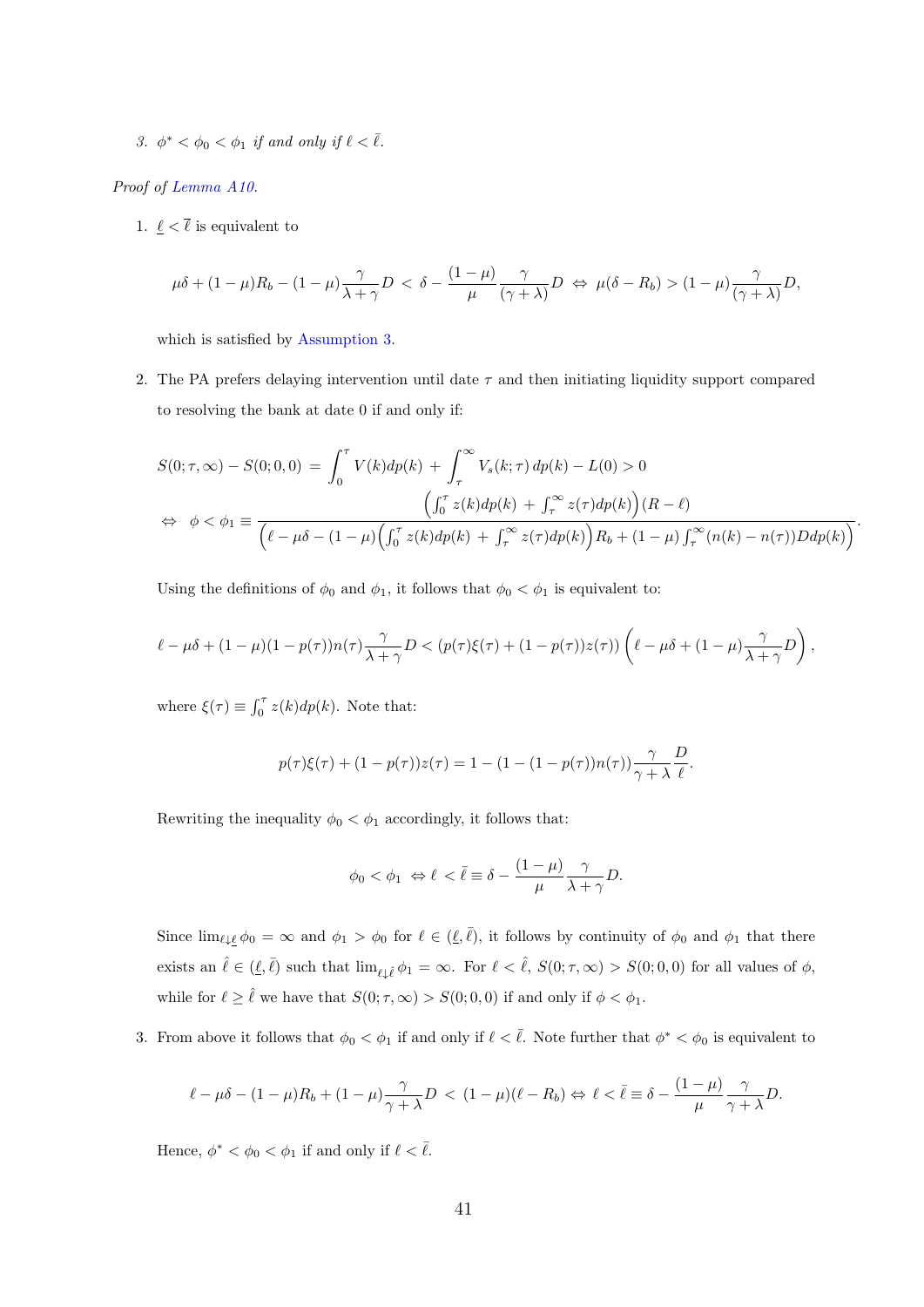To complete the proof, we distinguish between two different cases, depending on the value of  $\ell$ :

- 1.  $\ell \leq \hat{\ell}$ : For  $\phi < \phi^*$ , [Lemmas A8](#page-42-0) and [A9](#page-43-0) imply  $S(0; 0, 0) < S(0; \tau, \infty) < S(0; 0, \infty)$ . Thus, the PA supports the bank at date 0 and maintains support until news arrives. If  $\phi \geq \phi^*$ , [Lemmas A8](#page-42-0) and [A9](#page-43-0) imply  $S(0;0,0) < S(0;0,\infty) < S(0;\tau,\infty)$ . Hence, the PA prefers to delay liquidity support until date  $\tau$  and then maintains support until news arrives.
- 2.  $\ell \in (\ell, \overline{\ell}]$ : If  $\phi < \phi^*$ , the PA supports the bank at date 0 and maintains support until news arrives. If  $\phi \in [\phi^*, \phi_1]$ , the PA delays liquidity support until date  $\tau$  and maintains support until news arrives. Finally, if  $\phi \ge \phi_1$ , then [Lemma A10](#page-44-0) implies  $S(0; 0, \infty) < S(0; \tau, \infty) < S(0; 0, 0)$ . Hence, the PA resolves the bank at date 0.

To finish, we set 
$$
\phi^{**} \equiv \phi_1
$$
.

Proof of [Proposition 3.](#page-31-1) The first part of the proposition follows from [Proposition 2.](#page-27-3) To prove the second part, note that:

$$
\overline{\phi} \, < \, \phi_0 \; \Leftrightarrow \; (1-\mu) \frac{\gamma}{\lambda + \gamma} \, < \, 1.
$$

From [Lemma A10,](#page-44-0)  $\phi_0 < \phi_1 \equiv \phi^{**}$  and therefore  $\overline{\phi} < \phi^{**}$ . Hence, for  $\phi \in (\overline{\phi}, \phi^{**})$ , the PA resolves the bank at date 0 if liquidity support is not available, but does not if liquidity support is available.  $\Box$ 

Proof of [Lemma 2.](#page-33-2) Notice that aggregate output with equity injections is strictly decreasing in E. Thus, the optimal equity injection is the minimum value of  $E$  that simultaneously satisfies conditions  $(9)$  and [\(10\).](#page-32-1) There are two cases to consider, depending on whether  $E \geq \delta - z(t_e)R_b$ .

Consider first the case where  $E \leq \delta - z(t_e)R_b$ . In this case, in order for wholesale creditors to accept to refinance, the face value F must be such that  $F \ge D/\mu$ . However, since  $D > \mu(R_g - \delta)$  and  $\ell < D$  by [Assumption 1,](#page-14-0) this violates the bank's limited liability constraint [\(9\).](#page-32-0) To see this, notice that:

$$
z(t_e)R_g - \delta - n(t_e)\frac{D}{\mu} = n(t_e)\left(R_g - \delta - \frac{D}{\mu}\right) + (1 - n(t_e))\left(R_g\left(1 - \frac{D}{\ell}\right) - \delta\right) < 0.
$$

Consider next the case where  $E > \delta - z(t_e)R_b$ . In this case, in order for wholesale creditors to accept to refinance, the face value  $F$  must be such that:

$$
n(t_e)F \ge \min\left\{n(t_e)D, \frac{n(t_e)D - (1 - \mu)(z(t_e)R_b - \delta + E)}{\mu}\right\},\,
$$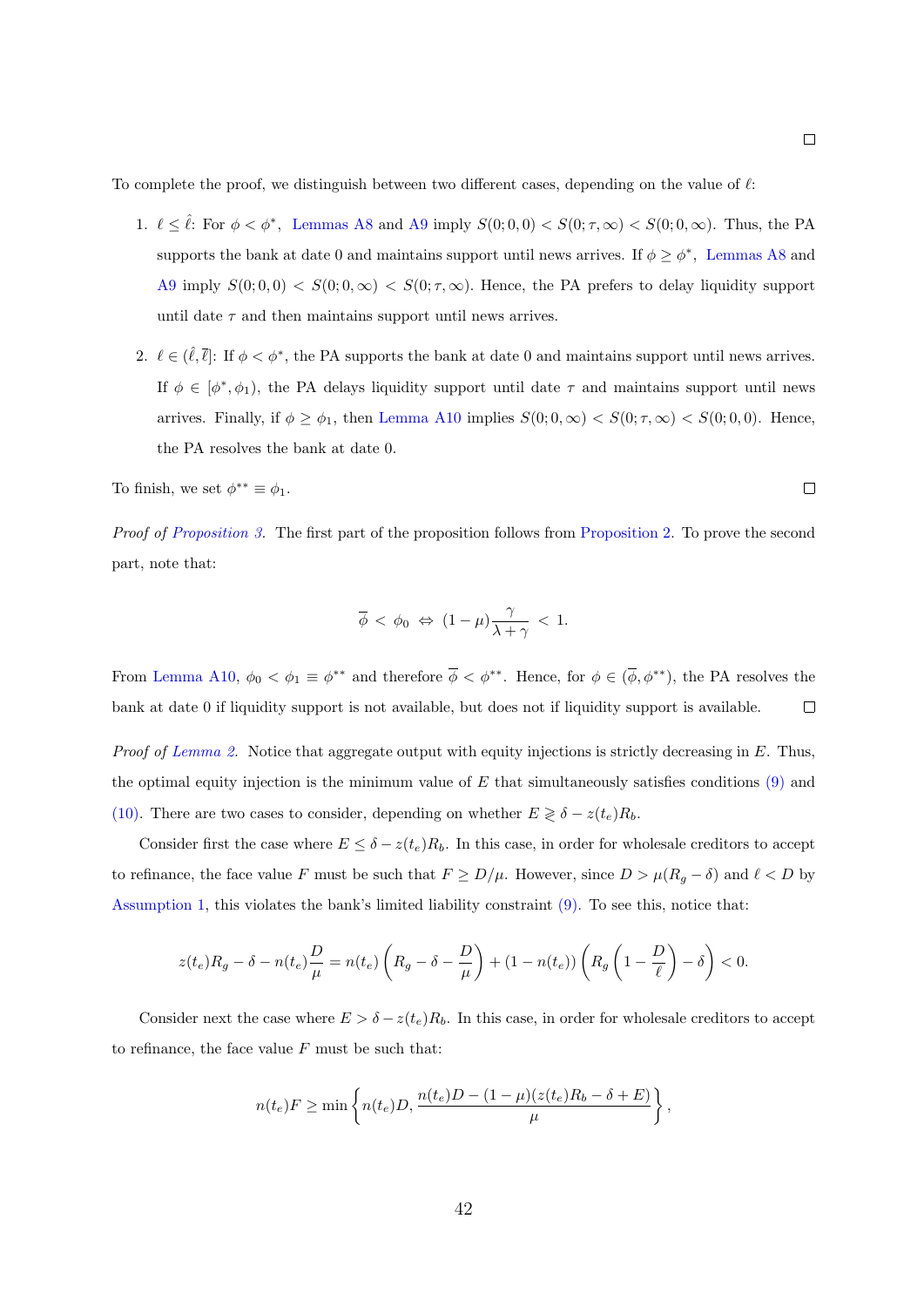which is decreasing in  $E$ . From the bank's limited liability constraint  $(9)$ , it follows that we must also have  $n(t_e)F \leq z(t_e)R_g - \delta$ . Hence, the minimum value of E that simultaneously satisfies conditions [\(9\)](#page-32-0) and [\(10\)](#page-32-1) is E<sup>\*</sup>. To complete the proof, notice that  $E^* > \delta - z(t_e)R_b$  is equivalent to  $n(t_e)D > \mu(z(t_e)R_g - \delta)$ , which always holds by [Assumption 1.](#page-14-0)  $\Box$ 

Proof of [Proposition 4.](#page-33-3) The optimal timing of equity injections maximizes the following value function:

<span id="page-47-1"></span><span id="page-47-0"></span>
$$
B(t; t_e) = \int_0^{t_e - t} V_w(t + k) dp(k) + \int_{t_e - t}^{\infty} V_b(t_0) dp(k).
$$
 (A6)

Without loss of generality, we restrict attention to equity injections at dates  $t_e \leq \tau$ . The reason is that after date  $\tau$ , the PA strictly prefers liquidity support to injecting equity (see below). Differentiating [Equation \(A6\)](#page-47-0) with respect to  $t_e \leq \tau$  yields:

$$
\frac{\partial B(t; t_e)}{\partial t_e} = (1 - p(t_e - t)) \left( \lambda \phi(n(t_e)D - \mu(z(t_e)R_g - \delta)) + (1 + \phi)(R - \ell)n'(t_e) \frac{D}{\ell} \right). \tag{A7}
$$

To prove that the PA never delays equity injections after date 0, we show that the value function [\(A6\)](#page-47-0) is convex in  $t_e$  at any interior solution to [\(A7\).](#page-47-1) To see this, let  $t_e^* \in (0, \tau)$  denote the critical point such that  $\frac{\partial B(t;t_e^*)}{\partial t}$  $\frac{\partial (t;t_e^*)}{\partial t_e} = 0$ . Differentiating [\(A7\)](#page-47-1) with respect to  $t_e$  and evaluating the derivative at  $t_e^* \in (0,\tau)$ :

$$
\frac{\partial^2 B(t;t_e)}{\partial t_e^2}\bigg|_{t_e^* \in (0,\tau)} = (1 - p(t_e^* - t)) \bigg( \lambda \phi(\ell - \mu R_g) n'(t_e^*) \frac{D}{\ell} - \gamma (1 + \phi)(R - \ell) n'(t_e^*) \frac{D}{\ell} \bigg).
$$

Using the first-order condition [\(A7\),](#page-47-1) it follows that:

$$
\frac{\partial^2 B(t;t_e)}{\partial t_e^2}\bigg|_{t_e^* \in (0,\tau)} = (1 - p(t_e^* - t))\lambda \gamma \phi \left( (\mu R_g - \ell) n(t_e^*) \frac{D}{\ell} + (n(t_e^*) D - \mu(z(t_e^*) R_g - \delta) \right)
$$

$$
= -(1 - p(t_e^* - t))\lambda \gamma \phi \mu \left( R_g \left( 1 - \frac{D}{\ell} \right) - \delta \right) > 0.
$$

where the inequality follows because  $D > \ell$  by [Assumption 1.](#page-14-0) Hence, any interior solution to [\(A7\)](#page-47-1) must be a minimum, implying that  $t_e^* \in \{0, \tau\}.$ 

Note further that the PA strictly prefers liquidity support over equity injections at dates  $t > \tau$ . To see this, suppose that the PA has waited until date  $t_e > \tau$ . The value from injecting equity at this date is strictly smaller than the value from initiating liquidity support:

$$
B(t_e; t_e) = V(t_e) - \phi \bigg( \mu(n(t_e)D + \delta - z(t_e)R_g) + (1-\mu)n(t_e)D \bigg) < S(t_e; t_e, t_e) = V(t_e) - \phi(1-\mu)\frac{\gamma}{\lambda + \gamma}n(t_e)D,
$$

where the inequality follows from the fact that  $\mu(n(t_e)D + \delta - z(t_e)R_g) < 0$  for all  $t_e > \tau$  by the definition of  $\tau$ . Thus, the optimal date for injecting equity must be  $t_e^* = 0$ .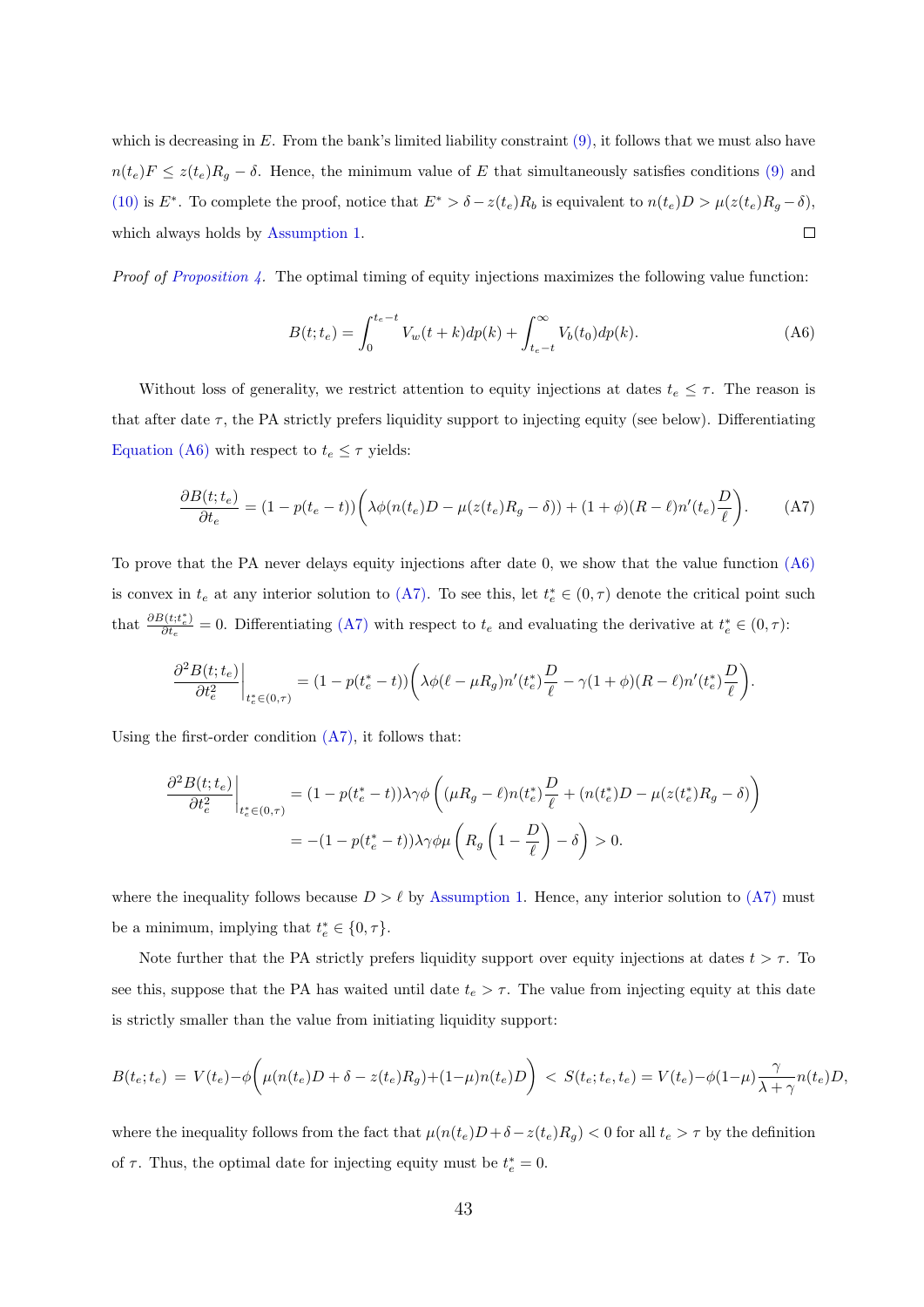The PA prefers equity injections at date 0 to providing immediate liquidity support whenever:

$$
B(0;0) - S(0;0,\infty) > 0 \quad \Leftrightarrow \quad D - \mu(R_g - \delta) < (1 - \mu) \int_0^\infty (1 - n(k)) D dp(k).
$$

 $\Box$ 

Solving the integral yields condition [\(12\).](#page-33-1)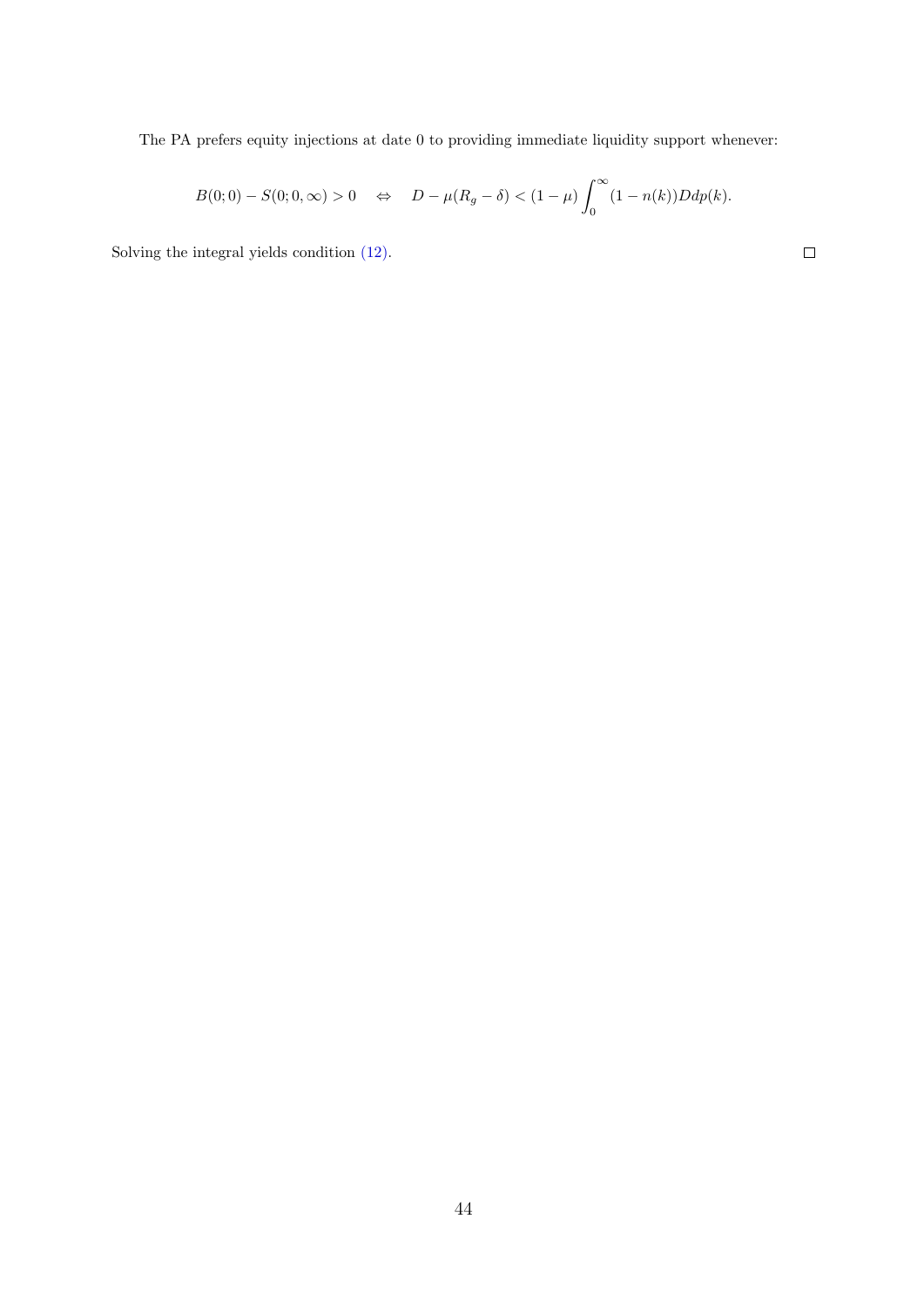#### <span id="page-49-0"></span>A2 Violation of [Assumptions 2](#page-20-1) and [3](#page-27-0)

#### A2.1 Violation of [Assumption 2](#page-20-1)

The following proposition shows the consequences of violating [Assumption 2](#page-20-1) for the optimal timing of resolution. Suppose instead that:

<span id="page-49-1"></span>
$$
\lambda \mu \delta > \gamma (D - \ell). \tag{A8}
$$

**Proposition A1.** Suppose condition [\(A8\)](#page-49-1) holds. The PA optimally resolves the bank at date  $t_r^* \in \{0, \tau\}$ . Specifically, there exists  $\overline{\phi}$  such that  $t_r^* = 0$  if and only if  $\phi < \overline{\phi}$  and  $t_r^* = \tau$  otherwise.

Proof of [Proposition A1.](#page-21-0) We can still restrict attention to resolution dates  $t_r \in [0, \tau]$  because, for any  $t_r > \tau$ , the marginal value from delaying resolution is strictly negative (*viz.* proof of [Proposition 1\)](#page-21-0). Given condition [\(A8\),](#page-49-1) it follows from the proof of [Proposition 1](#page-21-0) that  $\Phi(t_r)$  is strictly increasing in  $t_r$  and  $\hat{\phi} < \overline{\phi}$ . Thus,  $\hat{\phi} < \overline{\phi} < \phi$ . As a consequence, whenever  $\phi < \overline{\phi}$ , the marginal value from delaying resolution is positive: i.e.,  $F(t_r) > 0$  for all  $t_r \in [0, \tau]$ . Thus, the PA resolves the bank at date  $\tau$ . Conversely, if  $\phi > \phi$ ,  $F(t_r) < 0$  for all  $t_r \in [0, \tau]$  and the PA resolves the bank at date 0. Consider  $\phi \in (\overline{\phi}, \phi)$ , which also implies  $\phi > \hat{\phi}$ . In this case, any interior solution  $F(t_r) = 0$  minimizes  $W(t; t_r)$ . Thus, depending on whether  $W(0,0) \geq W(0, \tau)$ , the PA either resolves the bank at date 0 or date  $\tau$ . The value  $\overline{\phi}$  is such that  $\Box$  $W(0; 0) = W(0; \tau).$ 

#### A2.2 Violation of [Assumption 3](#page-27-0)

<span id="page-49-2"></span>The following proposition shows the consequences of violating [Assumption 3](#page-27-0) for the optimal intervention policy with liquidity support. Suppose that [Assumption 3](#page-27-0) fails to hold, that is:

$$
\ell > \bar{\ell} \equiv \delta - \frac{(1 - \mu)}{\mu} \frac{\gamma}{(\gamma + \lambda)} D. \tag{A9}
$$

Proposition A2. Suppose condition [\(A9\)](#page-49-2) holds. The PA never delays liquidity support to after date 0. The PA provides liquidity support at date 0 if and only if  $\phi < \phi_0$ . Otherwise, if  $\phi \geq \phi_0$ , the PA resolves the bank at date 0.

*Proof of [Proposition A2.](#page-27-3)* From [Lemma A10,](#page-44-0) it follows that if  $\ell > \overline{\ell}$ , then  $\phi_1 < \phi_0 < \phi^*$ . [Lemmas A8,](#page-42-0) [A9](#page-43-0) and [A10](#page-44-0) then imply that if  $\phi < \phi_0$  we must have  $\max\{S(0; 0, 0), S(0; \tau, \infty)\} < S(0; 0, \infty)$ . If  $\phi \ge \phi_0$ , then  $S(0; 0, 0) > \max\{S(0; 0, \infty), S(0; \tau, \infty)\}.$  Hence, if  $\phi < \phi_0$ , the PA supports the bank at date 0 and maintains support until news arrives. Conversely, if  $\phi \geq \phi_0$ , the PA resolves the bank at date 0.  $\Box$ 

[Figure A1](#page-50-1) illustrates [Proposition A2.](#page-27-3)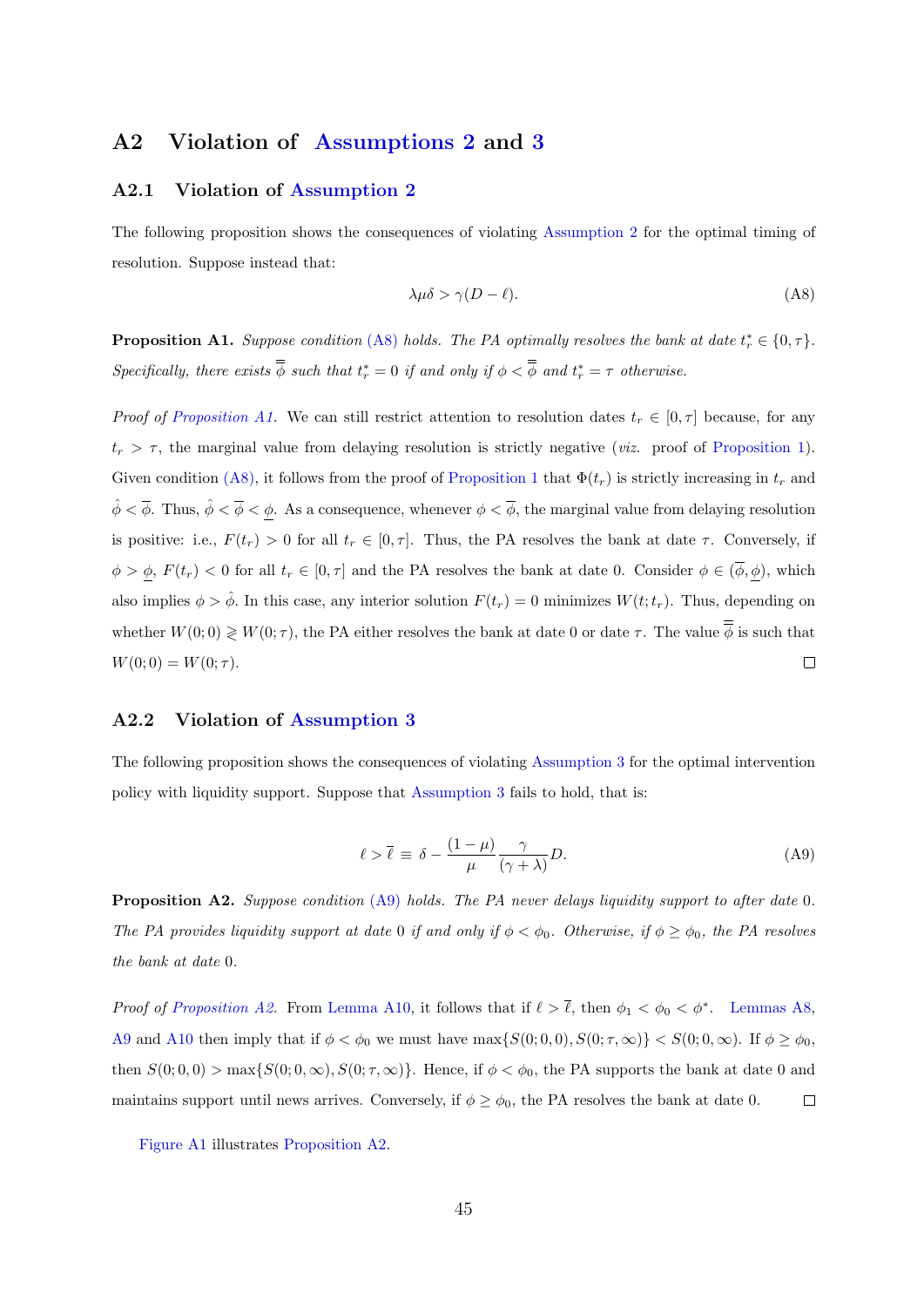<span id="page-50-1"></span>

Figure A1: Intervention regimes in  $\phi - \ell$  space. If [Assumption 3](#page-27-0) is violated, the only relevant threshold is  $\phi^0 \equiv \phi^{**}$  which divides the areas into support at date 0 and resolution at date 0.

# <span id="page-50-0"></span>A3 Extensions

In this Appendix, we discuss two extensions of the model with liquidity support. First, we allow the PA to provide liquidity support at a mark-up over the risk-free rate (a so-called "penalty rate"). Second, we consider how the PA's optimal policy changes if the bank holds liquid assets that can be used to cover debt repayments without fire-selling assets. We show that our main results and the policy trade-offs are robust to these extensions of the model.

## A3.1 Penalty rates

Granting liquidity support at date 0 implies that the bank benefits from a subsidy since the PA offers funding at a time when a good bank still has positive profits. The PA can reduce this subsidy by charging a mark-up over the risk-free rate, or a "penalty rate", on funds drawn down by the bank. Charging a penalty rate, however, does not affect total cash flows nor does it lower the loss incurred by the PA if the bank turns out to be bad since the penalty rate is only paid if the bank is good. Thus, offering liquidity support at a penalty rate has no effect on expected aggregate output and, consequently, does not affect the PA's optimal intervention decision.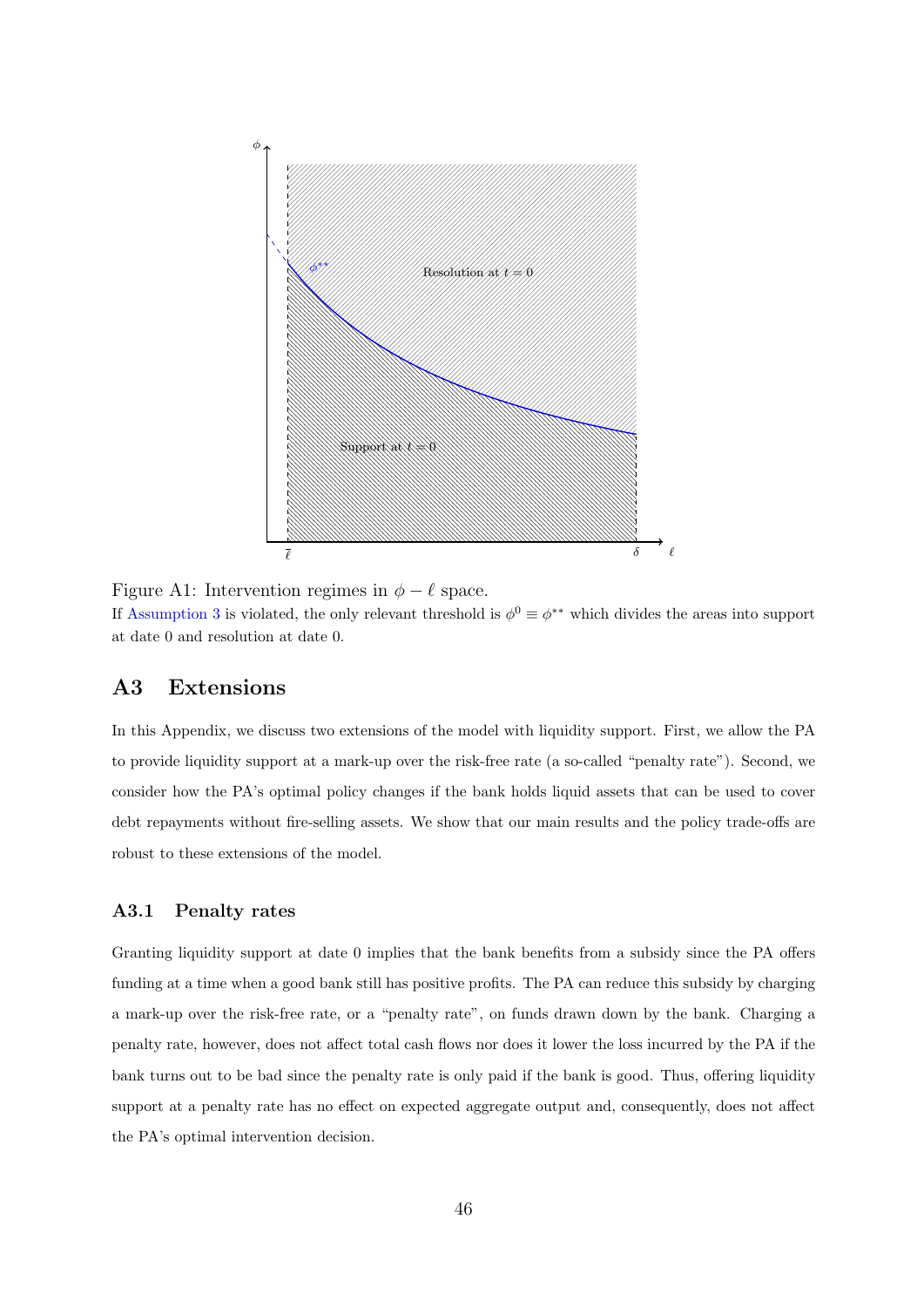**Proposition A3.** The charging of a penalty rate does not affect the PA's decision to grant liquidity support, nor its decision to delay the provision of liquidity support.

#### A3.2 Liquidity holdings

Suppose that, in addition to its long-term asset, the bank holds liquid assets such as cash or central bank reserves. Given the normalization of the bank's balance sheet to unity, we assume that the bank holds a share  $m \in (0, \overline{m})$  of its total assets in cash and the remaining share  $1 - m$  in the long-term asset.<sup>[28](#page--1-0)</sup>

Without liquidity support, the bank covers debt withdrawals by first depleting its cash holdings before fire-selling assets. In the absence of news, the bank's cash balances are depleted at date:

$$
\tau_m = \frac{1}{\gamma} \ln \left( \frac{D}{D - m} \right).
$$

The bank begins to sell its long-term asset if withdrawals continue after date  $\tau_m$  and, in the absence of either news or liquidity support, a good bank becomes insolvent at some date  $\hat{\tau}$  (which depends on m).

Similar to the provision of liquidity support, using cash holdings to cover debt withdrwawals prevents the deadweight loss from fire sales. Running down cash balances, however, does not avoid the dilution costs from delaying resolution since the repayment of wholesale creditors reduces the resources the PA can seize if it resolves the bank.

Proposition A4. The PA is indifferent between providing liquidity support or delaying support and letting the bank cover debt repayments by running down its cash balances.

*Proof of [Proposition A4.](#page-33-3)* Expected aggregate output when the PA lets the bank run down its cash balances and then provides liquidity support at date  $\tau_m$  is:

$$
\int_0^{\tau_m} \left( R(1-m) + m + (1-\mu)\phi((1-m)R_b + m - (1-n(k))D - \delta) \right) dp(k)
$$
  
+ 
$$
\int_{\tau_m}^{\infty} \left( R(1-m) + m + (1-\mu)\phi((1-m)R_b - (1-\frac{m}{D} - n(k))D - \delta) \right) dp(k)
$$
  
= 
$$
\int_0^{\infty} \left( R(1-m) + m + (1-\mu)\phi((1-m)R_b + m - (1-n(k))D - \delta) \right) dp(k)
$$

where the first line is expected aggregate output from waiting until the bank's cash balances are exhausted (at date  $\tau_m$ ), and the second line is expected aggregate output when liquidity support is introduced at date  $\tau_m$  and the bank's outstanding wholesale debt is  $n(\tau_m)D = (1 - m/D)D = D - m$ . It is immediate to see that the third line equals expected aggregate output under a policy of immediate liquidity support

<sup>&</sup>lt;sup>28</sup>The upper bound  $\bar{m}$  follows by maintaining an assumption equivalent to [Assumption 1.](#page-14-0) That is:  $R_g(1-m) + m > D + \delta$ , which implies  $m < \frac{R_g - D - \delta}{R_g - 1}$  and thus  $\bar{m} = \min\left\{1, \frac{R_g - D - \delta}{R_g - 1}\right\}$  $\frac{g-D-\delta}{R_g-1}\bigg\}.$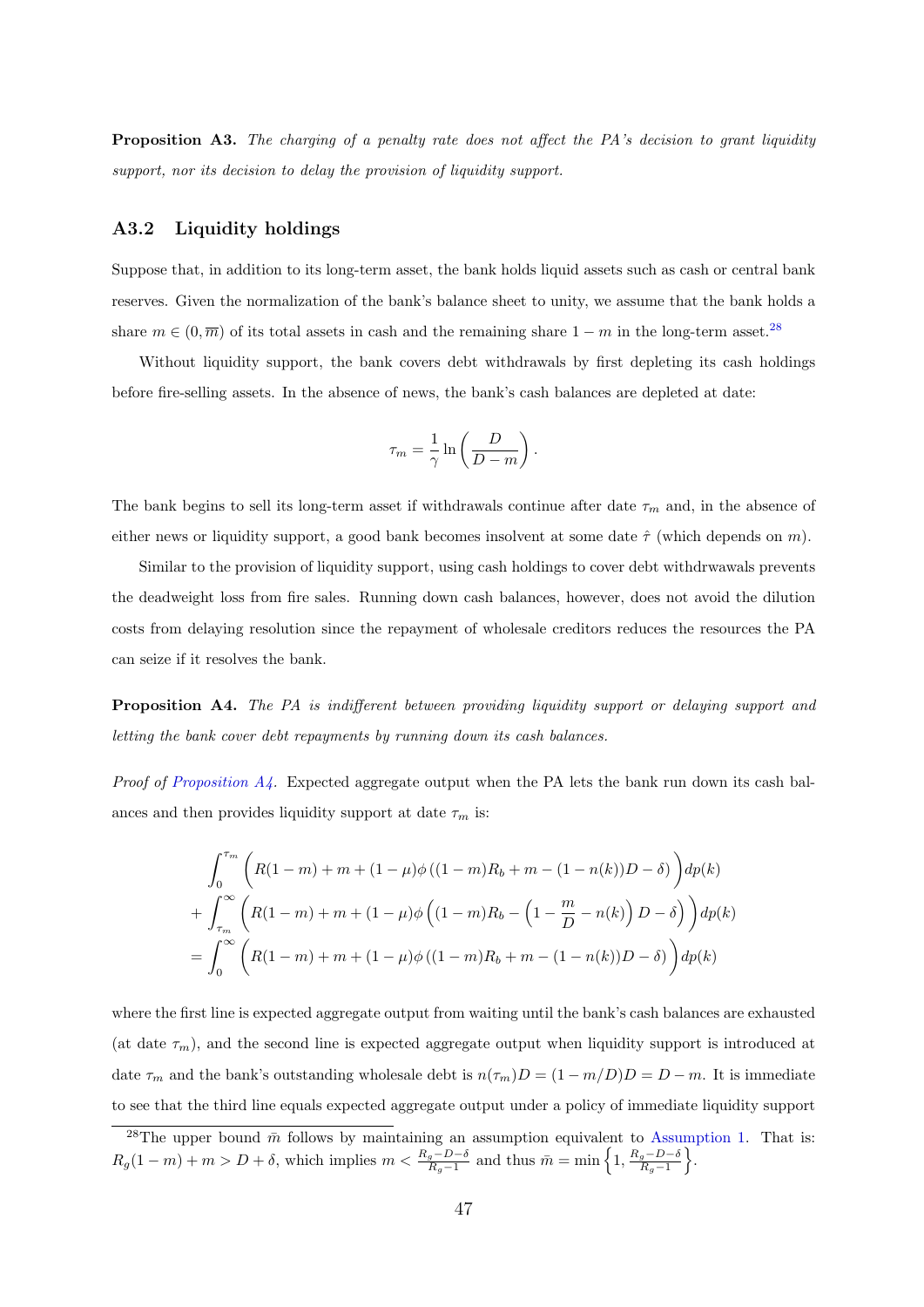when the bank holds a share  $(1 - m)$  of its balance sheet in long-term assets and m in cash balances (viz. proof of [Proposition 2\)](#page-27-3).  $\Box$ 

Aside from letting the bank meet debt withdrawals before date  $\tau_m$  by running down its cash balances, the PA's optimal intervention decision is qualitatively the same as in [Proposition 2.](#page-27-3) For sufficiently large social costs above some threshold  $\phi_m^{**}$ , the PA liquidates the bank at date 0. For sufficiently small social costs below some other threshold  $\phi_m^*$ , the PA is indifferent between offering immediate support at date 0, or delaying liquidity support until date  $\tau_m$  and then providing support until news arrives. For intermediate social costs between  $\phi_m^*$  and  $\phi_m^{**}$ , the bank draws down its cash holdings and (provided that news does not arrive before) starts to fire-sell assets at date  $\tau_m$ , while the PA delays the provision of liquidity support until the good bank has zero equity at some date  $\hat{\tau}$ .

# References

<span id="page-52-0"></span>Acharya, V. V. and T. Yorulmazer (2007). Too many to fail—an analysis of timeinconsistency in bank closure policies. Journal of Financial Intermediation 16(1), 1–31.

<span id="page-52-7"></span>Arnold, V. I. (1992). Ordinary Differential Equations (3rd ed.). Springer.

- <span id="page-52-3"></span>Bagehot, W. (1873). On Lombard Street: A description of the money market. Wiley.
- <span id="page-52-2"></span>Bolton, P. and M. Oehmke (2019). Bank resolution and the structure of global banks. The Review of Financial Studies 32 (6), 2384–2421.
- <span id="page-52-5"></span>Bordo, M. D. (1989, June). The lender of last resort: Some historical insights. Working Paper 3011, National Bureau of Economic Research.
- <span id="page-52-4"></span>Bruche, M. and G. Llobet (2014). Preventing zombie lending. The Review of Financial Studies 27(3), 923-956.
- <span id="page-52-1"></span>Calzolari, G. and G. Loranth (2011). Regulation of multinational banks: A theoretical inquiry. Journal of Financial Intermediation  $20(2)$ , 178–198.
- <span id="page-52-6"></span>Chen, Q., I. Goldstein, Z. Huang, and R. Vashishtha (2020). Liquidity transformation and fragility in the US banking sector. Working paper.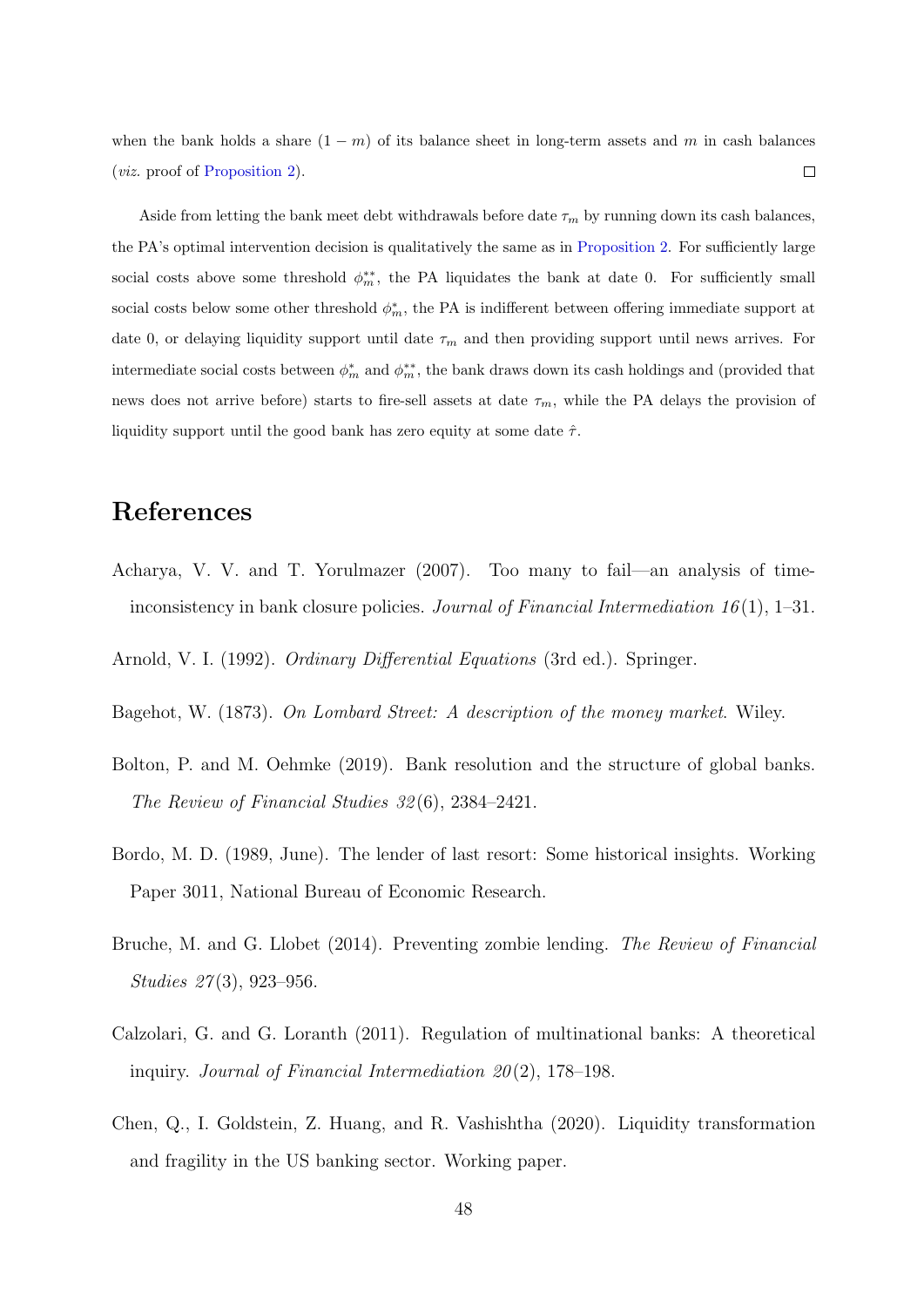- <span id="page-53-7"></span>Choi, D. B., J. A. Santos, and T. Yorulmazer (2021). A theory of collateral for the lender of last resort. Review of Finance, Forthcoming.
- <span id="page-53-8"></span>Dahlby, B. (2008). The marginal cost of public funds: Theory and applications. MIT Press.
- <span id="page-53-2"></span>EBA (2015). Guidelines on the interpretation of the different circumstances when an institution shall be considered as failing or likely to fail under Article 32(6) of Directive 2014/59/EU.
- <span id="page-53-9"></span>EU (2014, June). Directive 2014/59/EU of the European Parliament and of the Council. Official Journal of the European Union. L 173 / 190.
- <span id="page-53-3"></span>FDIC (2017). Crisis and Response: An FDIC History, 2008-2013.
- <span id="page-53-1"></span>FDIC (2019, January). Resolutions Handbook.
- <span id="page-53-4"></span>Freixas, X., J.-C. Rochet, and B. M. Parigi (2004, 12). The lender of last resort: a twenty-first century approach. Journal of the European Economic Association  $2(6)$ , 1085–1115.
- <span id="page-53-10"></span>FSB (2014, October). Key attributes of effective resolution regimes for financial institutions. Financial Stability Board.
- <span id="page-53-11"></span>FSB (2019, May). Thematic review on implementation of the legal entity identifier: Peer review report. Financial Stability Board.
- <span id="page-53-0"></span>Goodhart, C. A. E. (1999, November). Myths about the lender of last resort. International Finance  $2(3)$ , 339–60.
- <span id="page-53-6"></span>He, Z. and A. Manela (2016). Information acquisition in rumor-based bank runs. The Journal of Finance 71 (3), 1113–1158.
- <span id="page-53-5"></span>He, Z. and W. Xiong (2012). Dynamic debt runs. Review of Financial Studies 25 (6), 1799–1843.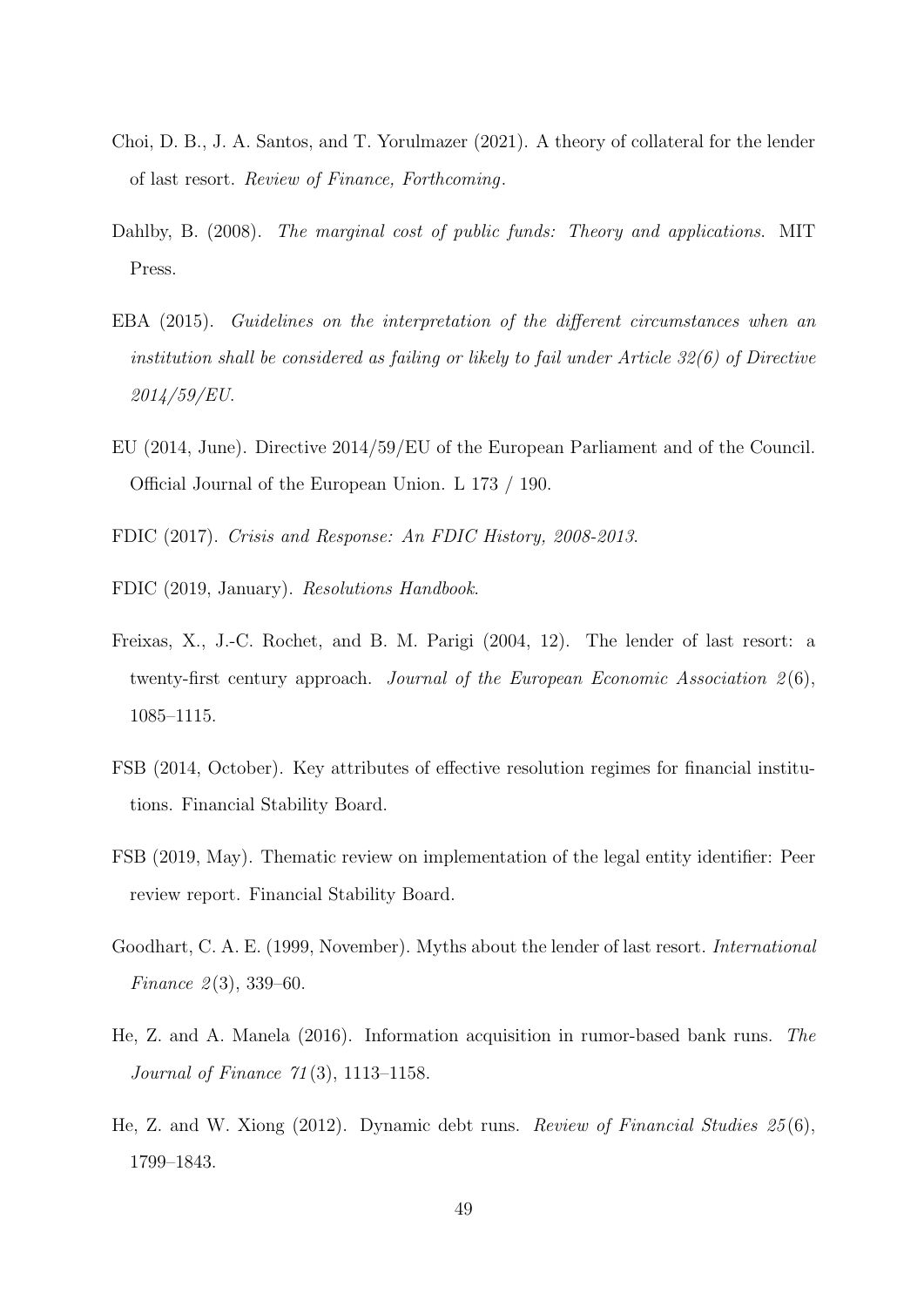- <span id="page-54-5"></span>Ingersoll, J. E. and S. A. Ross (1992). Waiting to invest: Investment and uncertainty. Journal of Business  $65(1)$ , 1–29.
- <span id="page-54-10"></span>Jeanne, O. and A. Korinek (2020). Macroprudential regulation versus mopping up after the crash. The Review of Economic Studies  $87(3)$ , 1470–1497.
- <span id="page-54-1"></span>Kahn, C. M. and J. A. Santos (2005). Allocating bank regulatory powers: Lender of last resort, deposit insurance and supervision. European Economic Review  $49(8)$ , 2107– 2136.
- <span id="page-54-2"></span>Laeven, L. and F. Valencia (2010). The good, the bad, and the ugly. IMF Working Paper Series 10 / 46, International Monetary Fund.
- <span id="page-54-3"></span>Mailath, G. J. and L. J. Mester (1994). A positive analysis of bank closure. Journal of Financial Intermediation 3(3), 272–299.
- <span id="page-54-4"></span>McDonald, R. and D. Siegel (1986). The value of waiting to invest. The Quarterly Journal of Economics 101 (4), 707–727.
- <span id="page-54-7"></span>Philippon, T. and V. Skreta (2012). Optimal interventions in markets with adverse selection. American Economic Review  $102(1)$ , 1–28.
- <span id="page-54-9"></span>Ratnovski, L. (2009). Bank liquidity regulation and the lender of last resort. Journal of Financial Intermediation 18(4), 541–558.
- <span id="page-54-0"></span>Repullo, R. (2000). Who should act as lender of last resort? An incomplete contracts model. Journal of Money, Credit and Banking 32 (3), 580–605.
- <span id="page-54-8"></span>Repullo, R. (2005). Liquidity, risk-taking and the lender of last resort. International Journal of Central Banking 1 (2), 47–80.
- <span id="page-54-6"></span>Rochet, J.-C. and X. Vives (2004, December). Coordination failures and the lender of last resort: Was Bagehot right after all? Journal of the European Economic Association  $\mathfrak{L}(6)$ , 1116–1147.